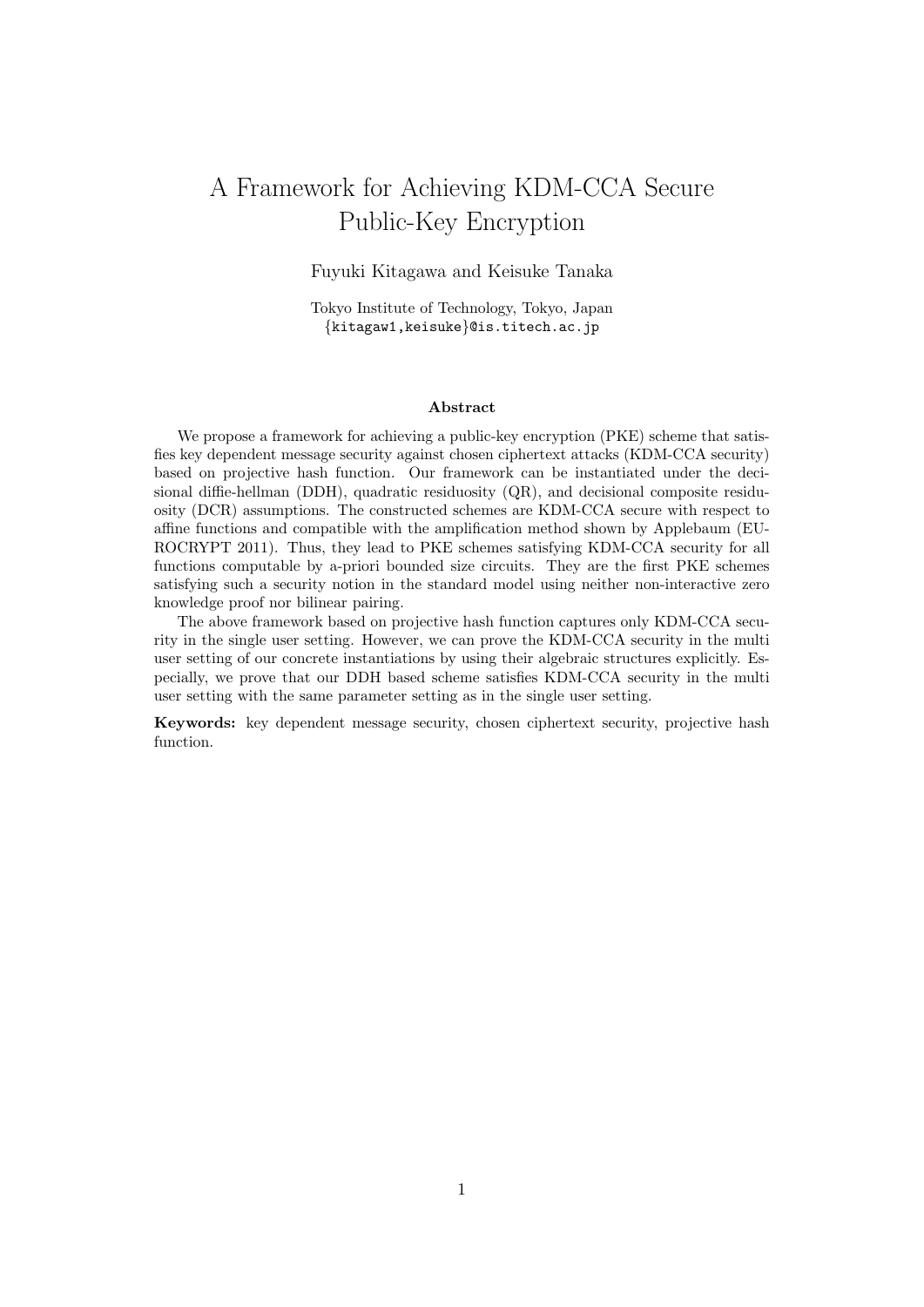## **Contents**

| $\mathbf 1$ | Introduction                                                                        |                                                                                        |                |  |  |  |  |  |
|-------------|-------------------------------------------------------------------------------------|----------------------------------------------------------------------------------------|----------------|--|--|--|--|--|
|             | 1.1                                                                                 |                                                                                        | $\overline{2}$ |  |  |  |  |  |
|             | 1.2                                                                                 |                                                                                        | 3              |  |  |  |  |  |
|             | 1.3                                                                                 |                                                                                        | $\overline{4}$ |  |  |  |  |  |
|             |                                                                                     | KDM <sup>(1)</sup> -CPA Secure PKE Based on Homomorphic Projective Hash Func-<br>1.3.1 |                |  |  |  |  |  |
|             |                                                                                     | tion                                                                                   | $\overline{4}$ |  |  |  |  |  |
|             |                                                                                     | 1.3.2                                                                                  | $\overline{5}$ |  |  |  |  |  |
|             |                                                                                     | 1.3.3                                                                                  | $\overline{7}$ |  |  |  |  |  |
|             |                                                                                     | 1.3.4                                                                                  | 8              |  |  |  |  |  |
| $\bf{2}$    |                                                                                     | Preliminaries                                                                          | 9              |  |  |  |  |  |
|             | 2.1                                                                                 | <b>Notations</b>                                                                       | 9              |  |  |  |  |  |
|             | 2.2                                                                                 |                                                                                        | 9              |  |  |  |  |  |
|             | 2.3                                                                                 |                                                                                        | 9              |  |  |  |  |  |
|             | 2.4                                                                                 |                                                                                        | 11             |  |  |  |  |  |
| 3           | KDM <sup>(1)</sup> -CCA Secure PKE Based on Homomorphic Projective Hash Function 12 |                                                                                        |                |  |  |  |  |  |
|             |                                                                                     |                                                                                        |                |  |  |  |  |  |
| 4           | Instantiations                                                                      |                                                                                        |                |  |  |  |  |  |
|             | 4.1                                                                                 |                                                                                        | 16             |  |  |  |  |  |
|             |                                                                                     | 4.1.1                                                                                  | 16             |  |  |  |  |  |
|             |                                                                                     | 4.1.2                                                                                  | 17             |  |  |  |  |  |
|             |                                                                                     | 4.1.3                                                                                  | 18             |  |  |  |  |  |
|             | 4.2                                                                                 |                                                                                        | 18             |  |  |  |  |  |
|             |                                                                                     | 4.2.1                                                                                  | 19             |  |  |  |  |  |
|             |                                                                                     | Construction of $\mathcal{H}$<br>4.2.2                                                 | 20             |  |  |  |  |  |
|             |                                                                                     | 4.2.3                                                                                  | 22             |  |  |  |  |  |
|             | 4.3                                                                                 |                                                                                        | 22             |  |  |  |  |  |
|             |                                                                                     | 4.3.1                                                                                  | 23             |  |  |  |  |  |
|             |                                                                                     | Construction of $\hat{\mathcal{H}}$<br>4.3.2                                           | 24             |  |  |  |  |  |
|             |                                                                                     | 4.3.3                                                                                  | 26             |  |  |  |  |  |
|             | KDM-CCA Security of the DDH Based Scheme<br>26                                      |                                                                                        |                |  |  |  |  |  |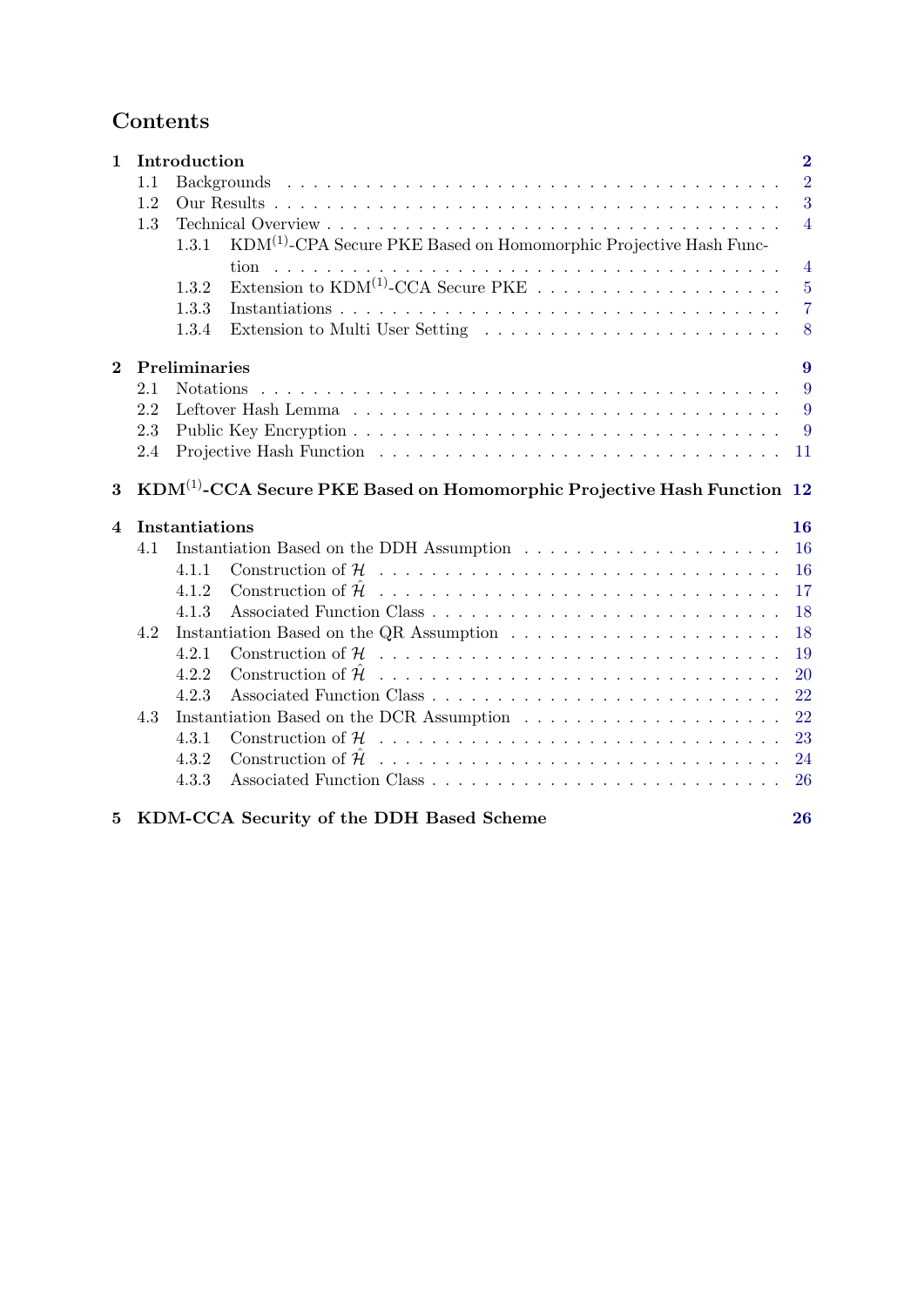## **1 Introduction**

#### **1.1 Backgrounds**

<span id="page-2-1"></span><span id="page-2-0"></span>*Key dependent message (KDM) security*, introduced by Black, Rogaway, and Shrimpton [3], guarantees confidentiality of communication even if an adversary can get a ciphertext of secret keys. KDM security is useful for many practical applications including anonymous credential systems [7] and hard disk encryption systems (e.g., BitLocker [4]). KDM security is defined with respect to a function family *F*. Let *n* denote the number of keys and  $sk = (sk_1, \dots, sk_n)$  [b](#page-34-0)e secret keys. Informally, a PKE scheme is said to be *F*-KDM secure if confidentiality of messages is protected even when an adversary can see a ciphertext of  $f(\mathbf{sk})$  under the *k*-th public key [f](#page-35-0)or any  $f \in \mathcal{F}$  and  $k \in \{1, \dots, n\}$ . In this paper, we foc[us](#page-35-1) on constructing PKE schemes that satisfy KDM security against chosen ciphertext attacks, namely *KDM-CCA* security in the standard model.

Camenisch, Chandran, and Shoup [6] proposed the first KDM-CCA secure PKE based on the Naor-Yung paradigm [16]. They showed that for any function class  $\mathcal{F}$ ,  $\mathcal{F}$ -KDM-CPA secure PKE can be transformed into *F*-KDM-CCA secure one assuming non-interactive zero knowledge (NIZK) proof. They also showed a concrete instantiation based on the decisional diffie-hellman (DDH) assumption on a [bi](#page-35-2)linear pairing. Subsequently, Hofheinz [10] showed more efficient KDM-CCA sec[ure](#page-35-3) PKE. His scheme is circular secure (KDM-CCA secure with respect to selection functions) relying on both the DDH and decisional composite residuosity (DCR) assumptions on a bilinear pairing.

The first KDM-CCA secure PKE using neither NIZK proof nor bilinear pairing w[as p](#page-35-4)roposed by Lu, Li, and Jia [14]. They claimed their scheme is KDM-CCA secure with respect to affine functions ( $\mathcal{F}_{\text{aff}}$ -KDM-CCA secure) relying on both the DDH and DCR assumptions. However, a flow on their security proof was later discovered by Han, Liu, and Lyu [9]. Han et al. also showed a new  $\mathcal{F}_{\text{aff}}$ -KDM-CCA secure PKE scheme based on the construction methodology of Lu et al. In additio[n, t](#page-35-5)hey constructed KDM-CCA secure PKE with respect to bounded degree polynomial functions. Their schemes are efficient and secure relying on both the DDH and DCR assumptions.

Despite the above previous efforts, it is still open whether we can construct KDM-CCA secure PKE based on a single computational assumption using neither NIZK proof nor bilinear pairing. All existing KDM-CCA secure PKE schemes without NIZK proof were proved to be secure relying on both the DDH and DCR assumptions. These schemes are proposed based on a specific algebraic structure and it is crucial to assume the hardness of both the DDH and DCR problems on the specific algebraic structure. Thus, it seems difficult to construct KDM-CCA secure PKE based on a single computational assumption using their techniques.

Moreover, it is also an open question whether we can construct KDM-CCA secure PKE with respect to all functions computable by bounded size circuits  $(\mathcal{F}_{all}-KDM-CCA)$  secure) using neither NIZK proof nor bilinear pairing. The only existing way to construct  $\mathcal{F}_{all}$ -KDM-CCA secure PKE is to utilize the amplification method shown by Applebaum [2]. Applebaum showed if a PKE scheme is KDM-CCA secure with respect to projection functions, we can transform it into a  $\mathcal{F}_{all}$ -KDM-CCA secure one, where projection function is a function whose each output bit depends on only a single bit of an input. Kitagawa, Matsuda, Hanaoka, and Tanaka [12] later showed we can perform such a transformation even if the underlying P[K](#page-34-1)E is only KDM-CCA secure with respect to projection functions whose output is one bit.

Among existing KDM-CCA secure schemes, only Camenisch et al.'s scheme is compatible with those transformations. Thus, a construction of  $\mathcal{F}_{all}$ -KDM-CCA secure PKE usin[g n](#page-35-6)either NIZK proof nor bilinear pairing is not known so far.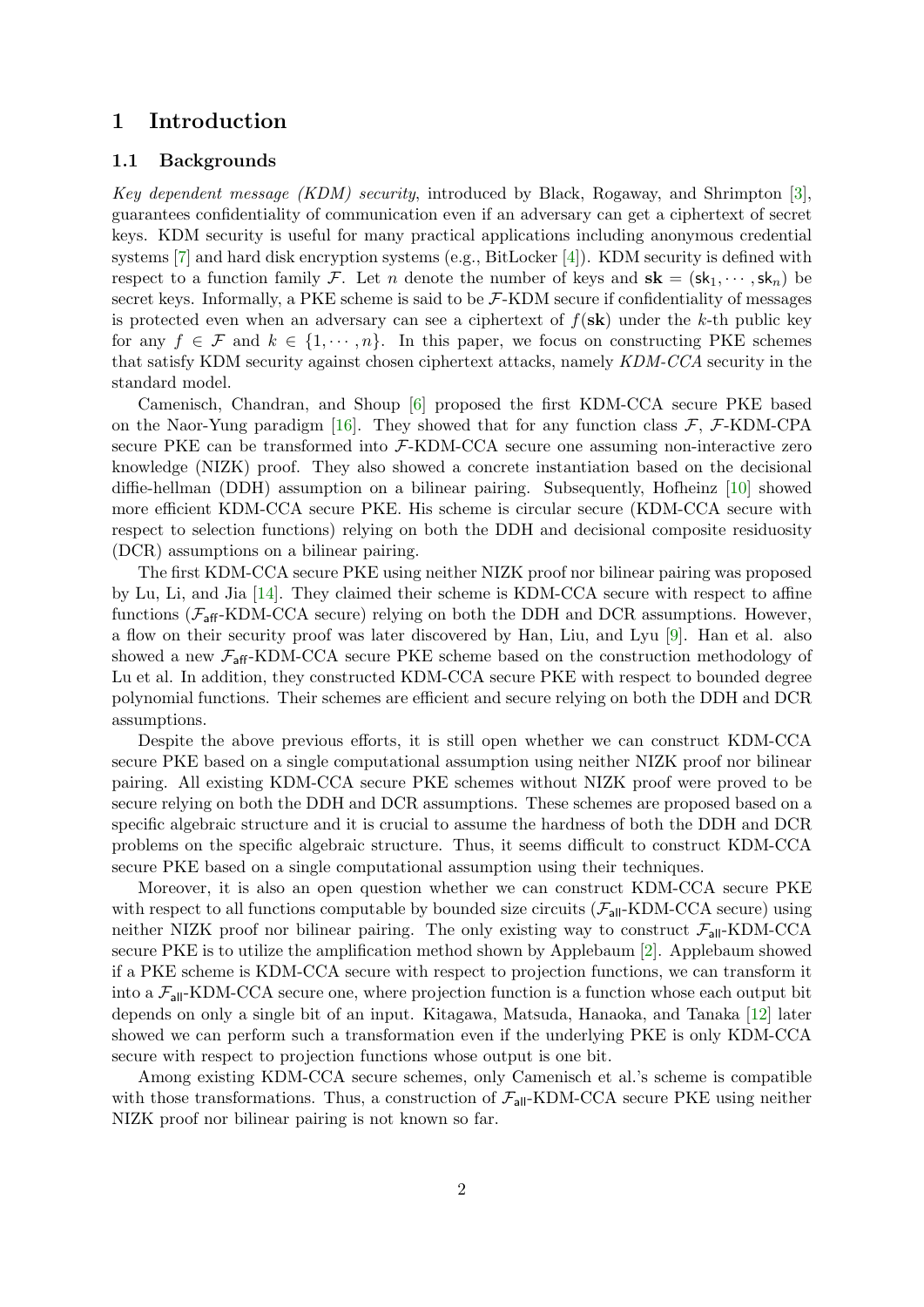#### **1.2 Our Results**

Based on the above back ground, we show the following results.

<span id="page-3-0"></span>**A framework achieving KDM-CCA security in the single user setting.** First, we propose a framework to construct PKE that is  $\mathcal{F}_{\text{aff}}$ -KDM-CCA secure in the single user setting based on *projective hash function*. Our framework can be instantiated based on the DDH, quadratic residuosity (QR), and DCR assumptions. More specifically, we obtain the following theorem.

**Theorem 1 (Informal)** *Under each of the DDH, QR, and DCR assumptions, there exists PKE that is F*aff*-KDM-CCA secure in the single user setting.*

These schemes are also KDM-CCA secure with respect to projection functions of singlebit output thus compatible with the amplification method of Applebaum [2] and Kitagawa et al. [12]. Thus, we obtain the following corollary.

**Corollary 1 (Informal)** *Under each of the DDH, QR, and DCR assumptions, there exists PKE that is F*all*-KDM-CCA secure in the single user setting.*

**KDM-CCA secure PKE in the multi user setting.** Then, we focus on KDM-CCA security in the multi user setting. Although the above framework based on projective hash function captures only KDM-CCA security in the single user setting, we can prove the KDM-CCA security in the multi user setting of our concrete instantiations by using their algebraic structures explicitly.

Our DDH based construction is an extension of the KDM-CPA secure scheme proposed by Boneh, Halevi, Hamburg, and Ostrovsky [4]. Similarly to Boneh et al., using the self-reducibility of the DDH problem, we can prove the KDM-CCA security in the multi user setting of our DDH based construction with the same parameter setting as in the single user setting. Especially, we formally prove the following theorem.

**Theorem 2 (Informal)** *Under the DDH assumption, there exists PKE that is F*aff*-KDM-CCA secure in the multi user setting.*

Since the DDH based construction is compatible with the results by Applebaum [2] and Kitagawa et al. [12], we obtain the following corollary.

**Corollary 2 (Informal)** *Under the DDH assumption, there exists PKE that is F*all*-KDM-CCA secure in the multi user setting.*

Our QR and DCR based constructions are extensions of the KDM-CPA secure scheme proposed by Brakerski and Goldwasser [5]. If we allow the length of a secret key to depend on the number of users, we can also prove the KDM-CCA security in the multi user setting of our DCR and QR based schemes using a technique similar to Brakerski and Goldwasser. We briefly explain how to prove it after the proof of multi user security of the DDH based scheme.

We summarize our results and previ[ou](#page-35-7)s results in Figure 1.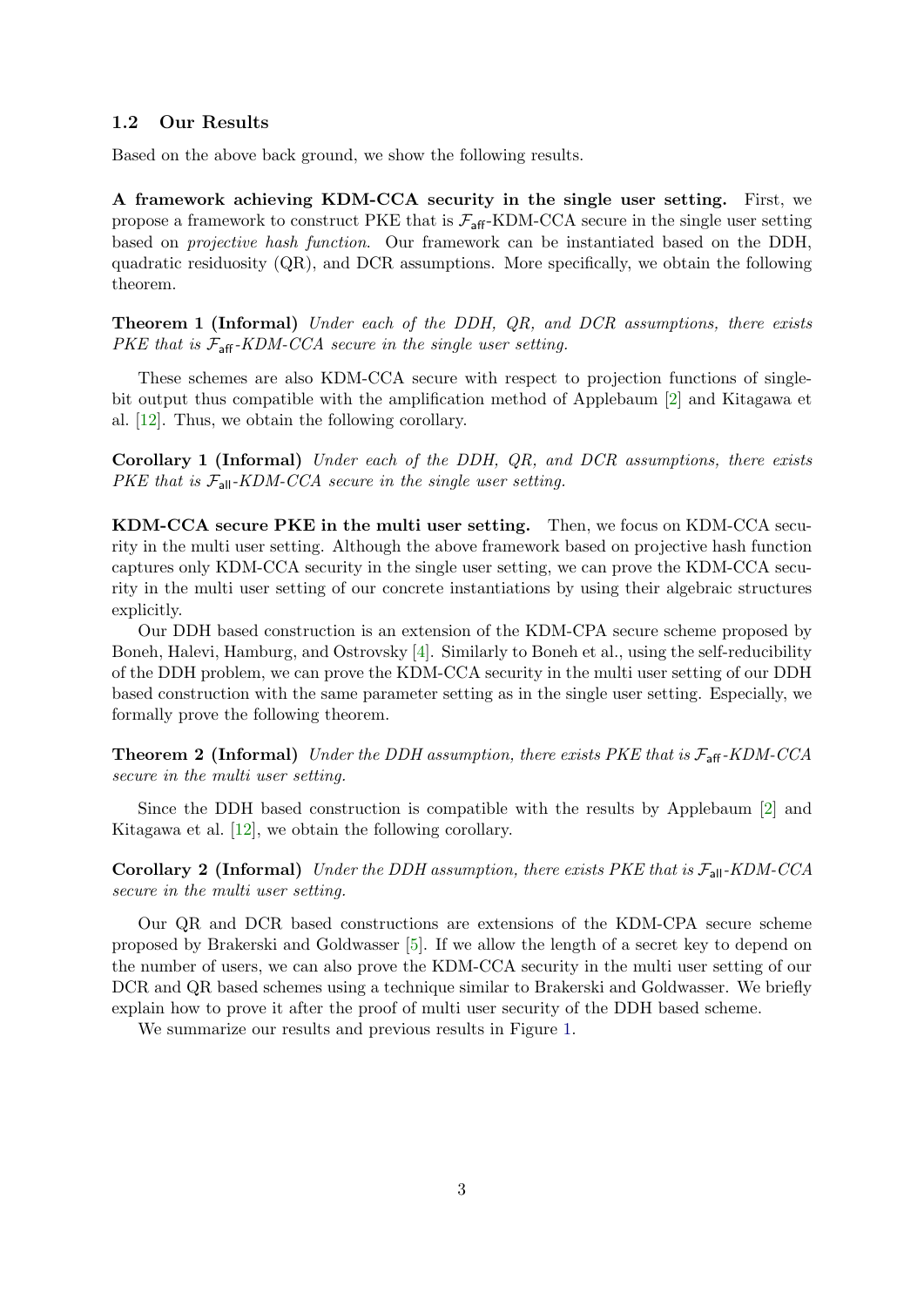| Scheme             | Functions  | Assumption | Free of pairing | Amplification | Flexible parameter |
|--------------------|------------|------------|-----------------|---------------|--------------------|
| $\left 6\right $   | Affine     | <b>DDH</b> |                 |               |                    |
| $\left[10\right]$  | Circular   | $DDH+DCR$  |                 |               |                    |
| $[9]-1$            | Affine     | $DDH+DCR$  |                 |               |                    |
| $\left[9\right]-2$ | polynomial | $DDH+DCR$  |                 |               |                    |
| Ours $1$           | Affine     | <b>DDH</b> |                 |               |                    |
| Ours <sub>2</sub>  | Affine     | QR         |                 |               |                    |
| Ours <sub>3</sub>  | Affine     | DCR        |                 |               |                    |

Figure 1: [C](#page-35-8)omparison of KDM-CCA secure PKE schemes. "Amplification" indicates whether we can transform the scheme into  $\mathcal{F}_{all}$ -KDM-CCA secure one using the results of Applebaum [2] and Kitagawa et al. [12]. "Flexible parameter" indicates whether we can prove KDM-CCA security in the multi user setting of the scheme without making the length of a secret key depend on the number of users.

#### **1.3 Technical Overview**

<span id="page-4-0"></span>Our starting point is the constructions of PKE proposed by Wee [19] that is KDM secure in the single user setting (hereafter,  $KDM^{(1)}$  security). He showed how to construct  $KDM^{(1)}$ -CPA secure PKE based on *homomorphic* projective hash function. His framework captures the previous constructions proposed by Boneh et al. [4] and Brakerski and Goldwasser [5].

Projective hash function was originally introduced by Cramer [and](#page-35-9) Shoup [8] to construct PKE satisfying indistinguishability against chosen ciphertext attacks (IND-CCA security). Thus, we have a natural question whether we can construct  $KDM<sup>(1)</sup>-CCA$  secure PKE based on projective hash function.

We answer the above question affirmatively with a simple construction. [Be](#page-35-10)low, we first review the construction proposed by Wee [19].

## 1.3.1 KDM<sup>(1)</sup>-CPA Secure PKE Based on Homomorphic Projective Hash Func**tion**

<span id="page-4-1"></span>We consider a group  $\mathcal C$  and its subgroup  $\mathcal V$  satisfying the *subgroup indistinguishability*, that is, uniform distributions over *C* and *V* are computationally indistinguishable. Based on *C* and *V*, we define projective hash function as follows. A projective hash function is a family *H* of hash functions  $\Lambda_{\mathsf{sk}} : \mathcal{C} \to \mathcal{K}$  indexed by a key  $\mathsf{sk} \in \mathcal{SK}$ , where  $\mathcal{K}$  is a group. Let  $\mu$  be a projection map defined over *SK*. We require  $\Lambda_{sk}$  be *projective*, that is, for every  $c \in V$ , the value of  $\Lambda_{\rm sk}(c)$  is determined by only c and  $\mathsf{pk} = \mu(\mathsf{sk})$ . In addition, we require that there exist a public evaluation algorithm Pub that given pk,  $c \in V$ , and a witness w of  $c \in V$ , outputs  $\Lambda_{\mathsf{sk}}(c)$ . Below, we denote group operations of  $C$  and  $K$  by "<sup>\*</sup> and "+", respectively.

Using a projective hash function *H*, we can naturally construct a PKE scheme Π as follows. When generating a key pair ( $pk, sk$ ), we sample random sk and compute  $pk = \mu(sk)$ . When encrypting a message  $m \in \mathcal{K}$ , we first sample  $c \leftarrow \mathcal{V}$  with a witness  $w$  of  $c \in \mathcal{V}$ . Then, we compute  $d \leftarrow \text{Pub}(pk, c, w) + m$  and set  $(c, d)$  as a ciphertext. When decrypting  $(c, d)$ , we compute  $m \leftarrow d - \Lambda_{\rm sk}(c)$ .

 $\Pi$  is IND-CPA secure if *H* is *smooth*, that is, the value of  $Λ_{sk}(c)$  is statistically chose to uniform given  $pk = \mu (sk)$  and *c*, where  $sk \stackrel{f}{\leftarrow} SK$  and  $c \stackrel{f}{\leftarrow} C$ <sup>1</sup>. We prove the IND-CPA security of  $\Pi$  as follows. We first switch  $c^*$  used to encrypt the challenge message to  $c^* \leftarrow c$  by using the subgroup indistinguishability. Then, the distribution of the resulting ciphertext is close to uniform due to the smoothness and thus IND-CPA security [fo](#page-4-2)llows.

<span id="page-4-2"></span> $1$  More specifically, this property is called average-case smoothness in general.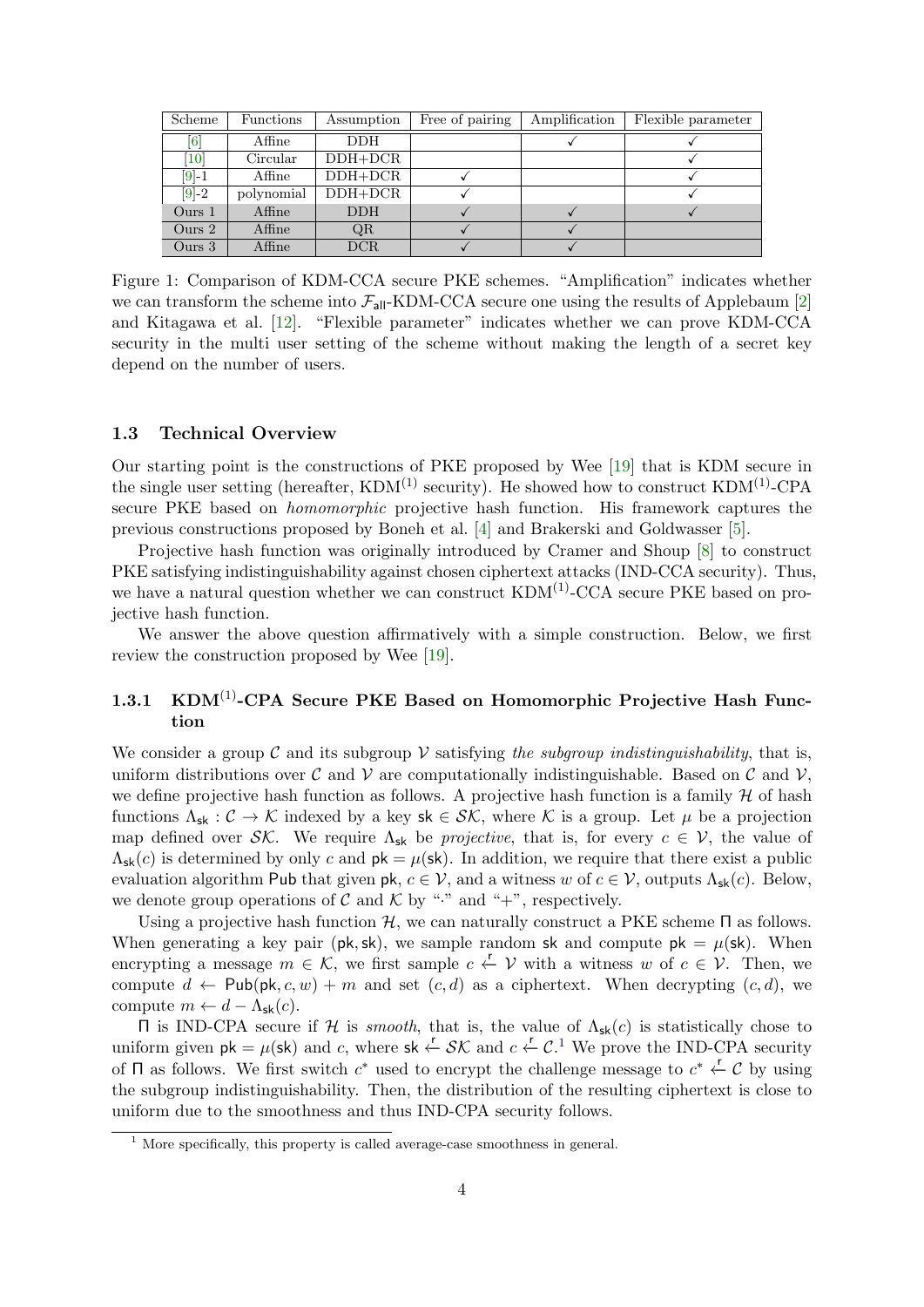**KDM security from homomorphism.** Wee [19] showed  $\Pi$  is also KDM<sup>(1)</sup>-CPA secure if *H* is *homomorphic*, that is, for every  $c_0, c_1 \in \mathcal{C}$ , it holds that  $\Lambda_{\mathsf{sk}}(c_0 \cdot c_1) = \Lambda_{\mathsf{sk}}(c_0) + \Lambda_{\mathsf{sk}}(c_1)$ . More precisely,  $\Pi$  is KDM<sup>(1)</sup>-CPA secure with respect to functions defined as  $f_e(\mathsf{sk}) = \Lambda_{\mathsf{sk}}(e)$ , where  $e \in \mathcal{C}$ . Note that this function class corr[esp](#page-35-9)onds to the set of affine functions in his instantiations.

If *H* is homomorphic, we can change the distribution of an encryption of  $f_e(\mathsf{sk})$ , that is  $(c, \mathsf{Pub}(\mathsf{pk}, c, w) + \Lambda_{\mathsf{sk}}(e))$  as

$$
(c, \text{Pub}(pk, c, w) + \Lambda_{\text{sk}}(e)), \text{ where } c \stackrel{r}{\leftarrow} \mathcal{V}
$$
  
=  $(c, \Lambda_{\text{sk}}(c) + \Lambda_{\text{sk}}(e)), \text{ where } c \stackrel{r}{\leftarrow} \mathcal{V}$  (by projective property)  
=  $(c, \Lambda_{\text{sk}}(c \cdot e)), \text{ where } c \stackrel{r}{\leftarrow} \mathcal{V}$  (by homomorphism)  
 $\approx_c (c, \Lambda_{\text{sk}}(c \cdot e)), \text{ where } c \stackrel{r}{\leftarrow} \mathcal{C}$  (by subgroup indistinguishability)  
 $\approx_s (c \cdot e^{-1}, \Lambda_{\text{sk}}(c)), \text{ where } c \stackrel{r}{\leftarrow} \mathcal{C}$  (since  $e \in \mathcal{C}$ )  
 $\approx_c (c \cdot e^{-1}, \Lambda_{\text{sk}}(c)), \text{ where } c \stackrel{r}{\leftarrow} \mathcal{V}$  (by subgroup indistinguishability)  
=  $(c \cdot e^{-1}, \text{Pub}(pk, c, w)), \text{ where } c \stackrel{r}{\leftarrow} \mathcal{V}$  (by projective property),

where *w* denotes a witness of  $c \in V$ , and  $\approx_c$  and  $\approx_s$  denote computational indistinguishability and statistical indistinguishability, respectively. This means that we can simulate an encryption of *fe*(sk) without sk. Then, based on the standard hybrid argument, we can prove the KDM<sup>(1)</sup>-CPA security of  $\Pi$  using the smoothness of  $H$  similarly to the proof for the IND-CPA security of Π.

## **1.3.2 Extension to KDM**(1)**-CCA Secure PKE**

<span id="page-5-0"></span>We can construct IND-CCA secure PKE by adding 2*-universal* projective hash function to the construction of  $\Pi$ . More precisely, we use a projective hash function  $\hat{\mathcal{H}}$  consisting of hash functions  $\hat{\Lambda}_{\hat{s}\hat{k}}$  indexed by  $\hat{s}\hat{k} \in \hat{\mathcal{S}}\hat{\mathcal{K}}$  defined on  $\mathcal{C}$  and  $\mathcal{V}.^2$  Let  $\hat{\mu}$  and  $\hat{\mu}$  be the projection map and public evaluation algorithm of  $\hat{\mathcal{H}}$ . We require that  $\hat{\mathcal{H}}$  be 2*-universal*, that is, for every  $\hat{\mathsf{pk}}, c, c^* \in \mathcal{C} \setminus \mathcal{V}$ , and  $\mathsf{K}, \mathsf{K}^* \in \mathcal{K}, \hat{\Lambda}_{\hat{\mathsf{sk}}}(c) = \mathsf{K}$  holds with only negligible probability under the condition that  $\hat{\mathsf{pk}} = \hat{\mu} \left( \hat{\mathsf{sk}} \right)$  and  $\hat{\Lambda}_{\hat{\mathsf{sk}}}(c^*) = \mathsf{K}^*$ , where  $\hat{\mathsf{sk}} \stackrel{\mathsf{r}}{\leftarrow} \hat{\mathcal{SK}}$ .

We modify Π into IND-CCA secure Π *′* as follows. When generating a key pair, in addition to (pk, sk), we sample  $\hat{\mathsf{s}}\hat{\mathsf{k}} \leftarrow \hat{\mathcal{SK}}$  and compute  $\hat{\mathsf{pk}} = \hat{\mu} \left( \hat{\mathsf{sk}} \right)$ . A public key and secret key of  $\Pi'$ are  $(\mathsf{pk}, \hat{\mathsf{pk}})$  and  $(\mathsf{sk}, \hat{\mathsf{sk}})$ , respectively. When encrypting a message, we first compute *c* and *d* in the same way as  $\Pi$  using pk. Then, we compute  $\pi \leftarrow \hat{\text{Pub}}(\hat{\text{pk}}, c, w)$  and set  $(c, d, \pi)$  as the resulting ciphertext. When decrypting  $(c, d, \pi)$ , we first check whether  $\pi = \hat{\Lambda}_{\hat{\mathsf{sk}}}(c)$  holds and if so decrypt a message in the same way as Π using sk. Otherwise, we output *⊥*.

Since  $\hat{\mathcal{H}}$  is 2-universal, an adversary cannot compute  $\hat{\Lambda}_{\hat{\mathsf{sk}}}(c)$  correctly for  $c \in \mathcal{C} \setminus \mathcal{V}$  even if he obtain a single hash value  $\hat{\Lambda}_{\hat{\mathsf{sk}}}(c^*)$  for  $c^* \in \mathcal{C} \setminus \mathcal{V}$  in the challenge ciphertext. In other words, the adversary cannot make a valid decryption query  $(c, d, \pi)$  for  $c \in C \setminus V$ . Then, from the projective property of  $H$ , the adversary cannot obtain information of sk other than pk through decryption queries. Thus, we can reduce the IND-CCA security of Π *′* to the smoothness of *H*.

<span id="page-5-1"></span><sup>&</sup>lt;sup>2</sup> In the actual construction of IND-CCA secure PKE, we need to use 2-universal projective hash function defined on  $C \times K$  and  $V \times K$ . Such a primitive is called *extended* projective hash function [8]. For simplicity, we ignore this issue here.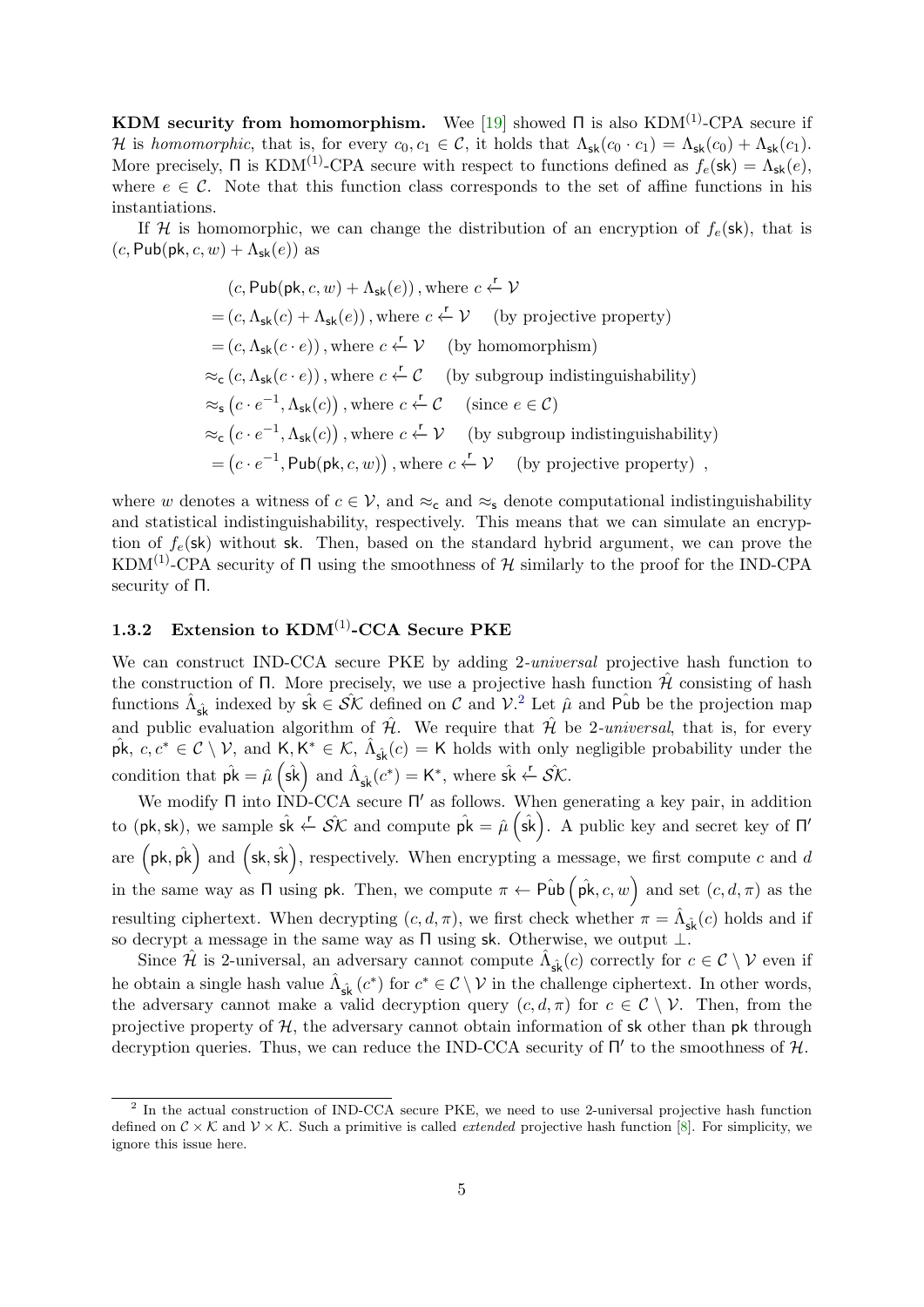**Problems for proving KDM<sup>(1)</sup>-CCA security.** Even if  $H$  is homomorphic, we cannot prove the KDM(1)-CCA security of Π *′* straightforwardly. In the security game of KDM(1)-CCA security, an adversary can obtain an encryption of  $s\hat{k}$  in addition to that of  $s\hat{k}$ . Thus, we need to eliminate sk from the view of the adversary to use the 2-universal property of  $\mathcal{H}$ .

Moreover, if we can do that, there is another problem. Consider functions of the form  $f_e\left(\textsf{sk}, \hat{\textsf{sk}}\right) = \Lambda_{\textsf{sk}}(e) + f\left(\hat{\textsf{sk}}\right)$ , where  $e \in \mathcal{C}$  and  $f : \hat{\mathcal{SK}} \to \mathcal{K}$  is a function. If  $\mathcal{H}$  is homomorphic, using a similar argument as Wee [19], we can simulate an encryption of  $f_e$  (sk, sk) by

$$
\left(c \cdot e^{-1}, \mathsf{Pub}(pk, c, w) + f\left(\hat{\mathsf{sk}}\right), \hat{\Lambda}_{\hat{\mathsf{sk}}}\left(c \cdot e^{-1}\right)\right) ,
$$

where  $c \in V$  and w is an witness [of](#page-35-9)  $c \in V$ . Even if we can eliminate  $f(s_k)$  from the second component, the third component  $\hat{\Lambda}_{\hat{\mathsf{sk}}}(c \cdot e^{-1})$  incurs another problem. *e* is an element chosen by an adversary in the security game, and thus  $c \cdot e^{-1}$  might not be included in *V*. Thus, the adversary can obtain a hash value  $\hat{\Lambda}_{\hat{\mathsf{sk}}}\left(c \cdot e^{-1}\right)$  for  $c \cdot e^{-1} \notin \mathcal{V}$  through each KDM query  $f_e$ . In this case, we cannot rely on the 2-universal property of  $\hat{\mathcal{H}}$  to argue about decryption queries made by the adversary if he makes multiple KDM queries. Therefore, we also need to eliminate  $\hat{\Lambda}_{\hat{\mathsf{sk}}}\left(c \cdot e^{-1}\right)$  from the view of the adversary.

**Our solution: Double layered encryption.** We solve the above two problems at once by extending double layered encryption techniques originally used to expand the plaintext space of an IND-CCA secure PKE scheme [15, 11]. More precisely, by adding an outer encryption layer, we put the estimation of the probability that an adversary makes an "illegal" decryption query off till the end of the sequence of games where all information about the inner layer is eliminated from the challenge ciphertexts. We use an IND-CCA secure PKE scheme  $\Pi_{cca}$  as the outer layer encryption scheme. [Whe](#page-35-11)[n en](#page-35-12)crypting a message, we first generate  $(c, d, \pi)$  in the same way as  $\Pi'$  and then encrypt them by  $\Pi_{cca}$ . We call the resulting PKE scheme  $\Pi_{\text{kdm}}$ .

Of course, if we just maintain a secret key csk of  $\Pi_{cc}$  as a part of a secret-key of  $\Pi_{\text{kdm}}$ , we cannot use the IND-CCA security of  $\Pi_{cca}$ . Thus, we add a modification. We maintain csk after encrypting by  $H$ . More precisely, we modify the key generation procedure of  $\Pi_{\text{kdm}}$  as follows. We first generate (pk*,*sk) and ( ˆpk*,* ˆsk) in the same way as Π *′* and generate a key pair (cpk*,* csk) of  $\Pi_{\text{cca}}$ . Moreover, we sample  $c^* \leftarrow c$  and compute  $d^* \leftarrow \Lambda_{\text{sk}}(c^*) + \text{csk}^3$ . The resulting public key and secret key of  $\Pi_{\text{kdm}}$  are  $(\textsf{pk}, \hat{\textsf{pk}}, \textsf{cpk})$  and  $(\textsf{sk}, \hat{\textsf{sk}}, c^*, d^*)$ , respectively.

The overview of the security proof is as follows. Let  $A$  be an adversary for the KDM<sup>(1)</sup>-CCA security of  $\Pi_{\text{kdm}}$ . We consider functions of the form

$$
f_e\left(\mathsf{sk},\hat{\mathsf{sk}},c^*,d^*\right) = \Lambda_{\mathsf{sk}}(e) + f\left(\hat{\mathsf{sk}},c^*,d^*\right) ,
$$

where  $e \in \mathcal{C}$  and  $f : \mathcal{SK} \times \mathcal{C} \times \mathcal{K} \to \mathcal{K}$  is a function. This set of functions includes affine functions in the actual instantiations.

1. We first change the security game so that we do not need sk to simulate KDM queries using the projective property and homomorphism of *H* and subgroup indistinguishability. Note that we do not need the smoothness of  $H$  to make this change as explained before.

After this change, the answer to a KDM query  $f_e$  is of the form

$$
\underline{\mathsf{Enc}}_{\mathsf{cpk}}\left(c \cdot e^{-1}, \mathsf{Pub}(\mathsf{pk}, c, w) + f\left(\hat{\mathsf{sk}}, c^*, d^*\right), \hat{\Lambda}_{\hat{\mathsf{sk}}}\left(c \cdot e^{-1}\right)\right) \ .
$$

<sup>&</sup>lt;sup>3</sup> Without loss of generality, we assume that the secret-key space of  $\Pi_{cc}$  is *K*.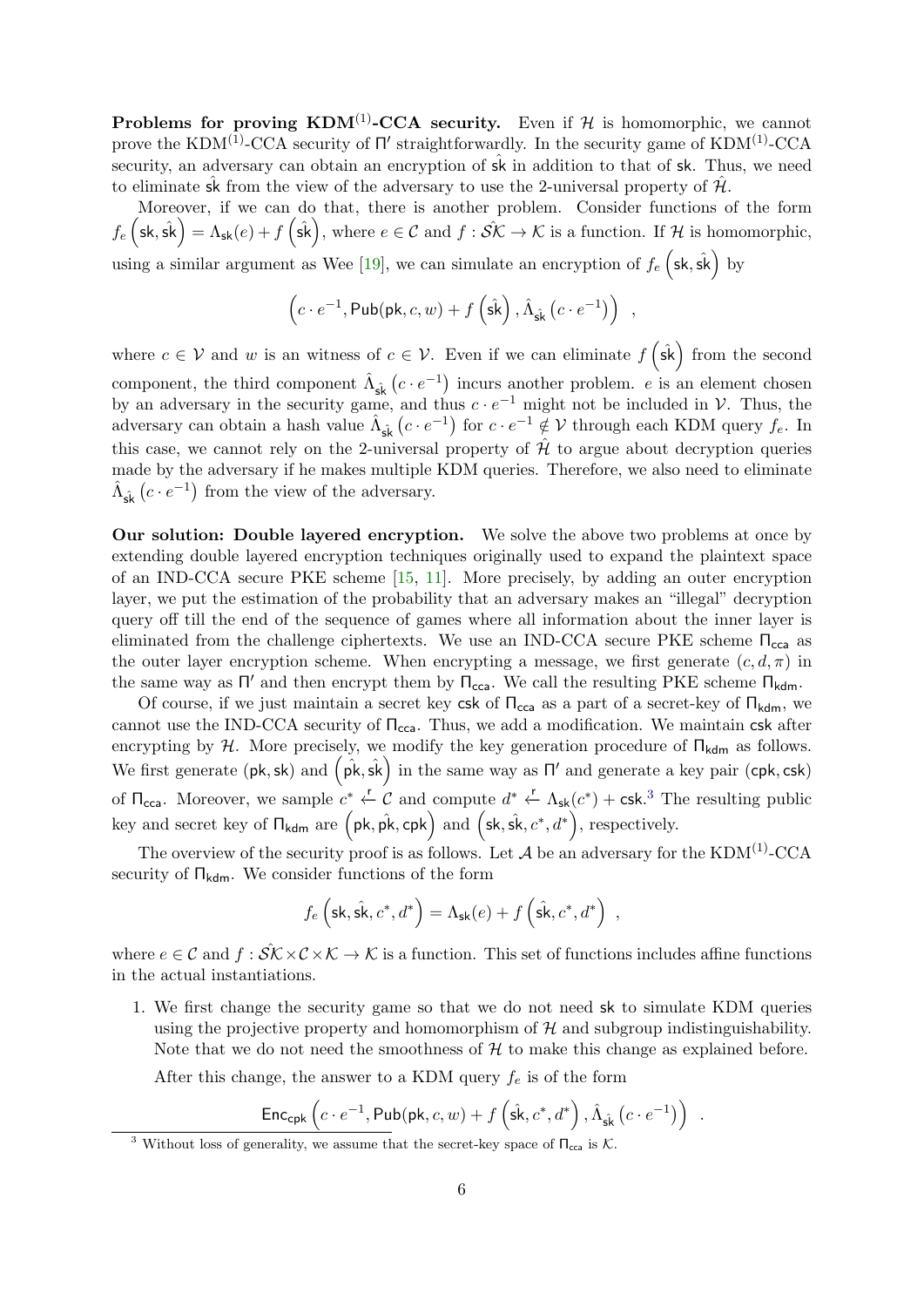- 2. Then, we change the security game so that a decryption query CT made by *A* is replied with  $\bot$  if  $c \notin V$ , where  $(c, d, \pi) \leftarrow \mathsf{Dec}_{\mathsf{csk}}(\mathsf{CT})$ . The probability that this change affects the behavior of  $A$  is bounded by the probability that  $A$  makes a decryption query  $CT$ such that  $c \notin V$  and  $\pi = \hat{\Lambda}_{\hat{\mathsf{sk}}}(c)$ , where  $(c, d, \pi) \leftarrow \mathsf{Dec}_{\mathsf{csk}}(\mathsf{CT})$ . We call such a decryption query a *bad decryption query*. Since sk is contained in answers to KDM queries, we cannot estimate the probability at this point. However, as noted above, we can put the estimation off till the end of the sequence of games, and thus we continue the sequence.
- 3. By the previous change on how decryption queries are replied, we can use the smoothness of *H*. We eliminate csk encrypted in  $(c^*, d^*)$  using the smoothness of *H*.
- 4. Then, we can use IND-CCA security of  $\Pi_{\text{cca}}$ . We change the security game so that a KDM query made by *A* is replied with  $CT \leftarrow \text{Enc}_{\text{cpk}}(0)$ . In this game, the advantage of *A* is 0.

To complete the security proof, we need to estimate the probability that *A* makes a bad decryption query. In the final game,  $s\hat{k}$  is hidden from the view of  $A$  and he cannot obtain any hash value  $\hat{\Lambda}_{\hat{\mathsf{sk}}}(c)$  for  $c \notin \mathcal{V}$ . Thus, the probability is negligible in the final game if  $\hat{\mathcal{H}}$  is 2-universal. In fact, since the universal property of  $\hat{\mathcal{H}}$  is sufficient for this argument, we use a universal projective hash function instead of a 2-universal one in the actual construction. Then, the remaining problem is whether the probability that *A* makes a bad decryption query changes during the sequence of games.

The probability does not change by the third step since the view of *A* before the third step is statistically close to that after the third step from the smoothness of  $H$ . In addition, if we can efficiently detect a bad decryption query made by *A*, we can prove that the probability does not change by the fourth step based on the IND-CCA security of  $\Pi_{\text{cca}}$ . For the purpose, in this work, we require there exist a trapdoor that enables us to efficiently check the membership of  $V$  for projective hash function. We can complete the security proof under the existence of such a trapdoor.

#### **1.3.3 Instantiations**

<span id="page-7-0"></span>We instantiate the above framework based on the DDH, QR, and DCR assumptions by extending the instantiations of  $KDM<sup>(1)</sup>-CPA$  secure PKE by Wee [19]. Therefore, the DDH based construction is also an extension of that proposed by Boneh et al. [4], and the QR and DCR based constructions are also extensions of those proposed by Brakerski and Goldwasser [5]. In all constructions, we can make a trapdoor for checking the membership of  $\mathcal V$ . We briefly review the DDH based instantiation.

**The DDH based instantiation.** In the DDH based instantiation, we set

$$
\mathcal{C} = \mathbb{G}^{\ell} \text{ and } \mathcal{V} = \{ (g_1^r, \ldots, g_{\ell}^r) | r \in \mathbb{Z}_p \},
$$

where G is a cyclic group of order  $p, g_1, \ldots, g_\ell$  are random generators of G, and  $\ell$  is a parameter determined in the analysis. The uniform distribution over  $\mathcal C$  and  $\mathcal V$  are computationally indistinguishable based on the DDH assumption on  $\mathbb{G}$ . Moreover, the discrete logarithms  $\alpha_i$  such that  $g_i = g^{\alpha_i}$  for every  $i \in [\ell]$  can be used as a trapdoor to efficiently decide the membership of *V*, where *g* is another generator and  $[\ell]$  denotes  $\{1, \ldots, \ell\}$ .

We construct homomorphic projective hash function  $H$  exactly in the same way as Wee [19]. A secret key sk is randomly chosen  $s = s_1 \cdots s_\ell \in \{0,1\}^\ell$ . The corresponding public key is  $g_0 = \prod_{i \in [\ell]} g_i^{s_i}$ . When hashing  $c = (c_1, \ldots, c_\ell) \in \mathcal{C}$ , we compute  $\prod_{i \in [\ell]} c_i^{s_i}$ . We see that this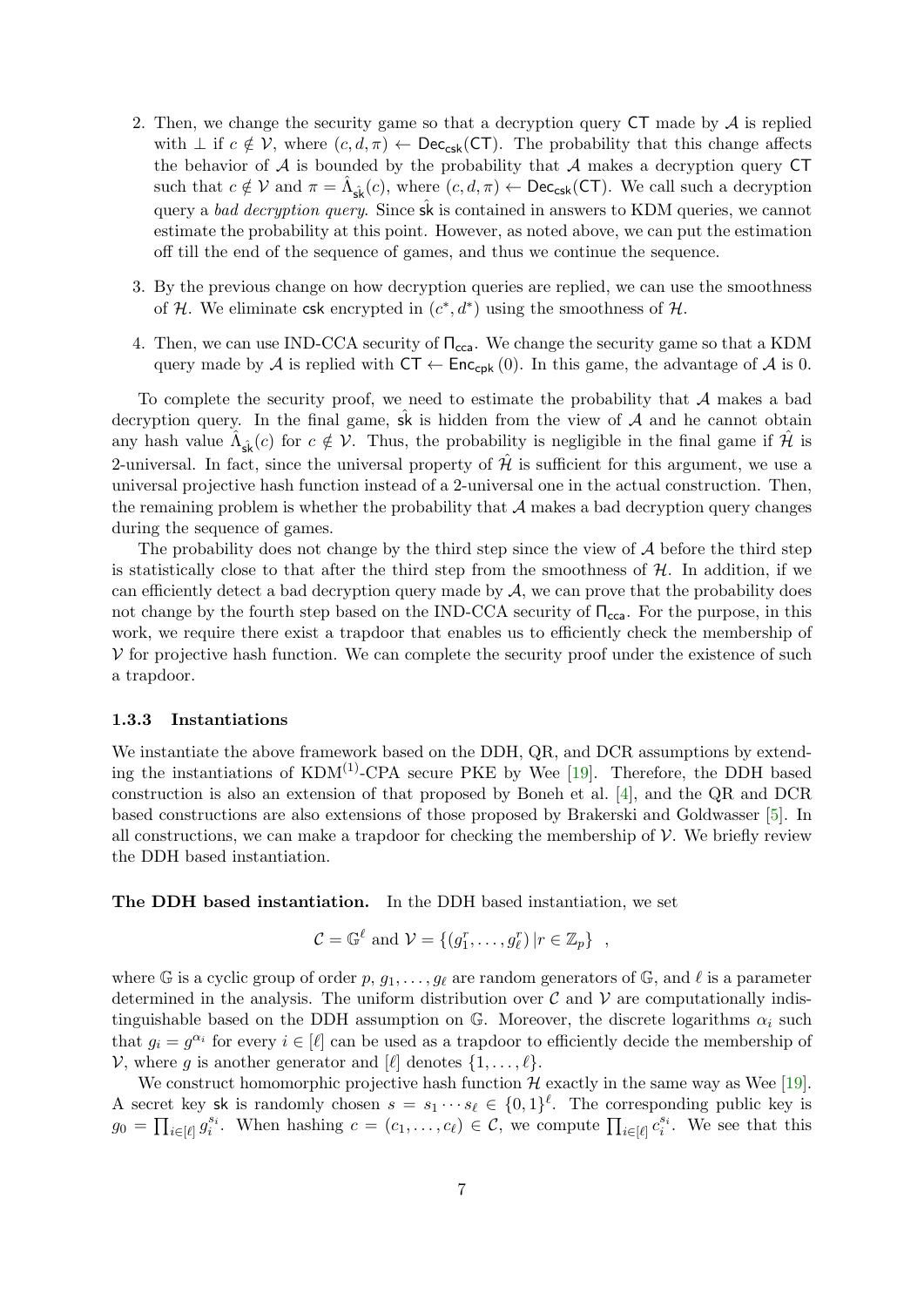construction satisfies the projective property and homomorphism. Moreover, we can prove the (average-case) smoothness of it based on the leftover hash lemma by taking *ℓ* appropriately.

We construct a universal projective hash function  $\mathcal{H}$  as follows. A secret key sk is randomly chosen  $(x_1, \ldots, x_\ell) \in \mathbb{Z}_p^{\ell}$ . The corresponding public key is  $\hat{g}_0 = \prod_{i \in [\ell]} g_i^{x_i}$ . When hashing  $c = (c_1, \ldots, c_\ell) \in \mathcal{C}$ , we compute  $\prod_{i \in [\ell]} c_i^{x_i}$ . This construction can be seen as an extension of that proposed by Cramer and Shoup [8], and we can prove its projective property and universal property.

**The QR and DCR based instantiations.** In the QR based construction, we use the same  $\mathcal{C}, \mathcal{V},$  a[n](#page-35-10)d  $\mathcal{H}$  as Wee [19]. However, in the QR based construction, we slightly modify how to mask csk in the key generation. Roughly speaking, this is because a hash value of *H* uniformly distributes over a group of order 2, and thus we need parallelization in order to mask csk using the smoothness of  $H$ . In the modified version of construction, we avoid such parallelization. However, in the const[ruc](#page-35-9)tion of a universal projective hash function  $\hat{\mathcal{H}}$ , we still need a parallelized construction similarly to IND-CCA secure PKE based on the QR assumption proposed by Cramer and Shoup [8]. When we consider CCA security, if the underlying group has a small prime factor, we need a parallelized construction.

In the DCR based construction, we also apply some modifications to the construction of  $C$ ,  $V$ , and  $H$  used by Wee. In the construction of Wee, the underlying group has a small prime factor 2. Therefore, in [a](#page-35-10) naive construction, we need parallelization. However, by defining hash functions so that every time we compute a hash value, we first perform a squaring, we can make the small factor useless to attack the scheme without parallelization. By this modification, the range of hash functions become a group whose order does not have a small prime factor and we can avoid parallelization.

**Overhead of our constructions.** The overhead of communicational complexity (that is, the size of public-keys and ciphertexts) of our  $KDM<sup>(1)</sup>-CCA$  secure PKE schemes from its  $KDM<sup>(1)</sup>-CPA$  secure counterparts [19] is very small in the DDH and DCR based constructions. A public-key and hash value of  $\hat{\mathcal{H}}$  are just a single group element in the DDH and DCR based constructions. Moreover, we can use highly efficient IND-CCA secure PKE schemes [17, 13] as the outer layer scheme. In this ca[se,](#page-35-9) the overhead of communicational complexity is only few group elements.

#### **1.3.4 Extension to Multi User Setting**

Although the above framework based on projective hash function captures only  $KDM^{(1)}$ -CCA security, we can prove the KDM-CCA security in the multi user setting of concrete instantiations.

<span id="page-8-0"></span>As noted before, our DDH based construction is an extension of that proposed by Boneh et al. [4], and our QR and DCR based constructions are extensions of those proposed by Brakerski and Goldwasser [5]. In both works, they first show the  $KDM<sup>(1)</sup>-CPA$  security of their schemes, and then prove its KDM-CPA security in the multi user setting by extending the proof for  $KDM<sup>(1)</sup>$ -CPA security.

[B](#page-35-1)y using similar techniques, we can prove KDM-CCA security in the multi user setting of our schemes. Es[pe](#page-35-7)cially, we prove the KDM-CCA security in the multi user setting of our DDH based construction with the same parameter setting as in the single user setting. We also briefly explain how to prove the KDM-CCA security in the multi user setting of our QR and DCR based constructions after proving the multi user security of the DDH based construction.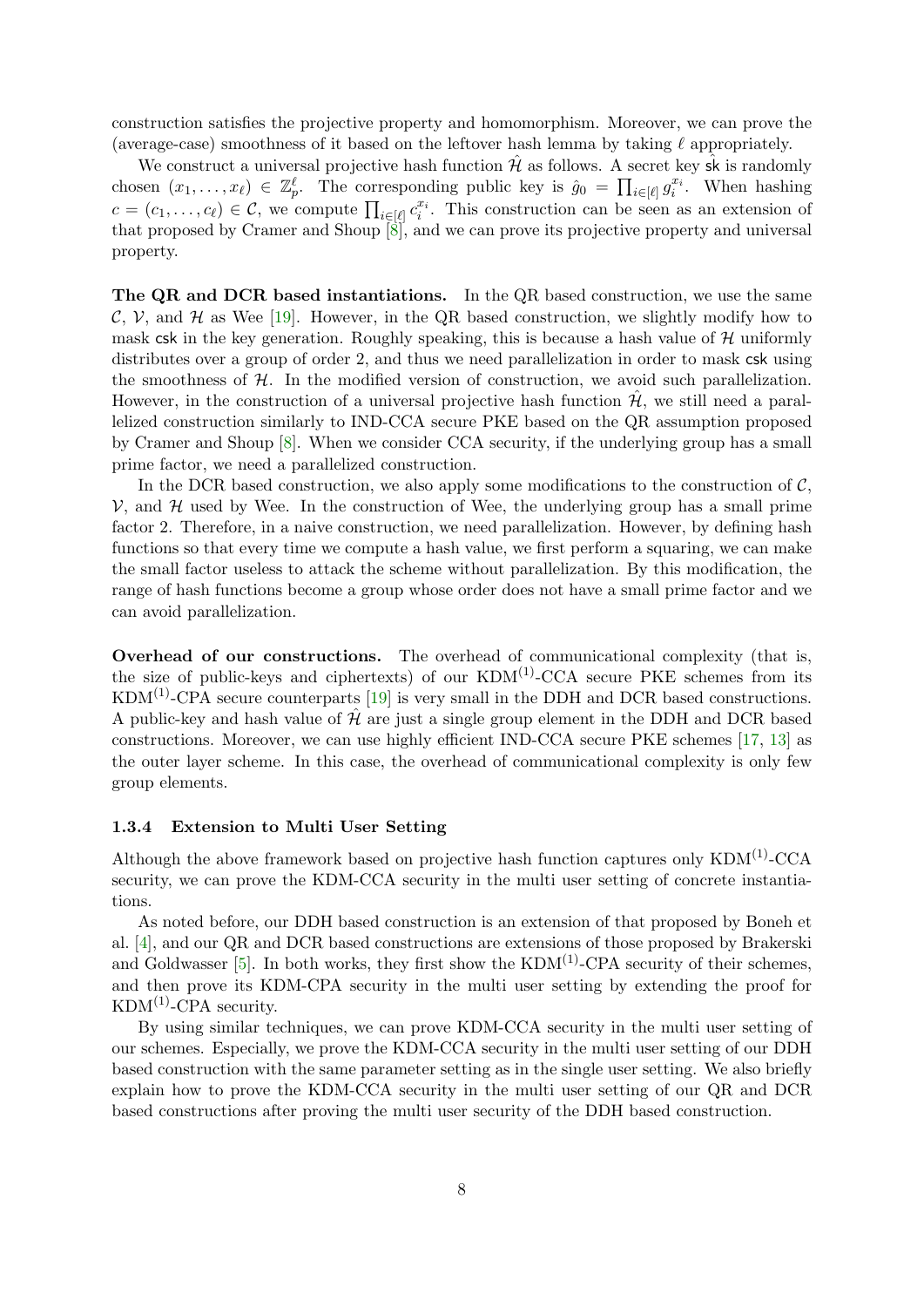## <span id="page-9-0"></span>**2 Preliminaries**

In this section, we define some notations and cryptographic primitives.

## **2.1 Notations**

In this paper,  $x \leftarrow Y$  *X* denotes choosing an element from a finite set *X* uniformly at random, and  $y \leftarrow A(x)$  denotes assigning to *y* the output of an algorithm A on an input *x*. For bit strings *x* and *y*, *x|y* denotes the concatenation of *x* and *y*. For an integer  $\ell$ ,  $[\ell]$  denotes the set of integers  $\{1, \ldots, \ell\}.$ 

*λ* denotes a security parameter. PPT stands for probabilistic polynomial time. A function  $f(\lambda)$  is a negligible function if  $f(\lambda)$  tends to 0 faster than  $\frac{1}{\lambda^c}$  for every constant  $c > 0$ . We write  $f(\lambda) = \text{negl}(\lambda)$  to denote  $f(\lambda)$  being a negligible function.

### <span id="page-9-1"></span>**2.2 Leftover Hash Lemma**

We introduce the leftover hash lemma.

**Lemma 1 (Leftover hash lemma)** Let X, Y, and Z are sets. Let  $\mathcal{H} := \{h : X \to Y\}$  be a *universal hash family. Let*  $\text{aux}: X \to Z$  *be a function. Then, the distributions*  $(h, h(x), \text{aux}(x))$ and  $(h, y, \text{aux}(x))$  are  $\sqrt{\frac{|Y||Z|}{4|X|}}$ -close, where  $h \overset{\mathsf{r}}{\leftarrow} \mathcal{H}$ ,  $x \overset{\mathsf{r}}{\leftarrow} X$ , and  $y \overset{\mathsf{r}}{\leftarrow} Y$ .

## **2.3 Public Key Encryption**

We define public key encryption (PKE).

**Definition 1 (Public key encryption)** *A PKE scheme* PKE *is a three tuple* (KG*,* Enc*,* Dec) *of PPT algorithms. Below, let M be the message space of* PKE*.*

- *• The key generation algorithm* KG*, given a security parameter* 1 *λ , outputs a public key* pk *and a secret key* sk*.*
- *• The encryption algorithm* Enc*, given a public key* pk *and message m ∈ M, outputs a ciphertext* CT*.*
- *• The decryption algorithm* Dec*, given a secret key* sk *and ciphertext c, outputs a message m*˜ *∈ {⊥} ∪ M.*

**Correctness**  $\text{We require Dec}(\text{sk}, \text{Enc}(\text{pk}, m)) = m \text{ for every } m \in \mathcal{M} \text{ and } (\text{pk}, \text{sk}) \leftarrow \text{KG}(1^{\lambda}).$ 

We introduce indistinguishability against chosen ciphertext attacks (IND-CCA security) for PKE.

**Definition 2 (IND-CCA security)** *Let* PKE *be a PKE scheme. We define the IND-CCA game between a challenger and an adversary A as follows. We let M be the message space of* PKE*.*

*1.* First, the challenger chooses a challenge bit  $b \leftarrow \{0, 1\}$ . Next, the challenger generates a  $key\ pair\ (\mathsf{pk},\mathsf{sk}) \leftarrow \mathsf{KG}(1^{\lambda})\ and\ sends\ \mathsf{pk}\ to\ \mathcal{A}.$ 

*At any step of the game, A can make decryption queries.*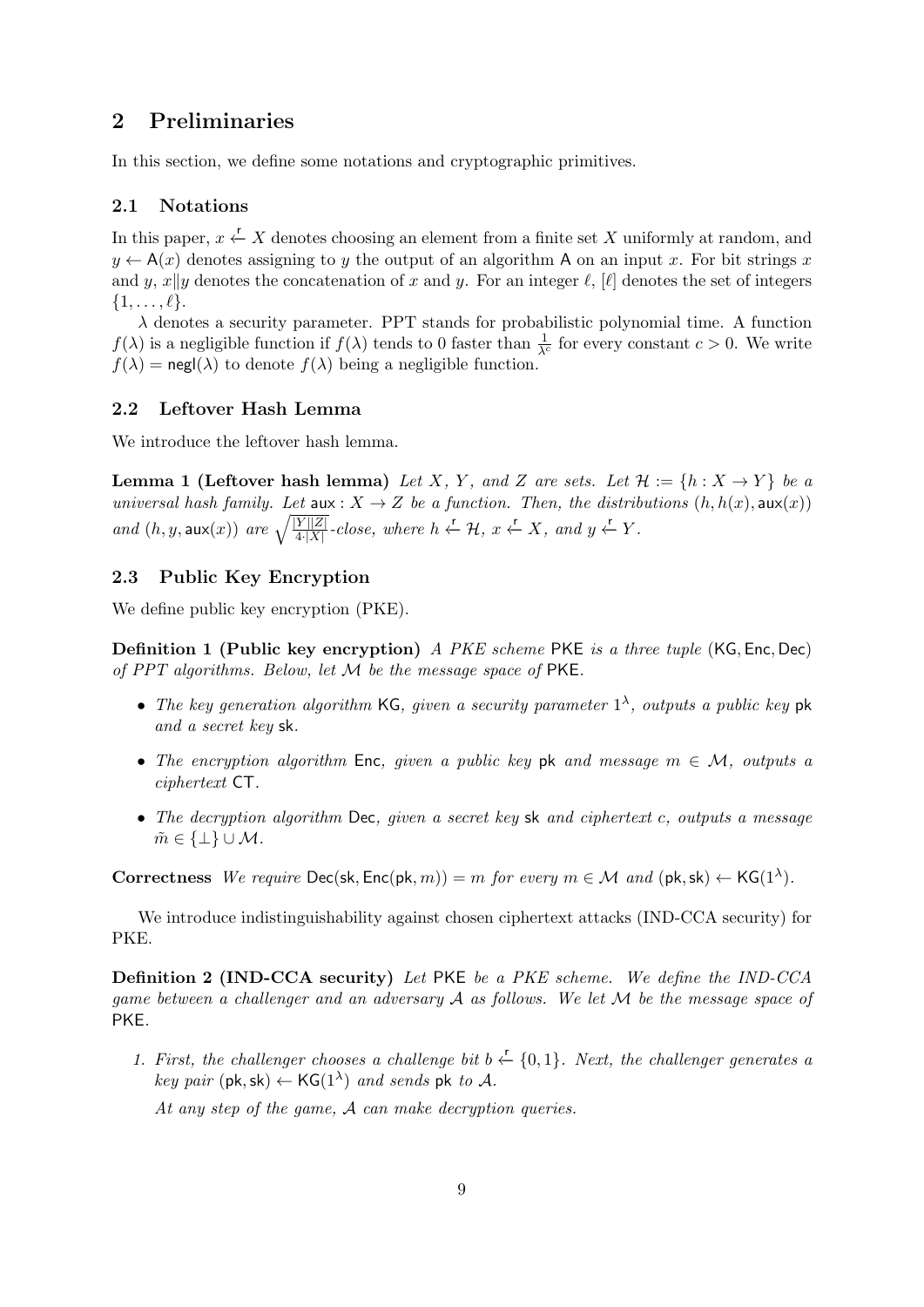**Decryption queries**  $\mathcal A$  *sends*  $\mathsf C\mathsf T$  *to the challenger. The challenger returns*  $m \leftarrow \mathsf{Dec}(\mathsf{sk}, \mathsf{CT})$ *to A.*

2. *A* sends  $(m^0, m^1) \in \mathcal{M}^2$  to the challenger. We require that  $|m^0| = |m^1|$ . The challenger  $computes$   $\mathsf{CT}^* \leftarrow \mathsf{Enc}(\mathsf{pk}, m^b)$  and returns  $\mathsf{CT}$  to  $\mathcal{A}$ *.* 

*Below, A is not allowed to query* CT*<sup>∗</sup> as a decryption query.*

*3. A outputs*  $b' \in \{0, 1\}$ *.* 

*We say that* PKE *is IND-CCA secure if for any PPT adversary A*, we have  $\mathsf{Adv}_{\mathsf{PKE},\mathcal{A}}^{indcca}(\lambda)$  =  $\Pr[b = b'] - \frac{1}{2}$  $\frac{1}{2}$  = negl( $\lambda$ ).

Next, we define key dependent message security against chosen ciphertext attacks (KDM-CCA security) for PKE.

**Definition 3 (KDM-CCA security)** *Let* PKE *be a PKE scheme, F function family, and n the number of keys. We define the*  $\mathcal{F}\text{-}\mathit{KDM}^{(n)}\text{-}\mathit{CCA}$  game between a challenger and an adversary *A as follows. Let SK and M be the secret key space and message space of* PKE*, respectively.*

- *1.* First, the challenger chooses a challenge bit  $b \leftarrow \{0, 1\}$ . Next, the challenger generates  $n$  *key pairs*  $(\mathsf{pk}_k, \mathsf{sk}_k) \leftarrow \mathsf{KG}(1^{\lambda})(k \in [n])$ *. The challenger sets*  $\mathsf{sk} := (\mathsf{sk}_1, \ldots, \mathsf{sk}_n)$  *and* sends  $(\mathsf{pk}_1, \ldots, \mathsf{pk}_n)$  *to A.* Finally, the challenger prepares a list  $L_{\mathsf{kdm}}$  which is initially *empty.*
- *2. A may adaptively make the following queries polynomially many times.*
	- **KDM queries** *A sends*  $(j, f^0, f^1) \in [n] \times \mathcal{F} \times \mathcal{F}$  *to the challenger. We require that*  $f^0$  and  $f^1$  be functions such that  $f: S\mathcal{K}^n \to \mathcal{M}$ . The challenger returns CT  $\leftarrow$ Enc  $(\mathsf{pk}_j, f^b(\mathsf{sk}))$  *to A. Finally, the challenger adds*  $(j, \mathsf{CT})$  *to*  $L_{\mathsf{kdm}}$ *.*
	- **Decryption queries** *A sends* (*j*, CT) *to the challenger. If* (*j*, CT)  $\in$  *L*<sub>kdm</sub>*, the challenger returns*  $\perp$  *to*  $\varLambda$ *. Otherwise, the challenger returns*  $m \leftarrow \text{Dec}(\textsf{sk}_i, \textsf{CT})$  *to*  $\varLambda$ *.*
- *3. A outputs*  $b' \in \{0, 1\}$ *.*

*We say that* PKE *is*  $\mathcal{F}$ *-KDM*<sup>(*n*</sup>)</sub>*-CCA secure if for any PPT adversary*  $\mathcal{A}$ *, we have* Adv ${}_{PKE,\mathcal{F},\mathcal{A},n}^{Kdmcca}(\lambda)$  =  $\Pr[b = b'] - \frac{1}{2}$  $\frac{1}{2}$  = negl( $\lambda$ )*.* 

*In addition, we say that* PKE *is F-KDM-CCA secure if it is F-KDM*(*n*) *-CCA secure for any polynomial*  $n = n(\lambda)$ .

**Remark 1 (Difference with the previous definitions)** In the original definition of KDM security defined by Black et al. [3], an adversary is required to distinguish an encryption of  $f(\mathbf{sk})$ from that of some constant message such as 0, where *f* is a function chosen by the adversary.

In our definition of KDM-CCA security, an adversary chooses two functions  $(f^0, f^1)$  and is required to distinguish an encryption of  $f^0$ (sk) from that of  $f^1$ (sk). Such a definition was previously used by Alperin-sher[iff](#page-34-0) and Peikert [1] when they defined KDM security for identitybased encryption to simplify their security proof. We also adopt this definition to simplify our security proofs.

These two types of definitions are equivalent if the function class  $\mathcal F$  contains a constant function. This is the case for affine functions a[nd](#page-34-2) projection functions that we focus on.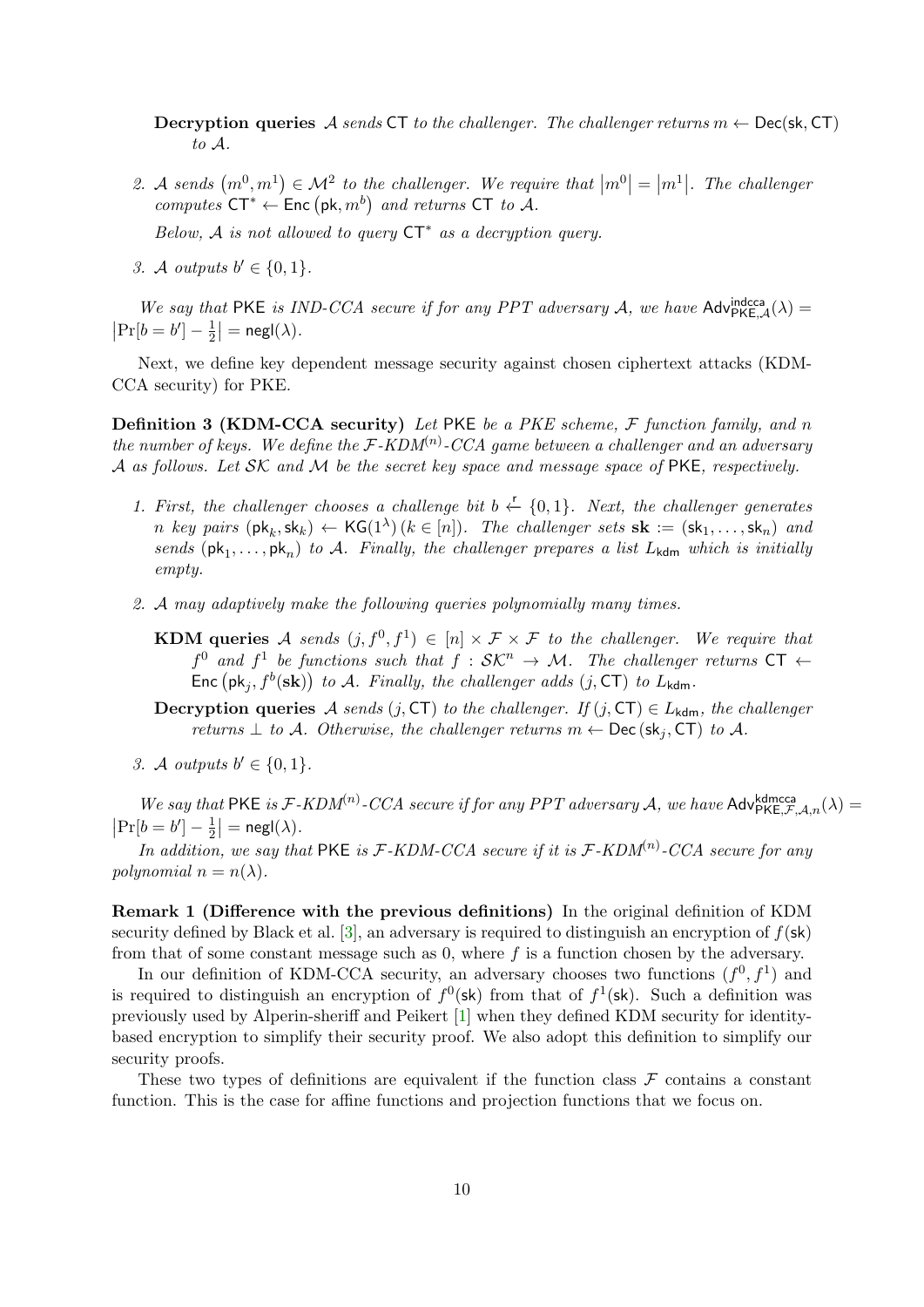#### **2.4 Projective Hash Function**

We review the notion of projective hash function introduced by Cramer and Shoup [8] after introducing the notion of subset membership problem.

<span id="page-11-0"></span>**Definition 4 (Subset membership problem)** Let C be a group and V be a subgroup of C. *We say that subset membership problem* (*C, V*) *is hard if for any PPT adversary A, it h[old](#page-35-10)s that*

$$
\mathsf{Adv}^{\mathsf{smp}}_{(\mathcal{C},\mathcal{V}),\mathcal{A}}(\lambda) = \left| \Pr[\mathcal{A}(c) = 1 : c \stackrel{\mathsf{r}}{\leftarrow} \mathcal{C}] - \Pr[\mathcal{A}(c) = 1 : c \stackrel{\mathsf{r}}{\leftarrow} \mathcal{V}] \right| = \mathsf{negl}(\lambda) \enspace .
$$

In this work, for a subset membership problem  $(C, V)$ , we require that there exist a trapdoor *that enables us to efficiently check the membership of V. Moreover, we require that we can efficiently sample c from*  $\mathcal{V}$  *with a witness of*  $c \in \mathcal{V}$ *.* 

**Definition 5 (Projective hash function)** *A projective hash function*  $\mathcal{H}$  *is a tuple*  $(C, \mathcal{V}, \mathcal{K}, \mathcal{SK}, \mathcal{PK}, \Lambda, \mu)$ *.* 

- *• C and K are groups and V is a subgroup of C. SK and PK are sets.*
- *The hash function*  $\Lambda_{\mathsf{sk}}$  *indexed by*  $\mathsf{sk} \in \mathcal{SK}$ *, given*  $c \in \mathcal{C}$ *, outputs a hash value*  $\mathsf{K} \in \mathcal{K}$ *.*
- *The projection map*  $\mu$ , *given* sk  $\in$  *SK*, *outputs* pk  $\in$  *PK.*
- **Projective property** We require that for any  $sk \in SK$  and  $c \in V$ , the value of  $\Lambda_{sk}(c)$  is *determined only by c* and  $pk = \mu$ (sk). In addition, we require that there exist a public *evaluation algorithm* Pub*, given*  $pk = \mu(sk)$ *,*  $c \in V$ *, and a witness w that*  $c \in V$ *, outputs*  $\Lambda_{\mathsf{sk}}(c)$ *, where*  $\mathsf{sk} \in \mathcal{SK}$ *.*

*In addition, if H satisfies the following homomorphism, H is said to be a homomorphic projective hash family.*

**Homomorphism** *Let* "*·"* and "+" denote operations in C and K, respectively. For all sk  $\in \mathcal{SK}$ *and*  $c_0, c_1 \in \mathcal{C}$ , *it holds that*  $\Lambda_{\mathsf{sk}}(c_0 \cdot c_1) = \Lambda_{\mathsf{sk}}(c_0) + \Lambda_{\mathsf{sk}}(c_1)$ .

We define two security notions for projective hash function.

**Definition 6 (Average-case smoothness)** Let  $\mathcal{H} = (\mathcal{C}, \mathcal{V}, \mathcal{K}, \mathcal{SK}, \mathcal{PK}, \Lambda, \mu)$  be a projective *hash function. We say that H is average-case smooth if the distributions*

$$
(\mathsf{pk}, c, \Lambda_{\mathsf{sk}}(c))
$$
 and  $(\mathsf{pk}, c, \mathsf{K})$ 

*are statistically close, where*  $sk \stackrel{r}{\leftarrow} SK$ ,  $pk = \mu(sk)$ ,  $c \stackrel{r}{\leftarrow} C$ , and  $K \stackrel{r}{\leftarrow} K$ .

**Definition 7 (Universal property)** Let  $\mathcal{H} = (\mathcal{C}, \mathcal{V}, \mathcal{K}, \mathcal{SK}, \mathcal{PK}, \Lambda, \mu)$  be a projective hash *function. We say that*  $H$  *is universal if for any*  $pk \in \mathcal{PK}$  ,  $c \in \mathcal{C} \setminus \mathcal{V}$ ,  $K \in \mathcal{K}$ , we have

$$
\Pr_{\mathsf{sk}\leftarrow\mathcal{SK}}\left[\Lambda_{\mathsf{sk}}(c)=\mathsf{K}|\mu(\mathsf{sk})=\mathsf{pk}\right]=\mathsf{negl}(\lambda) \ .
$$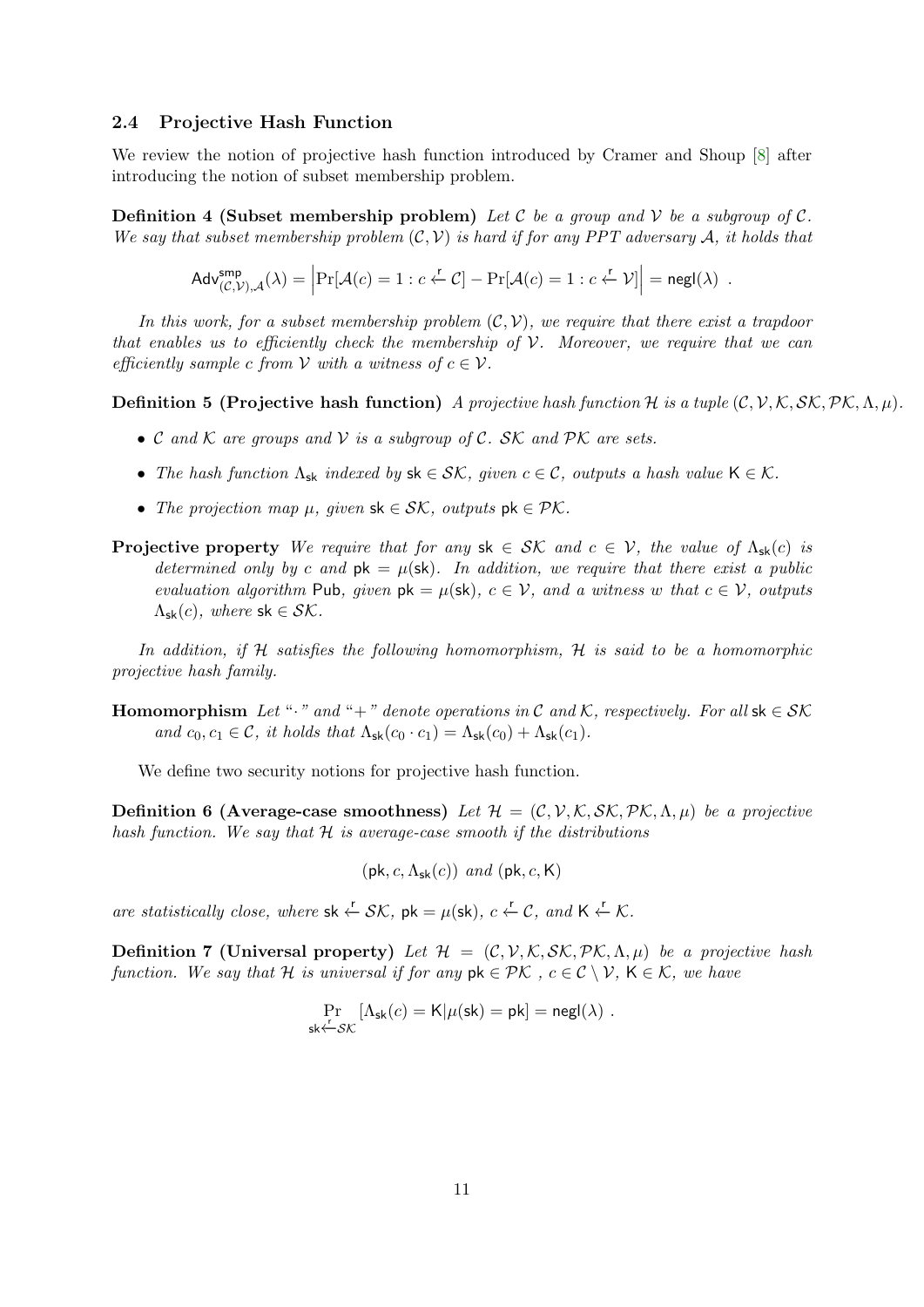## <span id="page-12-0"></span>**3 KDM**(1)**-CCA Secure PKE Based on Homomorphic Projective Hash Function**

In this section, we show a framework for achieving  $KDM<sup>(1)</sup>$ -CCA secure PKE based on homomorphic projective hash function.

Let  $\mathcal{H} = (\mathcal{C}, \mathcal{V}, \mathcal{K}, \mathcal{SK}, \mathcal{PK}, \Lambda, \mu)$  be a homomorphic projective hash function with a public evaluation algorithm Pub. We denote the group operations of  $C$  and  $K$  by "<sup>\*</sup>" and "+", respectively. Let  $\hat{\mathcal{H}} = (\mathcal{C}, \mathcal{V}, \hat{\mathcal{K}}, \hat{\mathcal{SK}}, \hat{\mathcal{PK}}, \hat{\Lambda}, \hat{\mu})$  be a projective hash function with a public evaluation algorithm  $\hat{\text{Pub}}$ . Let  $\Pi_{\text{cca}} = (\text{KG}_{\text{cca}}, \text{Enc}_{\text{cca}}, \text{Dec}_{\text{cca}})$  be a PKE scheme. We assume that the secretkey space of  $\Pi_{cca}$  is *K* for simplicity. Using these building blocks, we construct the following PKE scheme  $\Pi_{\text{kdm}} = (KG_{\text{kdm}}, Enc_{\text{kdm}})$ . The message space of  $\Pi_{\text{kdm}}$  is M. We use an invertible map  $\phi : \mathcal{M} \to \mathcal{K}$  in the construction.

 $\mathsf{KG}_{\mathsf{kdm}}(1^{\lambda}):$ 

- *•* Generate sk <sup>r</sup>*←− SK* and compute pk *← µ*(sk).
- Generate  $\hat{\mathsf{s}}\hat{\mathsf{k}} \leftarrow \hat{\mathcal{S}}\hat{\mathcal{K}}$  and compute  $\hat{\mathsf{pk}} \leftarrow \hat{\mu}(\hat{\mathsf{s}}\hat{\mathsf{k}})$ .
- Generate  $(\mathsf{cpk}, \mathsf{csk}) \leftarrow \mathsf{KG}_{\mathsf{cca}}(1^{\lambda}).$
- Generate  $c^* \leftarrow c$  and compute  $d^* \leftarrow \Lambda_{\mathsf{sk}}(c^*) + \mathsf{csk}$ .
- Return  $PK := (\mathsf{pk}, \hat{\mathsf{pk}}, \mathsf{cpk})$  and  $SK := (\mathsf{sk}, \hat{\mathsf{sk}}, c^*, d^*)$ .

Enc<sub>kdm</sub>(PK, m):

- Parse  $(pk, \hat{pk}, cpk) \leftarrow PK$ .
- *•* Generate  $c \stackrel{r}{\leftarrow} \mathcal{V}$  with an witness *w* of  $c \in \mathcal{V}$ .
- Compute  $K \leftarrow \text{Pub}(\text{pk}, c, w)$  and  $d \leftarrow K + \phi(m)$ .
- Compute  $\pi \leftarrow \hat{\text{Pub}}(\hat{\text{pk}}, c, w)$ .
- Return  $CT \leftarrow \text{Enc}_{\text{cca}}(\text{cpk}, (c, d, \pi)).$

Deckdm(SK*,* CT) :

- Parse  $(\mathsf{sk}, \hat{\mathsf{sk}}, c^*, d^*) \leftarrow \mathsf{SK}.$
- Compute  $\mathsf{csk} \leftarrow d^* \Lambda_{\mathsf{sk}}(c^*)$ .
- Compute  $(c, d, \pi) \leftarrow \mathsf{Dec}_{\mathsf{cca}}(\mathsf{csk}, \mathsf{CT})$ . If the decryption result is not in  $\mathcal{C} \times \mathcal{K} \times \mathcal{K}$ , return *⊥*. Otherwise, compute as follows.
- *•* If  $\pi \neq \hat{\Lambda}_{\textbf{sk}}(c)$ , return ⊥. Otherwise, return  $m \leftarrow \phi^{-1} (d \Lambda_{\textbf{sk}}(c))$ .

**Correctness.** We have  $\text{Pub}(pk, c, w) = \Lambda_{sk}(c)$  and  $\text{Pub}(\hat{pk}, c, w) = \hat{\Lambda}_{sk}(c)$  for  $c \in V$ , where *w* is a witness of  $c \in V$ . Then, the correctness of  $\Pi_{\text{kdm}}$  follows from that of  $\Pi_{\text{cca}}$ .

 $\Pi_{\text{Kdm}}$  is KDM-CCA secure with respect to the function family  $\mathcal{F}_{\text{phf}}$  consisting of functions described as

$$
f_e\left(\mathsf{sk},\hat{\mathsf{sk}},c^*,d^*\right) = \phi^{-1}\left(\Lambda_{\mathsf{sk}}(e) + \phi\left(f\left(\hat{\mathsf{sk}},c^*,d^*\right)\right)\right) ,
$$

<span id="page-12-1"></span>where  $e \in \mathcal{C}$  and  $f : \hat{SK} \times \mathcal{C} \times \mathcal{K} \to \mathcal{M}$  is a function. This class corresponds to affine and projection functions in the instantiations. Formally, we prove the following theorem.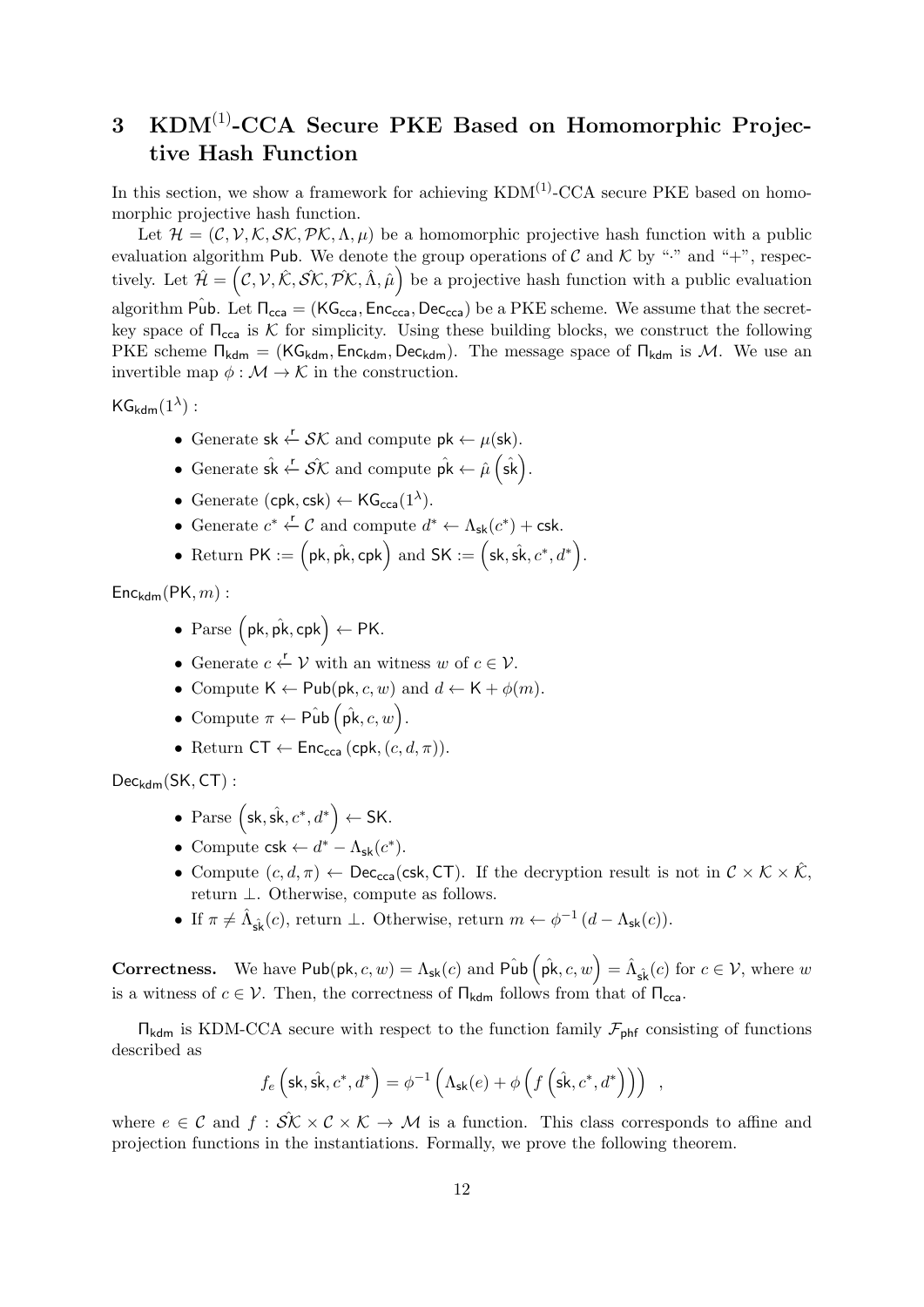**Theorem 3** *Let the subset membership problem* (*C, V*) *be hard. Let H be average-case smooth and*  $\hat{\mathcal{H}}$  *universal. Let*  $\Pi_{\text{cca}}$  *be IND-CCA secure. Then,*  $\Pi_{\text{kdm}}$  *is*  $\mathcal{F}_{\text{phf}}$ -*KDM*<sup>(1)</sup>-*CCA secure.* 

**Proof of Theorem 3.** Let *A* be an adversary that attacks the  $\mathcal{F}_{\text{phf}}$ -KDM<sup>(1)</sup>-CCA security of  $\Pi_{\text{kdm}}$ . We proceed the proof via a sequence of games. For every  $t \in \{0, \ldots, 8\}$ , let  $\text{SUC}_t$  be the event that *A* succeeds in guessing the challenge bit *b* in Game *t*.

**Game** 0: This is the [or](#page-12-1)iginal  $\mathcal{F}_{phf}$ -KDM<sup>(1)</sup>-CCA game regarding  $\Pi_{\text{kdm}}$ . We have  $\mathsf{Adv}_{\Pi_{\text{kdm}}^{\text{kdm}}\mathcal{F}_{phf},\mathcal{A},1}(\lambda)$  =  $\left|\Pr[\texttt{SUC}_0] - \frac{1}{2}\right|$  $\frac{1}{2}$ . The detailed description is as follows.

- 1. The challenger chooses a challenge bit  $b \stackrel{r}{\leftarrow} \{0,1\}$ , and runs as follows.
	- (a) Generate sk  $\stackrel{r}{\leftarrow}$  SK and compute pk  $\leftarrow \mu$ (sk).
	- (b) Generate  $\hat{\mathsf{s}}\hat{\mathsf{k}} \leftarrow \hat{\mathcal{S}}\hat{\mathcal{K}}$  and compute  $\hat{\mathsf{pk}} \leftarrow \hat{\mu}(\hat{\mathsf{s}}\hat{\mathsf{k}})$ .
	- (c) Generate  $(\mathsf{cpk}, \mathsf{csk}) \leftarrow \mathsf{KG}_{\mathsf{cca}}(1^{\lambda}).$
	- (d) Generate  $c^* \xleftarrow{r} C$  and compute  $d^* \leftarrow \Lambda_{\mathsf{sk}}(c^*) + \mathsf{csk}$ .
	- (e) Send PK :=  $(\mathsf{pk}, \hat{\mathsf{pk}}, \mathsf{cpk})$  to *A* and prepare a list  $L_{\mathsf{kdm}}$ .
- 2. The challenger responds to queries made by *A*.

For a KDM query  $((e^0, f^0), (e^1, f^1))$  made by *A*, the challenger responds as follows.

- (a) Generate  $c \stackrel{r}{\leftarrow} \mathcal{V}$  with a witness  $w$  of  $c \in \mathcal{V}$ .
- (b) Compute  $\mathsf{K} \leftarrow \mathsf{Pub}(\mathsf{pk}, c, w)$  and  $d \leftarrow \mathsf{K} + \Lambda_{\mathsf{sk}}(e^b) + \phi \left(f^b \left(\hat{\mathsf{sk}}, c^*, d^*\right)\right)\right)$ .
- (c) Compute  $\pi \leftarrow \hat{\text{Pub}}(\hat{\text{pk}}, c, w)$ .
- (d) Return  $CT \leftarrow Enc_{cca}(cpk, (c, d, \pi))$  to *A* and add CT to  $L_{kdm}$ .

For a decryption query CT made by *A*, the challenger returns  $\perp$  to *A* if CT  $\in$  *L*<sub>kdm</sub>, and otherwise responds as follows.

- (a) Compute  $(c, d, \pi) \leftarrow \mathsf{Dec}_{\mathsf{cca}}(\mathsf{csk}, \mathsf{CT})$ . If the decryption result is not in  $\mathcal{C} \times \mathcal{K} \times \mathcal{K}$ , return *⊥* to *A*. Otherwise, responds as follows.
- (b) Return  $\perp$  if  $\pi \neq \hat{\Lambda}_{\hat{\mathsf{sk}}}(c)$  and  $m \leftarrow \phi^{-1}(d \Lambda_{\mathsf{sk}}(c))$  otherwise.
- 3. *A* outputs  $b' \in \{0, 1\}$ .
- **Game** 1**:** Same as Game 0 except that when *A* makes a KDM query, the challenger com- $\text{putes } \mathsf{K} \leftarrow \Lambda_{\mathsf{sk}}(c) \text{ and } \pi \leftarrow \hat{\Lambda}_{\hat{\mathsf{sk}}}(c) \text{ instead of } \mathsf{K} \leftarrow \mathsf{Pub}(\mathsf{pk}, c, w) \text{ and } \pi \leftarrow \hat{\mathsf{Pub}}\left(\hat{\mathsf{pk}}, c, w\right),$ respectively.

Due to the projective property of  $H$  and  $\hat{H}$ , this change is only conceptual and thus we have  $|Pr[SUC_0] - Pr[SUC_1]| = 0.$ 

**Game** 2**:** Same as Game 1 except that when *A* makes a KDM query, the challenger generates *c* <sup>r</sup>*←− C*.

We have  $|\Pr[\text{SUC}_1] - \Pr[\text{SUC}_2]| = \text{negl}(\lambda)$  by the hardness of the subset membership problem  $(C, V)$ .

**Game** 3: Same as Game 2 except that when *A* makes a KDM query  $((e^0, f^0), (e^1, f^1))$ , the challenger generates  $c \leftarrow c$  and uses  $c' = c \cdot (e^b)^{-1}$  instead of *c*.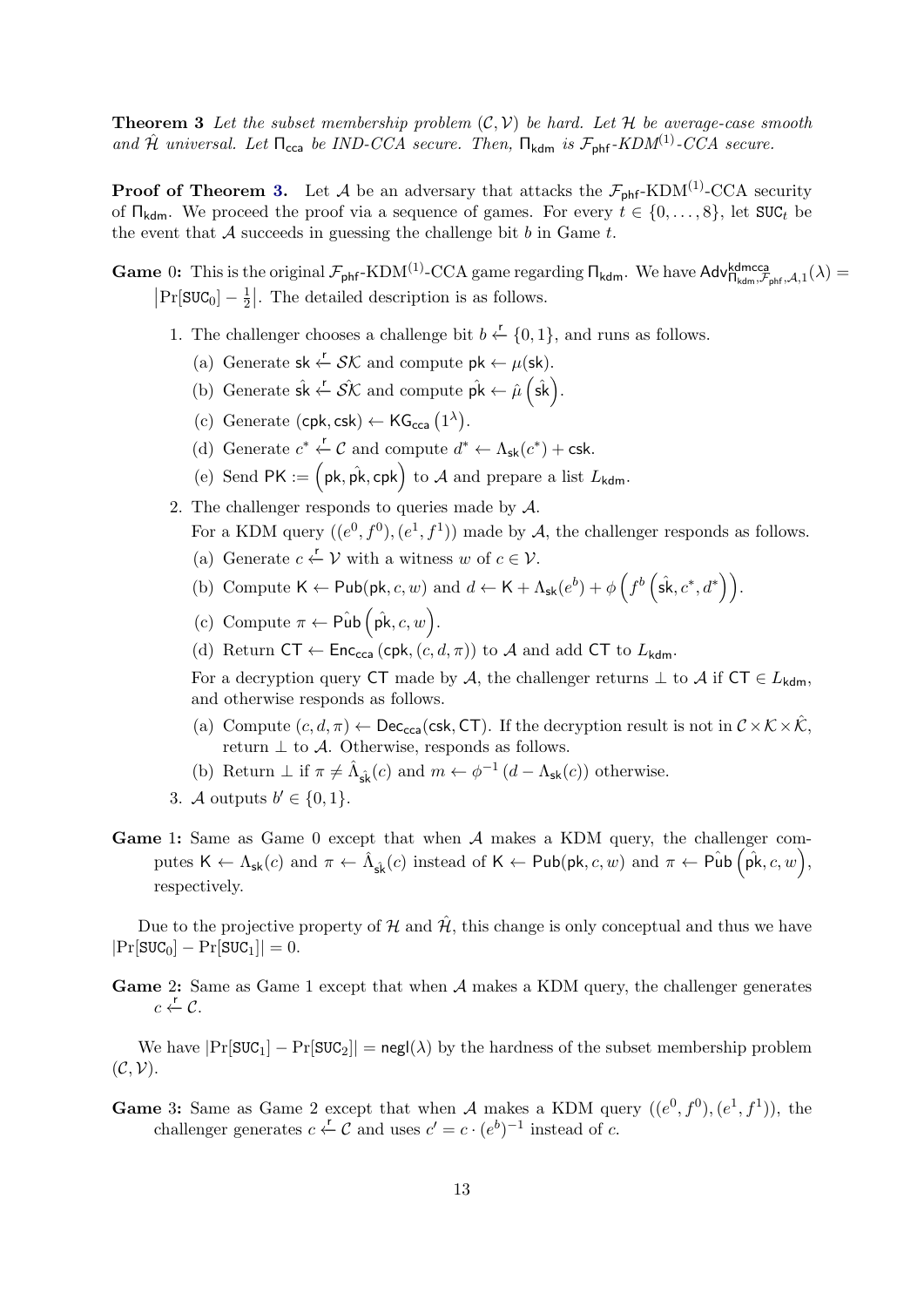We have  $|Pr[\text{SUC}_2] - Pr[\text{SUC}_3]| = 0$  since if *c* uniformly distributes over *C*, then so does  $c \cdot (e^b)^{-1}.$ 

By this change, the answer to a KDM query  $((e^0, f^0), (e^1, f^1))$  in Game 3 is Enc<sub>cca</sub> (cpk,  $(c', d, \pi)$ ), where

$$
c' = c \cdot (e^b)^{-1}, d = \Lambda_{\rm sk}(c \cdot (e^b)^{-1}) + \Lambda_{\rm sk}(e^b) + \phi\left(f^b\left(\hat{\rm sk}, c^*, d^*\right)\right), \pi = \hat{\Lambda}_{\hat{\rm sk}}\left(c'\right) ,
$$

and  $c \leftarrow c$ . Moreover, by the homomorphism of  $H$ ,  $d = \Lambda_{\mathsf{sk}}(c) + \phi\left(f^b\left(\hat{\mathsf{sk}}, c^*, d^*\right)\right)$  holds.

**Game** 4**:** Same as Game 3 except that when *A* makes a KDM query, the challenger generates *c*  $\stackrel{r}{\leftarrow}$  *V* with a witness *w* of *c* ∈ *V*.

We have  $|Pr[\text{SUC}_3] - Pr[\text{SUC}_4]| = \text{negl}(\lambda)$  by the hardness of the subset membership problem  $(C, V)$ .

**Game** 5**:** Same as Game 4 except that when *A* makes a KDM query, the challenger computes  $d \leftarrow \mathsf{Pub}(pk, c, w) + \phi \left( f^b \left( \hat{\mathsf{sk}}, c^*, d^* \right) \right)$ . Note that the challenger still computes  $\pi$  with  $\pi \leftarrow \hat{\Lambda}_{\hat{\mathsf{sk}}}(c').$ 

Due to the projective property of  $H$ , this change is only conceptual and thus we have  $|Pr[SUC_4] - Pr[SUC_5]| = 0.$ 

At this point, sk is not needed to compute answers to KDM queries. More precisely, the answer to a KDM query  $((e^0, f^0), (e^1, f^1))$  is  $Enc_{cca}(cpk, (c', d, \pi))$ , where

$$
c' = c \cdot (e^b)^{-1}, d = \mathsf{Pub}(\mathsf{pk}, c, w) + \phi\left(f^b\left(\hat{\mathsf{sk}}, c^*, d^*\right)\right), \pi = \hat{\Lambda}_{\hat{\mathsf{sk}}}\left(c'\right) ,
$$

 $c \overset{r}{\leftarrow} \mathcal{V}$ , and *w* is a witness of  $c \in \mathcal{V}$ .

**Game** 6**:** Same as Game 5 except how the challenger responds decryption queries made by *A*. In this game, the challenger returns  $\bot$  for a decryption query related to  $c \notin \mathcal{V}$ . More precisely, the challenger responds as follows.

For a decryption query CT made by A, the challenger returns  $\perp$  to A if CT  $\in$  *L*<sub>kdm</sub>, and otherwise responds as follows.

- 1. Compute  $(c, d, \pi) \leftarrow \text{Dec}_{\text{cca}}(\text{csk}, \text{CT})$ . If the decryption result is not in  $\mathcal{V} \times \mathcal{K} \times \mathcal{K}$ , return *⊥* to *A*. Otherwise, respond as follows.
- 2. Return  $\perp$  if  $\pi \neq \hat{\Lambda}_{\hat{\mathsf{sk}}}(c)$  and  $m \leftarrow \phi^{-1}(d \Lambda_{\mathsf{sk}}(c))$  otherwise.

We define the following event in Game  $t$  ( $t = 5, \dots, 8$ ).

 $BDQ_t$ : *A* makes a decryption query  $CT \notin L_{\text{kdm}}$  which satisfies  $c \in C \setminus V$  and  $\pi = \hat{\Lambda}_{\hat{s}\hat{k}}(c)$ , where  $(c, d, \pi) \leftarrow$  Dec<sub>cca</sub>(csk, CT). We call such a decryption query a "**bad decryption query**".

Games 5 and 6 are identical games unless *A* makes a bad decryption query in each game. Therefore, we have  $|Pr[\text{SUC}_5] - Pr[\text{SUC}_6]| \leq Pr[\text{BDQ}_6].$ 

Below, we let to be a trapdoor for efficiently deciding the membership of  $V$ .

**Game** 7: Same as Game 6 except that the challenger generates  $d^* \leftarrow K$ .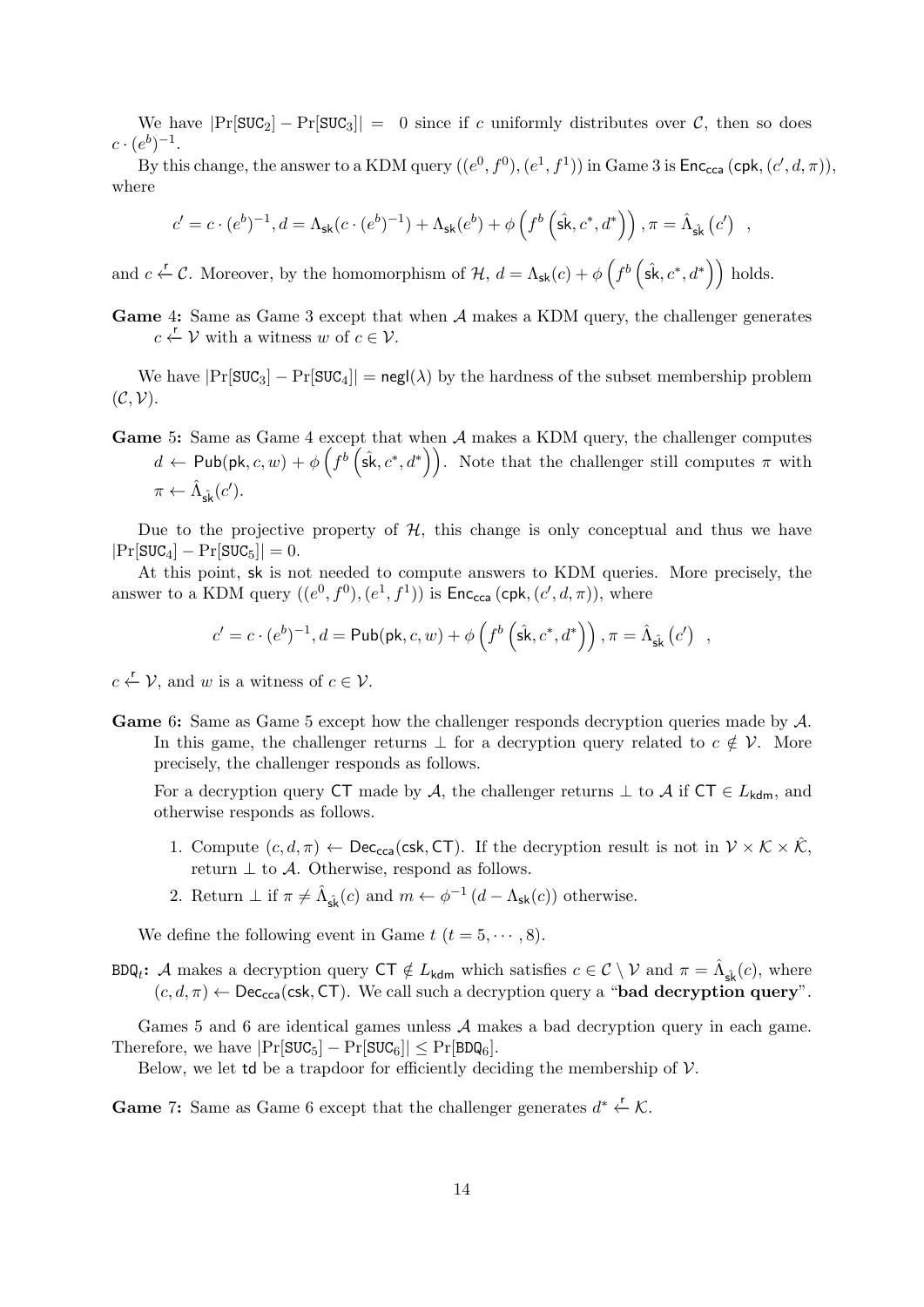By the previous change, *A* cannot obtain information of sk other than pk through decryption queries in Games 6 and 7. Moreover, as noted above, KDM queries are replied without using sk in Games 6 and 7. Thus, the view of *A* in Games 6 and 7 can be perfectly simulated by  $(\mathsf{pk}, c^*, \Lambda_{\mathsf{sk}}(c^*))$  and  $(\mathsf{pk}, c^*, d^*)$ , respectively, where  $\mathsf{sk} \leftarrow \mathcal{SK}$ ,  $\mathsf{pk} \leftarrow \mu(\mathsf{sk})$ ,  $c^* \leftarrow c$ , and  $d^* \leftarrow c$ . Therefore, we have  $|Pr[\text{SUC}_6] - Pr[\text{SUC}_7]| = \text{negl}(\lambda)$  and  $|Pr[\text{BDQ}_6] - Pr[\text{BDQ}_7]| = \text{negl}(\lambda)$  from the average-case smoothness of  $\mathcal{H}.^4$ 

csk is now eliminated from the view of *A*. Thus, we can use IND-CCA security of  $\Pi_{\text{cca}}$ .

**Game** 8**:** Same as Game 7 except that when *A* makes a KDM query, the challenger computes  $CT \leftarrow$  Enc<sub>cca</sub> (cpk,  $(1_{\mathcal{C}}, 1_{\mathcal{K}}, 1_{\hat{\mathcal{K}}})$  $(1_{\mathcal{C}}, 1_{\mathcal{K}}, 1_{\hat{\mathcal{K}}})$ ), where  $1_{\mathcal{C}}, 1_{\mathcal{K}},$  and  $1_{\hat{\mathcal{K}}}$  are identity elements of  $\mathcal{C}, \mathcal{K}$ , and  $\hat{\mathcal{K}}$ , respectively.

From the IND-CCA security of  $\Pi_{\text{cca}}$ , we have  $|\Pr[\text{SUC}_7] - \Pr[\text{SUC}_8]| = \text{negl}(\lambda)$ .

Moreover, since reduction algorithms for IND-CCA security of  $\Pi_{\text{cca}}$  can detect a bad decryption query made by *A* by utilizing decryption queries, td, and sk, we obtain  $|Pr[BDQ_7] - Pr[BDQ_8]|$  =  $negl(\lambda)$  from the IND-CCA security of  $\Pi_{cca}$ .

We see that the value of *b* is information theoretically hidden from the view of *A* in Game 8. Thus, we have  $\left|\Pr[\texttt{SUC}_8]-\frac{1}{2}\right|$  $\frac{1}{2}$  = 0.

We estimate  $Pr[BDQ_8]$ . In Game 8, sk is hidden from the view of A except  $\hat{pk}$ . Moreover, A cannot obtain any hash value  $\hat{\Lambda}_{s\hat{k}}(c)$  for  $c \in C \setminus \mathcal{V}$  since an answer to a KDM query is computed as  $CT \leftarrow \text{Enc}_{\text{cca}}(\text{cpk}, (1_{\mathcal{C}}, 1_{\mathcal{K}}, 1_{\hat{\mathcal{K}}}))$  in Game 8. Therefore, from the universal property of  $\hat{\mathcal{H}}$ , we obtain  $Pr[BDQ_8] = negl(\lambda).^5$ 

From the above arguments, we see that

$$
Adv_{\Pi_{\text{Kdm}}, \mathcal{F}_{\text{phf}}, \mathcal{A}, 1}^{\text{Kdmcca}}(\lambda) = \left| \Pr[\text{SUC}_0] - \frac{1}{2} \right|
$$
  
= 
$$
\sum_{t=0}^{7} |\Pr[\text{SUC}_t] - \Pr[\text{SUC}_{t+1}]| + \left| \Pr[\text{SUC}_8] - \frac{1}{2} \right|
$$
  
= 
$$
\sum_{t \in \{0, ..., 7\}, t \neq 5} |\Pr[\text{SUC}_t] - \Pr[\text{SUC}_{t+1}]| + |\Pr[\text{SUC}_5] - \Pr[\text{SUC}_6]|
$$
  
= 
$$
\sum_{t \in \{0, ..., 7\}, t \neq 5} |\Pr[\text{SUC}_t] - \Pr[\text{SUC}_{t+1}]| + \sum_{t=6}^{7} |\Pr[\text{BDA}_t] - \Pr[\text{BDA}_{t+1}]| + \Pr[\text{BDA}_8]
$$
  
= negl(\lambda) .

Since the choice of *A* is arbitrary,  $\Pi_{\text{kdm}}$  is  $\mathcal{F}_{\text{phf}}$ -KDM<sup>(1)</sup>-CCA secure.  $\Box$  (**Theorem 3**)

**Remark 2 (Shrink secret keys)** We do not need to require any structure and homomorphism for sk and csk. Then, we can shrink them into a single pseudorandom function key  $K_{\text{prf}}$ 

<sup>&</sup>lt;sup>4</sup> In terms of reduction, we can construct a computationally unbounded adversary *B* that given (pk,  $c^*$ ,  $d^*$ ), distinguishes whether  $d^* \leftarrow \Lambda_{\rm sk}(c^*)$  or  $d^* \leftarrow \mathcal{K}$  using  $\mathcal{A}$ . The only non-trivial part of the construction of  $\mathcal{B}$  is how *B* responds to decryption queries made by *A*. After Game 6, bad decryption queries made by *A* are replied with *⊥*. In addition, if a decryption query is not a bad decryption query, computationally unbounded *B* can reply to the decryption query correctly without using sk. This is done by extracting a witness related to the decryption query and computing the hash value with Pub.

<span id="page-15-0"></span><sup>5</sup> Similarly to the estimation of *<sup>|</sup>*Pr[SUC6] *<sup>−</sup>* Pr[SUC7]*|*, in terms of reduction, we can construct a computationally unbounded reduction that responds a decryption query from  $A$  correctly without knowing  $\hat{\mathbf{s}}$ k by extracting a witness and using Pub.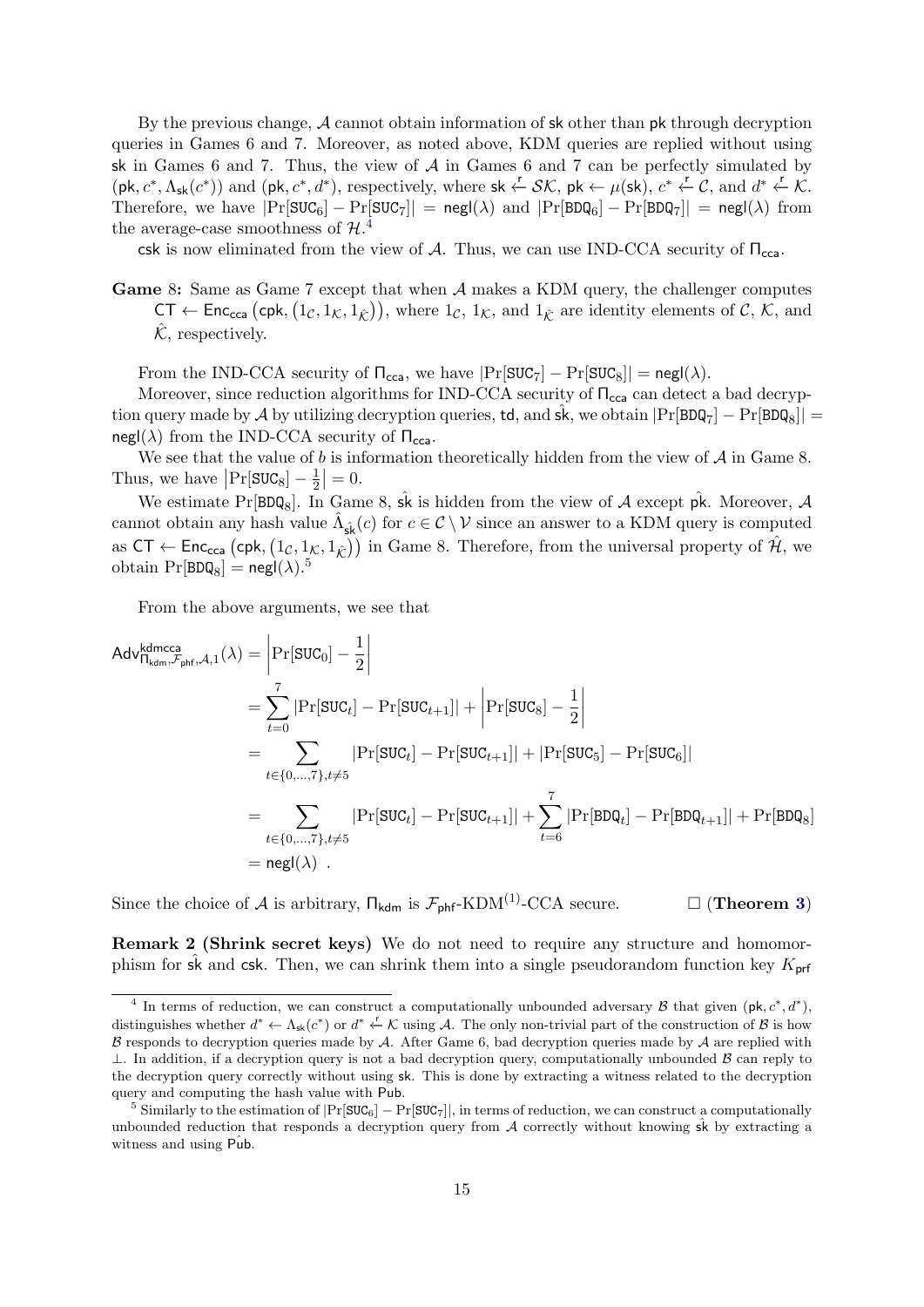and modify the construction so that  $\Lambda_{\mathsf{sk}}(c^*)$  masks  $K_{\mathsf{prf}}$ . Moreover, we can maintain  $c^*$  and  $d^* = \Lambda_{\rm sk}(c^*) + K_{\rm prf}$  as a part of the corresponding public key. If we do so, the resulting secret key is just sk.

## **4 Instantiations**

We show concrete instantiations of our framework described in Section 3.

#### <span id="page-16-0"></span>**4.1 Instantiation Based on the DDH Assumption**

<span id="page-16-1"></span>**Definition 8 (DDH assumption)** *Let* G *be a cyclic group of order [p](#page-12-0). Let g be a random generator of* G*. For any PPT algorithm A, we have*

$$
\left|\Pr[\mathcal{A}(p,g,g^x,g^y,g^{xy})=1]-\Pr[\mathcal{A}(p,g,g^x,g^y,g^z)=1]=\mathsf{negl}(\lambda)\right| \enspace ,
$$

*where*  $x, y, z \leftarrow^{\mathsf{r}} \mathbb{Z}_p$ *.* 

Let  $\mathbb{G}$  be a cyclic group of order *p* and  $g_1, \ldots, g_\ell$  random generators of  $\mathbb{G}$ , where  $\ell$  is determined later. We define  $\mathcal C$  and  $\mathcal V$  as

$$
\mathcal{C} = \mathbb{G}^{\ell}, \text{ and } \mathcal{V} = \{ (g_1^r, \ldots, g_{\ell}^r) | r \in \mathbb{Z}_p \} .
$$

 $V$  is a subgroup of C and subset membership problem  $(C, V)$  is hard under the DDH assumption on  $\mathbb{G}$  [4, 19]. Let *g* be another generator of  $\mathbb{G}$ . Then, there exists  $\alpha_i \in \mathbb{Z}_p^*$  such that  $g^{\alpha_i} = g_i$ for every  $i \in [\ell]$ . The trapdoor for checking the membership of  $V$  is  $\{\alpha_i\}_{i \in [\ell]}$ .

For  $(C, V)$  defined above, we construct two projective hash functions  $\mathcal{H} = (C, V, K, \mathcal{SK}, \mathcal{PK}, \Lambda, \mu)$ and  $\hat{\mathcal{H}} = (\mathcal{C}, \mathcal{V}, \hat{\mathcal{K}}, \mathcal{SK}, \hat{\mathcal{PK}}, \hat{\Lambda}, \hat{\mu})$  $\hat{\mathcal{H}} = (\mathcal{C}, \mathcal{V}, \hat{\mathcal{K}}, \mathcal{SK}, \hat{\mathcal{PK}}, \hat{\Lambda}, \hat{\mu})$  $\hat{\mathcal{H}} = (\mathcal{C}, \mathcal{V}, \hat{\mathcal{K}}, \mathcal{SK}, \hat{\mathcal{PK}}, \hat{\Lambda}, \hat{\mu})$  $\hat{\mathcal{H}} = (\mathcal{C}, \mathcal{V}, \hat{\mathcal{K}}, \mathcal{SK}, \hat{\mathcal{PK}}, \hat{\Lambda}, \hat{\mu})$  $\hat{\mathcal{H}} = (\mathcal{C}, \mathcal{V}, \hat{\mathcal{K}}, \mathcal{SK}, \hat{\mathcal{PK}}, \hat{\Lambda}, \hat{\mu})$ . The construction of  $\mathcal{H}$  is the same as that of projective hash function based on the DDH assumption proposed by Wee [19] thus is a generalization of the KDM-CPA secure PKE scheme proposed by Boneh et al. [4].

#### **4.1.1 Construction of** *H*

<span id="page-16-2"></span>We define  $\mathcal{SK} = \{0,1\}^{\ell}, \ \mathcal{PK} = \mathbb{G}, \text{ and } \mathcal{K} = \mathbb{G}. \ \text{ For every } \mathsf{sk} = s_1 \cdots s_{\ell} \in \{0,1\}^{\ell} \text{ and } c =$  $\mathcal{SK} = \{0,1\}^{\ell}, \ \mathcal{PK} = \mathbb{G}, \text{ and } \mathcal{K} = \mathbb{G}. \ \text{ For every } \mathsf{sk} = s_1 \cdots s_{\ell} \in \{0,1\}^{\ell} \text{ and } c =$  $\mathcal{SK} = \{0,1\}^{\ell}, \ \mathcal{PK} = \mathbb{G}, \text{ and } \mathcal{K} = \mathbb{G}. \ \text{ For every } \mathsf{sk} = s_1 \cdots s_{\ell} \in \{0,1\}^{\ell} \text{ and } c =$  $(c_1, \ldots, c_\ell) \in \mathcal{C}$ , we also define  $\mu$  and  $\Lambda$  as

$$
\mu(\mathsf{sk}) = \prod_{i \in [\ell]} g_i^{s_i} \text{ and } \Lambda_{\mathsf{sk}}(c) = \prod_{i \in [\ell]} c_i^{s_i} .
$$

**Projective property.** For every  $\mathsf{sk} = s_1 \cdots s_\ell \in \{0,1\}^\ell$ ,  $\mathsf{pk} = \prod_{i \in [\ell]} g_i^{s_i}$ , and  $c = (g_1^r, \ldots, g_\ell^r)$ , where  $r \in \mathbb{Z}_p$ , we define the public evaluation algorithm Pub as

$$
\mathsf{Pub}( \mathsf{pk}, c, r) = \mathsf{pk}^r
$$

*.*

We see that

$$
\mathsf{pk}^r = \left(\prod_{i \in [\ell]} g_i^{s_i}\right)^r = \prod_{i \in [\ell]} (g_i^r)^{s_i} = \Lambda_{\mathsf{sk}}(c)
$$

and thus *H* satisfies projective property.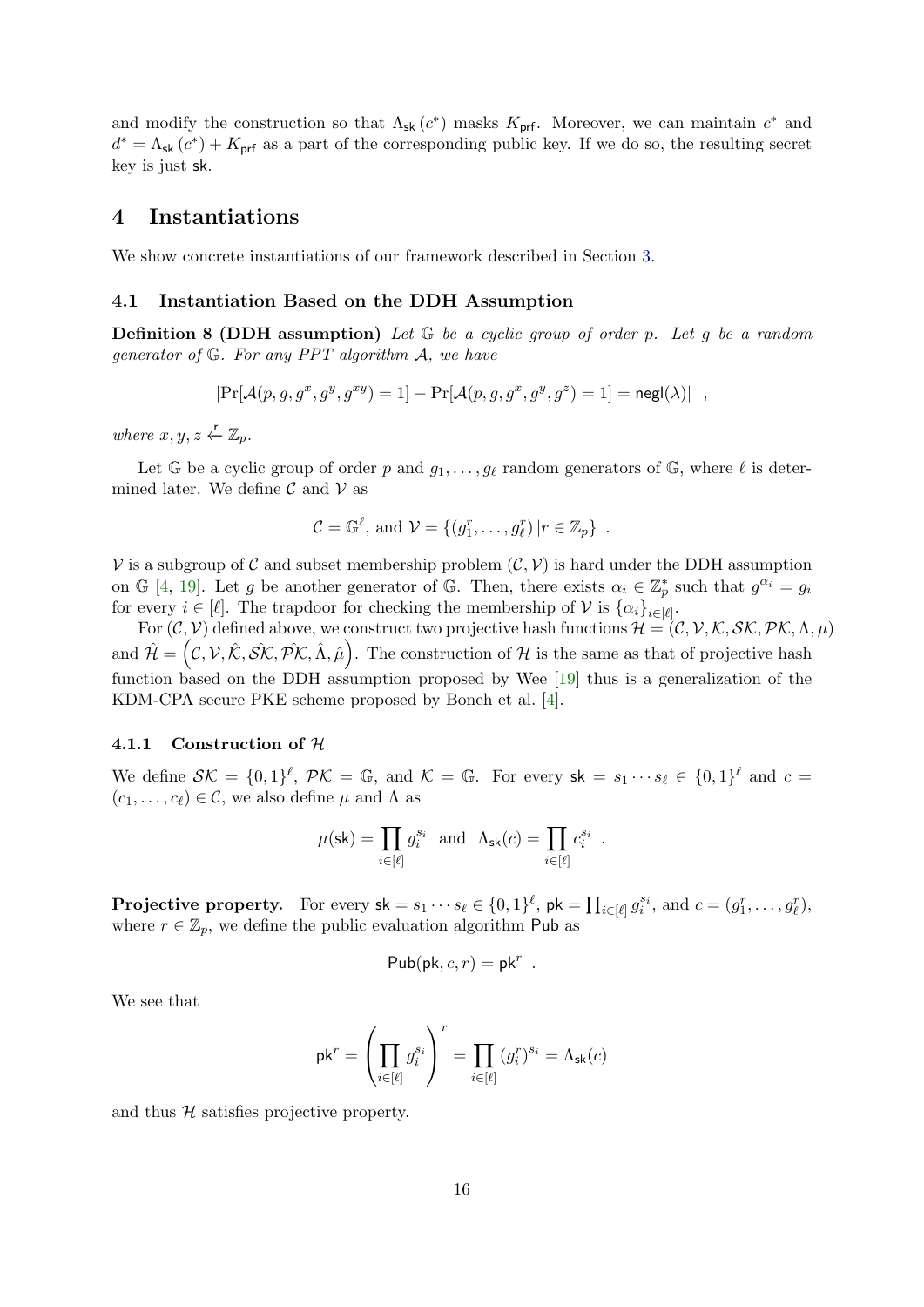**Homomorphism.** For every  $\mathsf{sk} = s_1 \cdots s_\ell \in \{0,1\}^\ell$ ,  $c = (c_1, \ldots, c_\ell) \in \mathcal{C}$ , and  $c' = (c'_1, \ldots, c'_\ell) \in \mathcal{C}$ *C*, we have

$$
\Lambda_{\rm sk}(c)\cdot \Lambda_{\rm sk}(c')=\prod_{i\in [\ell]}c_i^{s_i}\cdot \prod_{i\in [\ell]}(c_i')^{s_i}=\prod_{i\in [\ell]}(c_i\cdot c_i')^{s_i}=\Lambda_{\rm sk}(c\cdot c')
$$

and thus  $H$  is homomorphic.

**Average-case smoothness.** The leftover hash lemma implies that the following two distributions

$$
\left(c, \prod_{i \in [\ell]} c_i^{s_i}, \prod_{i \in [\ell]} g_i^{s_i} \right) \text{ and } \left(c, \mathsf{K}, \prod_{i \in [\ell]} g_i^{s_i} \right)
$$

are  $\sqrt{\frac{p \cdot p}{4 \cdot 2^{\ell}}}$ -close, where  $\mathsf{sk} = s_1 \cdots s_{\ell} \leftarrow \{0,1\}^{\ell}, c = (c_1, \ldots, c_{\ell}) \leftarrow c$ , and  $\mathsf{K} \leftarrow \mathcal{K}$ . Therefore, by setting  $\ell = 3 \log p$ , *H* satisfies average-case smoothness.

#### **4.1.2** Construction of  $\hat{\mathcal{H}}$

<span id="page-17-0"></span>We define  $\hat{S}\mathcal{K} = \mathbb{Z}_p^{\ell}, \ \hat{\mathcal{P}}\mathcal{K} = \mathbb{G}, \text{ and } \hat{\mathcal{K}} = \mathbb{G}.$  For every  $\hat{\mathsf{sk}} = (x_1, \dots, x_{\ell}) \in \hat{\mathcal{SK}}$  and  $c =$  $(c_1, \ldots, c_\ell) \in \mathcal{C}$ , we also define  $\hat{\mu}$  and  $\hat{\Lambda}$  as

$$
\hat{\mu}\left(\hat{\mathsf{sk}}\right) = \prod_{i \in [\ell]} g_i^{x_i} \text{ and } \hat{\Lambda}_{\hat{\mathsf{sk}}}(c) = \prod_{i \in [\ell]} c_i^{x_i} .
$$

**Projective property.** For every  $\hat{\mathbf{s}}k = (x_1, \dots, x_\ell) \in \mathbb{Z}_p^\ell$ ,  $\hat{\mathsf{pk}} = \prod_{i \in [\ell]} g_i^{x_i}$ , and  $c = (g_1^r, \dots, g_\ell^r)$ , where  $r \in \mathbb{Z}_p$ , we define the public evaluation algorithm Pub as

$$
\hat{\mathsf{Pub}}\left(\hat{\mathsf{pk}}, c, r\right) = \hat{\mathsf{pk}}^r \enspace .
$$

Similarly to  $H$ , we see that  $\hat{H}$  satisfies projective property.

**Universal property.** For every  $\hat{\mathsf{pk}} \in \hat{\mathcal{PK}}$ ,  $c = (g_1^{r_1}, \ldots, g_\ell^{r_\ell}) \in \mathcal{C} \setminus \mathcal{V}$ , and  $\pi \in \hat{\mathcal{K}}$ , we consider the following probability

$$
\Pr_{x_i \leftarrow \mathbb{Z}_p} \left[ \prod_{i \in [\ell]} c_i^{x_i} = \pi \middle| \prod_{i \in [\ell]} g_i^{x_i} = \hat{\mathsf{pk}} \right] \tag{1}
$$

Let *g* be a generator of  $\mathbb{G}$ . There exists  $\alpha_i \in \mathbb{Z}_p^*$  such that  $g_i = g^{\alpha_i}$  for every  $i \in [\ell]$ . Then, the above probability of Equation 1 is the same as

$$
\Pr_{x_i \leftarrow \mathbb{Z}_p} \left[ \sum_{i \in [\ell]} \alpha_i x_i r_i \bmod p = \log_g \pi \middle| \sum_{i \in [\ell]} \alpha_i x_i \bmod p = \log_g \hat{\mathsf{pk}} \right].
$$

Since  $c \notin V$ , there exist  $i_1, i_2 \in [\ell]$  such that  $r_{i_1} \neq r_{i_2}$ . Therefore, two equations

$$
\sum_{i \in [\ell]} \alpha_i x_i r_i \bmod p = \log_g \pi \text{ and } \sum_{i \in [\ell]} \alpha_i x_i \bmod p = \log_g \hat{\mathsf{pk}}
$$

are linearly independent. Thus, the probability of Equation 1 is  $\frac{1}{p}$ . This means that  $\hat{\mathcal{H}}$  is universal.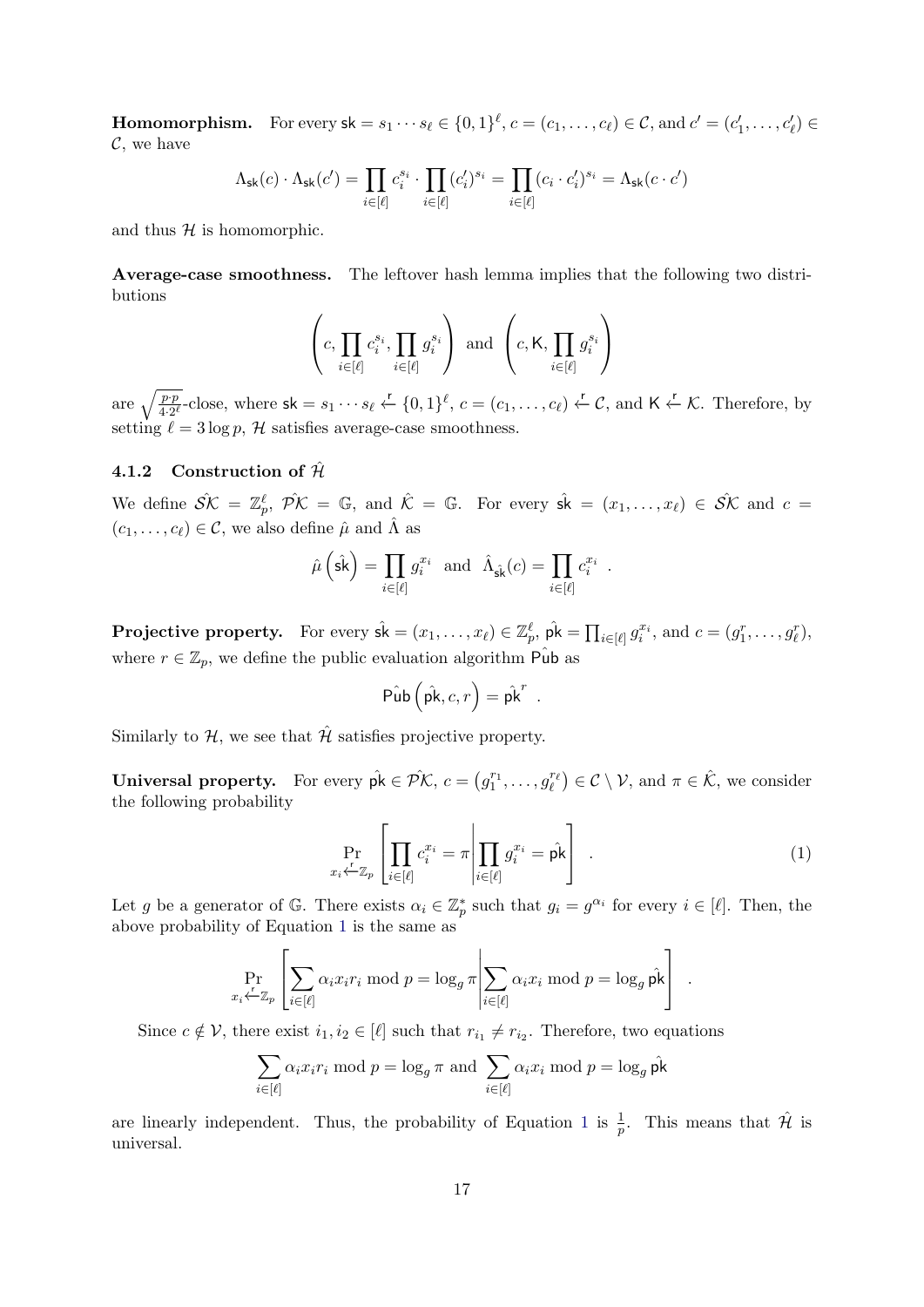#### **4.1.3 Associated Function Class**

<span id="page-18-0"></span>The message space of the DDH based construction is  $\{0, 1\}$ . We define  $\phi(m) = g^m$ . Since we restrict the message space to  $\{0,1\}$ , we can compute  $\phi^{-1}$  in the brute-force manner. Let  $\mathcal{F}_{\text{ddh}}$ be a function family consisting of functions described as

$$
f_e\left(\mathsf{sk}, \hat{\mathsf{sk}}, c^*, d^*\right) = \phi^{-1}\left(\Lambda_{\mathsf{sk}}\left(g^{e_1}, \ldots, g^{e_\ell}\right) \cdot \phi\left(f\left(\hat{\mathsf{sk}}, c^*, d^*\right)\right)\right)
$$

$$
= \phi^{-1}\left(g^{\sum_{i \in [\ell]} e_i s_i + f\left(\hat{\mathsf{sk}}, c^*, d^*\right)}\right)
$$

$$
= \sum_{i \in [\ell]} e_i s_i + f\left(\hat{\mathsf{sk}}, c^*, d^*\right) ,
$$

where  $e_i \in \{0,1\}$  for every  $i \in [\ell]$  and  $f$  is a function of single-bit output such that  $\sum_{i \in [\ell]} e_i s_i +$  $f\left(\hat{\mathsf{sk}}, c^*, d^*\right) \in \{0, 1\}$  for all sk,  $\hat{\mathsf{sk}}, c^*$ , and  $d^*$ . The DDH based construction is  $\mathcal{F}_{\mathsf{ddh}}\text{-}\mathrm{KDM}^{(1)}\text{-}\mathrm{CCA}$ secure. In the construction, we can maintain  $s\hat{k}$ ,  $c^*$ , and  $d^*$  as bit strings. In this case, the above function class includes projection functions of single-bit output.

**Remark 3 (Extension to affine functions)** We can construct a DDH based PKE scheme that is KDM-CCA secure with respect to affine functions by applying the following modifications to the above construction. We set the message space as  $\mathbb{G}$ . Let  $\mathsf{SK} \in \{0,1\}^L$  be a bit string that is a concatenation of sk and bit representation of  $(\hat{\mathsf{sk}}, c^*, d^*)$ . We maintain a secret-key  $\mathsf{SK} = s_1 \cdots s_L$  as  $(g^{s_1}, \ldots, g^{s_L})$ . Then, the construction is  $\mathcal{F}_{\mathsf{aff}}$ -KDM<sup>(1)</sup>-CCA secure, where  $\mathcal{F}_{\mathsf{aff}}$ is a function class consisting of functions described as

$$
f(g^{s_1}, \ldots, g^{s_L}) = \left(\prod_{i \in [L]} (g^{s_i})^{a_i}\right) \cdot a_0 ,
$$

where  $a_0 \in \mathbb{G}$  and  $a_1, \ldots, a_L \in \mathbb{Z}_p$ . This class is exactly the class of affine functions defined by Boneh et al. [4].

#### **4.2 Instantiation Based on the QR Assumption**

<span id="page-18-1"></span>**Definition 9** [\(](#page-35-1)QR assumption) Let  $N = PQ$  be a Blum integer for  $\lambda$ -bit safe primes  $P, Q \equiv$ 3 (mod 4) *such that*  $P = 2p + 1$  *and*  $Q = 2q + 1$  *for primes*  $p$  *and*  $q$ *. Let*  $n = pq$ *. We use*  $\mathbb{J}_N$  *to denote the set of elements in*  $\mathbb{Z}_N^*$  *with Jacobi symbol* 1*. We also use*  $\mathbb{QR}_N$  *to denote the set of quadratic residues modulo N.*  $\mathbb{J}_N$  *and*  $\mathbb{Q}\mathbb{R}_N$  *are multiplicative groups of order*  $\frac{\varphi(N)}{2} = 2n$  *and*  $\frac{\varphi(N)}{4} = n$ , respectively.

<span id="page-18-2"></span>*We say that the QR assumption holds if for any PPT algorithm A, we have*

$$
\left|\Pr[\mathcal{A}(N,y)=1]-\Pr[\mathcal{A}(N,y')=1]=\mathsf{negl}(\lambda)\right|,
$$

 $where \ y \leftarrow^{\mathbf{r}} \mathbb{J}_N \ and \ y' \leftarrow^{\mathbf{r}} \mathbb{Q} \mathbb{R}_N.$ 

We define *N*,  $\mathbb{J}_N$ , and  $\mathbb{QR}_N$  as in Definition 9. Then, we can decompose  $\mathbb{J}_N$  as an internal direct product  $\langle -1 \rangle \otimes \mathbb{Q} \mathbb{R}_N$ , and  $\mathbb{Q} \mathbb{R}_N$  is a cyclic group, where  $\langle -1 \rangle$  is the subgroup of  $\mathbb{Z}_N^*$ generated by  $-1 \mod N$ . Let  $g_1, \ldots, g_\ell$  be random generators of  $\mathbb{QR}_N$ , where  $\ell$  is determined Later. We can generate a random generator *g* of  $\overline{QR}_N$  by generating  $\mu \leftarrow \mathbb{Z}_N^*$  and setting  $g = \mu^2$  mod *N*. Then, *g* is a generator of  $\mathbb{QR}_N$  [wit](#page-18-2)h overwhelming probability.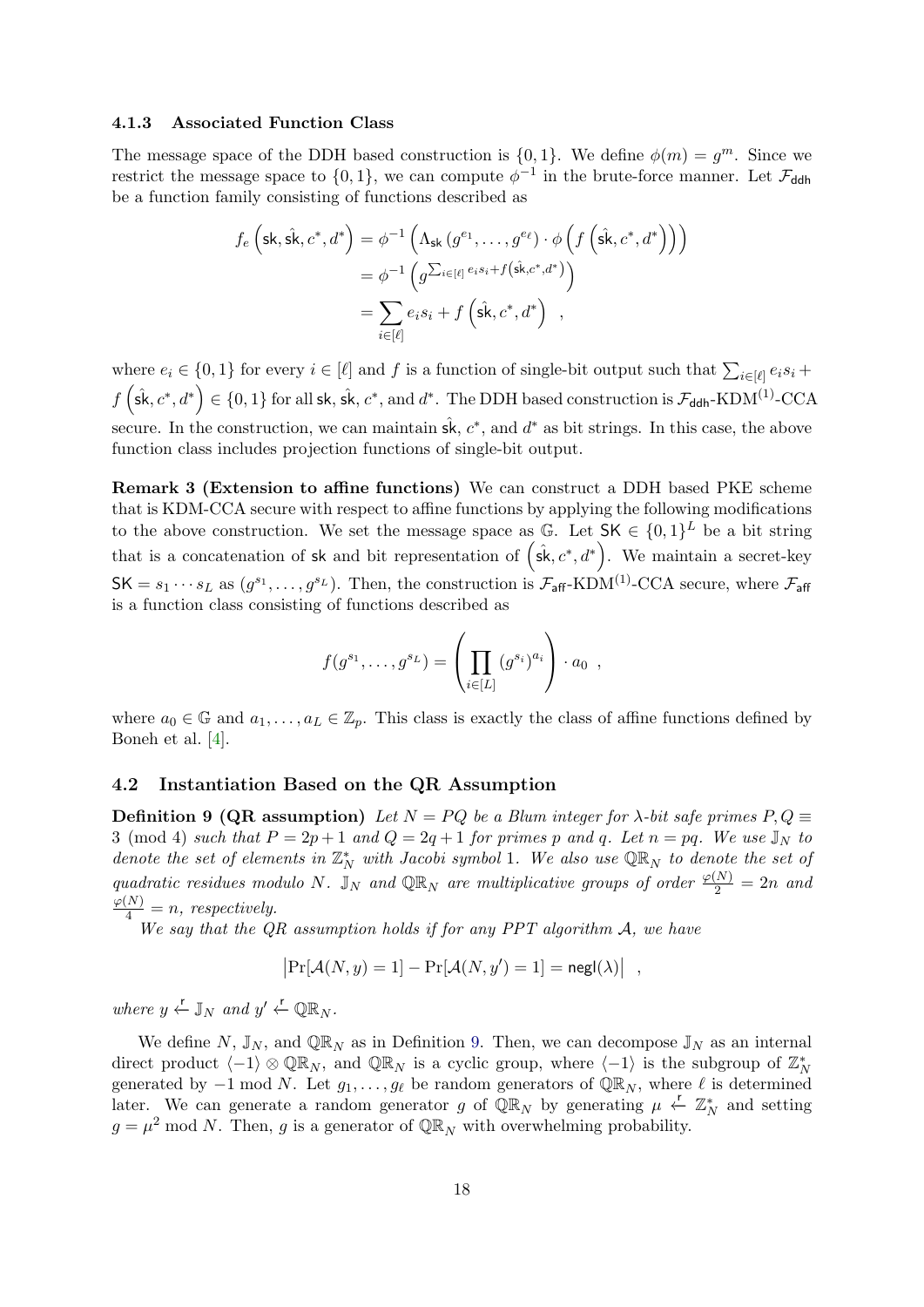We define  $\mathcal C$  and  $\mathcal V$  as

$$
\mathcal{C} = \left\{ \left( (-1)^{d_1} \cdot g_1^r, \dots, (-1)^{d_\ell} \cdot g_\ell^r \right) \middle| d_1, \dots, d_\ell \in \mathbb{Z}_2, r \in \mathbb{Z}_n \right\} , \text{ and }
$$
  

$$
\mathcal{V} = \left\{ (g_1^r, \dots, g_\ell^r) \middle| r \in \mathbb{Z}_n \right\} .
$$

 $V$  is a subgroup of C and subset membership problem of  $(C, V)$  is hard under the QR assumption [5, 19]. Let *g* be another generator of  $\mathbb{QR}_N$ . Then, there exists  $\alpha_i \in \mathbb{Z}_n^*$  such that  $g^{\alpha_i} = g_i$ for every  $i \in [\ell]$ . The trapdoor for checking the membership of  $V$  is  $P$ ,  $Q$ , and  $\{\alpha_i\}_{i \in [\ell]}$ .

When sampling a random element  $c = (c_1, \ldots, c_\ell)$  from  $\mathcal{V}$ , we randomly choose  $r \stackrel{\sim}{\leftarrow} \mathbb{Z}_{N-1}$ and [se](#page-35-7)t  $c_i \leftarrow g_i^r$  $c_i \leftarrow g_i^r$  for every  $i \in [\ell]$ . The distribution of *c* is statistically close to the uniform distribution over *V*. Moreover, *r* is a witness of  $c \in V$ . We can sample a random element from *C* in a similar fashion.

For  $(C, V)$  defined above, we construct two projective hash functions  $\mathcal{H} = (C, V, K, \mathcal{SK}, \mathcal{PK}, \Lambda, \mu)$ and  $\hat{\mathcal{H}} = (\mathcal{C}, \mathcal{V}, \hat{\mathcal{K}}, \mathcal{S}\mathcal{K}, \mathcal{P}\mathcal{K}, \hat{\Lambda}, \hat{\mu})$ . The construction of  $\mathcal{H}$  is the same as that of projective hash function based on the QR assumption proposed by Wee [19] thus is a generalization of the KDM-CPA secure PKE scheme proposed by Brakerski and Goldwasser [5].

#### **4.2.1 Construction of** *H*

<span id="page-19-0"></span>We define  $\mathcal{SK} = \{0,1\}^{\ell}, \ \mathcal{PK} = \mathbb{Q}\mathbb{R}_N$ , and  $\mathcal{K} = \mathbb{J}_N$ . For every  $\mathsf{sk} = s_1 \cdots s_{\ell} \in \{0,1\}^{\ell}$  $\mathsf{sk} = s_1 \cdots s_{\ell} \in \{0,1\}^{\ell}$  $\mathsf{sk} = s_1 \cdots s_{\ell} \in \{0,1\}^{\ell}$  and  $c = (c_1, \ldots, c_\ell) \in \mathcal{C}$ , we also define  $\mu$  and  $\Lambda$  as

$$
\mu(\mathsf{sk}) = \prod_{i \in [\ell]} g_i^{s_i} \text{ and } \Lambda_{\mathsf{sk}}(c) = \prod_{i \in [\ell]} c_i^{s_i} .
$$

**Projective property.** Let  $\mathsf{sk} = s_1 \cdots s_\ell \in \{0,1\}^\ell$ ,  $\mathsf{pk} = \prod_{i \in [\ell]} g_i^{s_i}$ , and  $c = (g_1^r, \ldots, g_\ell^r)$ , where  $r \in \mathbb{Z}_n$ . We define the public evaluation algorithm Pub as

$$
\mathsf{Pub}(pk, c, r) = pk^r .
$$

We see that

$$
\mathsf{pk}^r = \left(\prod_{i \in [\ell]} g_i^{s_i}\right)^r = \prod_{i \in [\ell]} (g_i^r)^{s_i} = \Lambda_{\mathsf{sk}}(c)
$$

and thus *H* satisfies projective property.

**Homomorphism.** For every  $\mathsf{sk} = s_1 \cdots s_\ell \in \{0,1\}^\ell$ ,  $c = (c_1, \ldots, c_\ell) \in \mathcal{C}$ , and  $c' = (c'_1, \ldots, c'_\ell) \in$ *C*, we have

$$
\Lambda_{\mathsf{sk}}(c) \cdot \Lambda_{\mathsf{sk}}(c') = \prod_{i \in [\ell]} c_i^{s_i} \cdot \prod_{i \in [\ell]} (c'_i)^{s_i} = \prod_{i \in [\ell]} (c_i \cdot c'_i)^{s_i} = \Lambda_{\mathsf{sk}}(c \cdot c')
$$

and thus  $H$  is homomorphic.

**Average-case smoothness.** For an element  $e = (-1)^d \cdot g^r \in \mathbb{J}_N$ , we define  $e \mod \mathbb{QR}_N =$  $(-1)^d$ . Similarly to Wee [19], we can prove a weaker property that  $\Lambda_{\mathsf{sk}}(c)$  mod  $\mathbb{QR}_N$  uniformly distributes over *⟨−*1*⟩* using leftover hash lemma.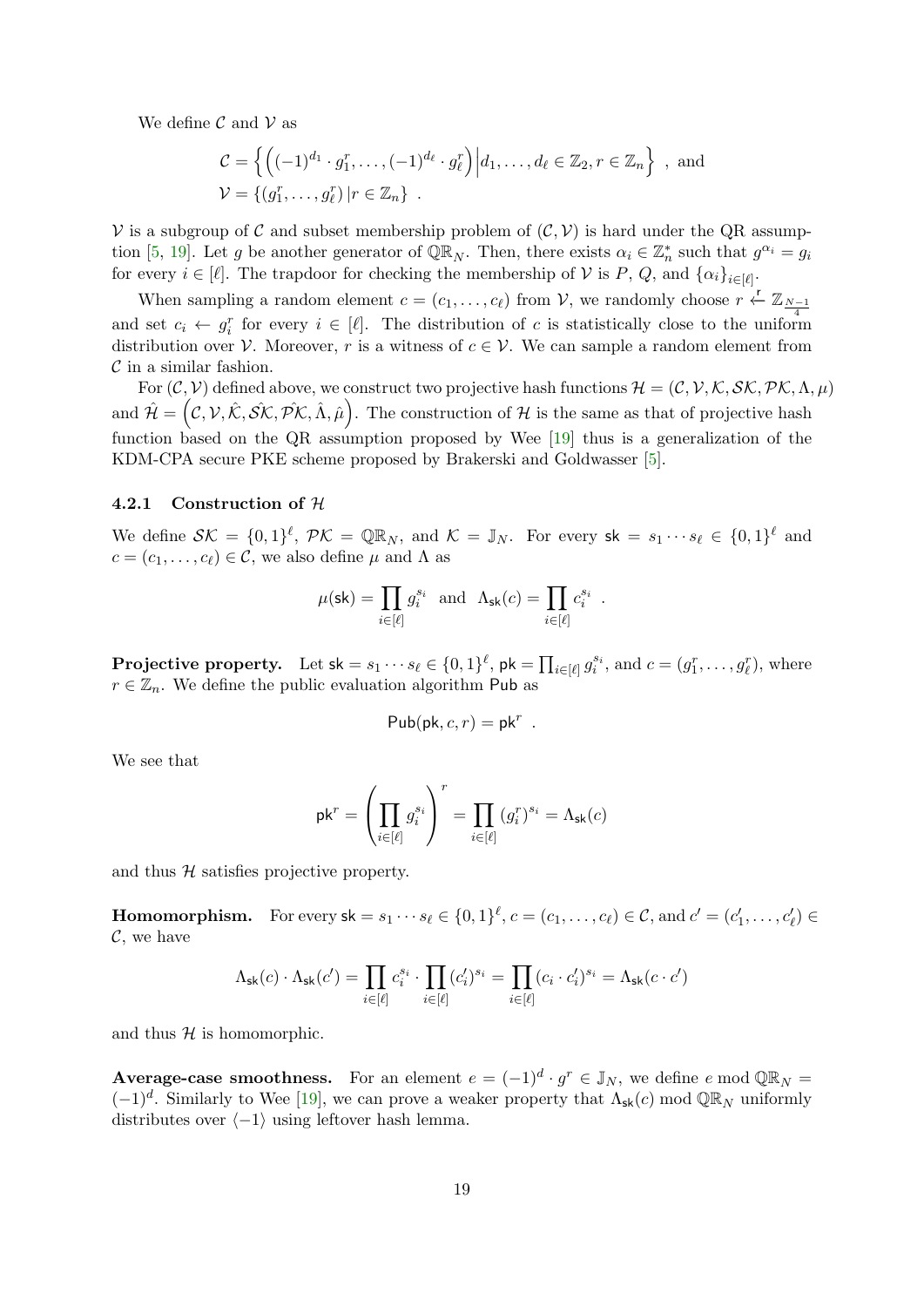In our construction, to mask a secret key of  $\Pi_{cc}$  relying on this property, we need to use several instances of  $H$  in parallel. However, we have another option which is more efficient than the parallel construction. Below, we show it.

Without loss of generality, we assume that the secret-key space of  $\Pi_{cca}$  is  $\mathbb{QR}_N$ . When mask csk in the key generation, we generate  $c^* = (c_1^*, \ldots, c_\ell^*) \stackrel{\cdot \cdot}{\leftarrow} \mathbb{QR}_N^{\ell}$  and computes  $d^* \leftarrow$  $\left(\prod_{i \in [\ell]} (c_i^*)^{s_i}\right) \cdot \textsf{csk}.$ 

The leftover hash lemma implies that the following two distributions

$$
\left(c^*, \prod_{i \in [\ell]} \left(c_i^*\right)^{s_i}, \mathsf{pk} = \prod_{i \in [\ell]} g_i^{s_i}\right) \text{ and } \left(c^*, \mathsf{K}, \mathsf{pk} = \prod_{i \in [\ell]} g_i^{s_i}\right)
$$

are  $\sqrt{\frac{n \cdot n}{4 \cdot 2^{\ell}}}$ -close, where  $s_1 \cdots s_{\ell} \leftarrow \{0,1\}^{\ell}$  and  $\mathsf{K} \leftarrow \mathbb{Q} \mathbb{R}_N$ . Therefore, by setting  $\ell = 3 \log n$ , we can statistically hide  $\cosh$  from the view of an adversary in the proof of KDM<sup>(1)</sup>-CCA security.

#### **4.2.2** Construction of  $\hat{\mathcal{H}}$

<span id="page-20-0"></span>We define  $\hat{SK} = \mathbb{Z}_{2n}^{\lambda \times \ell}$ ,  $\hat{P}\hat{K} = \mathbb{Q} \mathbb{R}_N^{\lambda}$ , and  $\hat{K} = \mathbb{J}_N^{\lambda}$ . For every

$$
\hat{\mathsf{sk}} = \begin{pmatrix} x_{11}, \dots, x_{1\ell} \\ \vdots \\ x_{\lambda 1}, \dots, x_{\lambda \ell} \end{pmatrix} \in \hat{\mathcal{SK}}
$$

and  $c = (c_1, \ldots, c_\ell) \in \mathcal{C}$ , we also define  $\hat{\mu}$  and  $\hat{\Lambda}$  as

$$
\hat{\mu}\left(\hat{\mathsf{sk}}\right) = \begin{pmatrix} \prod_{i \in [\ell]} g_i^{x_{1i}} \\ \vdots \\ \prod_{i \in [\ell]} g_i^{x_{\lambda i}} \end{pmatrix} \text{ and } \hat{\Lambda}_{\hat{\mathsf{sk}}}(c) = \begin{pmatrix} \prod_{i \in [\ell]} c_i^{x_{1i}} \\ \vdots \\ \prod_{i \in [\ell]} c_i^{x_{\lambda i}} \end{pmatrix} .
$$

**Projective property.** Let

$$
\hat{\mathsf{sk}} = \begin{pmatrix} x_{11}, \dots, x_{1\ell} \\ \vdots \\ x_{\lambda 1}, \dots, x_{\lambda \ell} \end{pmatrix} \in \hat{\mathcal{SK}} \text{ , } \hat{\mathsf{pk}} = \begin{pmatrix} \hat{\mathsf{pk}}_1 \\ \vdots \\ \hat{\mathsf{pk}}_{\lambda} \end{pmatrix} = \begin{pmatrix} \prod_{i \in [\ell]} g_i^{x_{1i}} \\ \vdots \\ \prod_{i \in [\ell]} g_i^{x_{\lambda i}} \end{pmatrix} \in \hat{\mathcal{PK}}
$$

and  $c = (g_1^r, \ldots, g_\ell^r)$ , where  $r \in \mathbb{Z}_n$ . We define the public evaluation algorithm Pub as

$$
\hat{\mathsf{Pub}}\left(\hat{\mathsf{pk}}, c, r\right) = \begin{pmatrix} \left(\hat{\mathsf{pk}}_1\right)^r \\ \vdots \\ \left(\hat{\mathsf{pk}}_{\lambda}\right)^r \end{pmatrix}
$$

*.*

Similarly to  $H$ , we see that  $\hat{H}$  satisfies projective property.

<sup>&</sup>lt;sup>6</sup> In the actual construction, we sample  $\hat{\mathsf{s}}\hat{k}$  from  $\mathbb{Z}_{\frac{N-1}{2}}^{\lambda\times\ell}$  to sample  $\hat{\mathsf{s}}\hat{k}$  without knowing *n*. The uniform distributions over  $\mathbb{Z}_{2n}^{\lambda \times \ell}$  and  $\mathbb{Z}_{\frac{N-1}{2}}^{\lambda \times \ell}$  are statistically close.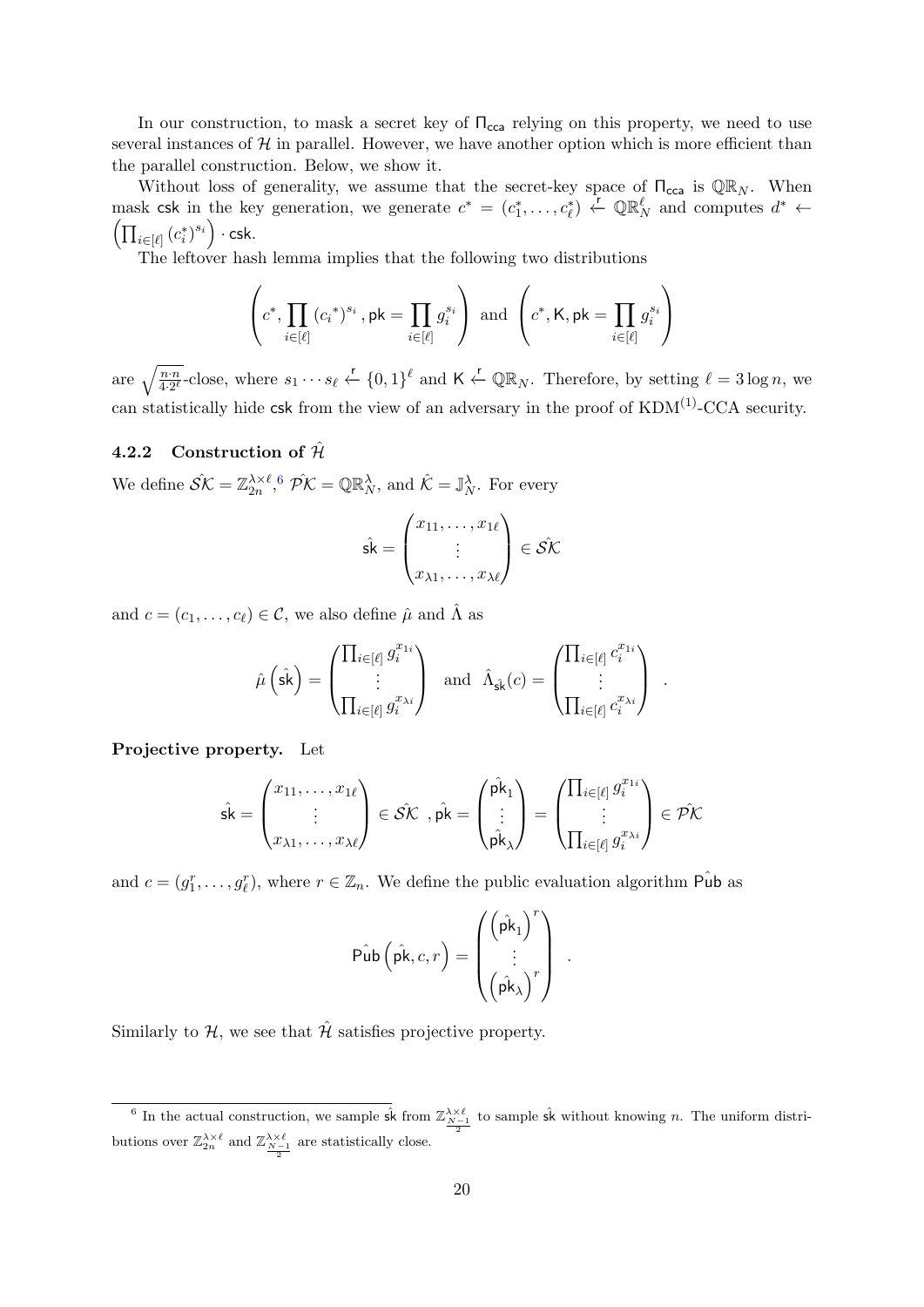**Universal property.** We need to prove that the universal property holds not only for all  $c \in \mathcal{C} \setminus \mathcal{V}$  but also all  $c \in \mathbb{J}_N^{\ell} \setminus \mathcal{C}$ . This is because we cannot efficiently check the membership of *C*. Note that we can check the membership of  $\mathbb{J}_N$  by computing Jacobi symbol with respect to *N*, and Jacobi symbol with respect to *N* can be computed without factorizations of *N*, that is *P* and *Q* [18, Section 12.3].

For every  $c = (c_1, \ldots, c_\ell) \in \mathbb{J}_N^{\ell} \setminus \mathcal{C}$ , we define  $\hat{\Lambda}_{\hat{\mathsf{sk}}}(c)$  in the same way as above. For every  $\hat{\mathsf{pk}} = (\hat{\mathsf{pk}}_1, \dots, \hat{\mathsf{pk}}_\lambda) \in \hat{\mathcal{PK}}, \ c = (c_1, \dots, c_\ell) \in \mathbb{J}_N^\ell, \text{ and } (\pi_1, \dots, \pi_\lambda) \in \hat{\mathcal{K}}, \text{ we consider the } \mathcal{X}$ following [pro](#page-35-13)bability

$$
\Pr_{x_{ji}\leftarrow \mathbb{Z}_{2n}}\left[\prod_{i\in[\ell]}c_i^{x_{ji}} = \pi_j \text{ for all } j \in [\lambda] \middle| \prod_{i\in[\ell]}g_i^{x_{ji}} = \hat{\mathsf{pk}}_j \text{ for all } j \in [\lambda] \right]
$$
\n
$$
= \prod_{j\in[\lambda]} \Pr_{x_{ji}\leftarrow \mathbb{Z}_{2n}}\left[\prod_{i\in[\ell]}c_i^{x_{ji}} = \pi_j \middle| \prod_{i\in[\ell]}g_i^{x_{ji}} \mod n = \hat{\mathsf{pk}}_j \right].
$$
\n(2)

We first consider the case where at least one element of  $c = (c_1, \ldots, c_\ell)$  is not in  $\mathbb{QR}_N$ . Suppose that  $c_{i^*} \in \mathbb{J}_N \setminus \mathbb{Q} \mathbb{R}_N$  for some  $i^* \in [\ell]$ .

For two elements  $e_0, e_1 \in \mathbb{J}_N$ , we write  $e_0 \equiv e_1 \mod \mathbb{Q} \mathbb{R}_N$  to denote that  $e_0 \mod \mathbb{Q} \mathbb{R}_N =$  $e_1$  mod  $\mathbb{QR}_N$ . For two elements  $e_0, e_1 \in \mathbb{J}_N$ , if  $e_0 = e_1$  holds, then so does  $e_0 \equiv e_1$  mod  $\mathbb{QR}_N$ . Thus, the probability of Equation 2 is bounded by

$$
\prod_{j\in[\lambda]}\Pr_{x_{ji}\stackrel{\mathbf{r}}{\leftarrow}\mathbb{Z}_{2n}}\left[\prod_{i\in[\ell]}c_i^{x_{ji}}\equiv \pi_j\bmod\mathbb{QR}_N\middle|\prod_{i\in[\ell]}g_i^{x_{ji}\bmod n}=\hat{\mathsf{pk}}_j\right].
$$

For every  $i \in [\ell]$  and  $j \in [\lambda]$ ,  $c_i^{x_{ji}}$  mod  $\mathbb{QR}_N$  is determined by only  $x_{ji}$  mod 2 and independent of  $x_{ji}$  mod *n* from the Chinese Remainder Theorem since 2 and  $n = pq$  are relatively prime. Therefore, the above probability is

<span id="page-21-0"></span>
$$
\prod_{j\in[\lambda]}\Pr_{x_{ji}\stackrel{\mathbf{r}}{\longleftarrow}\mathbb{Z}_{2n}}\left[\prod_{i\in[\ell]}c_i^{x_{ji}}\equiv \pi_j\bmod\mathbb{Q}\mathbb{R}_N\right].
$$

Since  $c_{i^*} \notin \mathbb{Q}\mathbb{R}_N$ , we can write  $c_{i^*} = -g^{r_{i^*}}$ , where  $r_{i^*} \in \mathbb{Z}_n$ . For every  $j \in [\lambda]$ , we have

$$
c_{i^*}^{x_{ji^*}} = (-1)^{x_{ji^*} \bmod 2} \cdot (g^{r_{i^*}})^{x_{ji^*} \bmod n} .
$$

Then, the above probability is

$$
\prod_{j\in[\lambda]} \Pr_{x_{ji}\stackrel{\mathcal{K}}{\leftarrow}\mathbb{Z}_{2n}} \left[ (-1)^{x_{ji^*}\bmod 2} = \pi_j \cdot \left( \prod_{i\in[\ell], i\neq i^*} c_i^{x_{ji}} \right)^{-1} \bmod \mathbb{QR}_N \right] = \frac{1}{2^{\lambda}}.
$$

Thus, in this case, the probability of Equation 2 is negligible in  $\lambda$ .

We next consider the case where all elements of  $c = (c_1, \ldots, c_\ell) \notin \mathcal{V}$  are in  $\mathbb{QR}_N$ . In this case, we can write  $c = (g_1^{r_1}, \ldots, g_\ell^{r_\ell})$ , where  $r_1, \ldots, r_\ell \in \mathbb{Z}_n$  and there exist  $i_1, i_2 \in [\ell]$  such that  $r_{i_1} \neq r_{i_2}$ . Let *g* be a generator of  $\mathbb{QR}_N$ . Since  $g_i$  is a generator of  $\mathbb{QR}_N$ , there exists  $\alpha_i \in \mathbb{Z}_n^*$ such that  $g_i = g^{\alpha_i}$  for every  $i \in [\ell]$ . The prob[ab](#page-21-0)ility of Equation 2 is 0 if  $\pi_j \notin \mathbb{Q}\mathbb{R}_N$  for some  $j \in [\lambda]$ , and thus we consider the case where  $\pi_j \in \mathbb{QR}_N$  for every  $j \in [\lambda]$ . Then, the probability of Equation 2 is the same as

$$
\prod_{j \in [\lambda]} \Pr_{x_{ji} \stackrel{\mathbf{r}}{\longleftarrow} \mathbb{Z}_n} \left[ \sum_{i \in [\ell]} \alpha_i r_i x_{ji} \equiv \log_g \pi_j \bmod n \middle| \sum_{i \in [\ell]} \alpha_i x_{ji} \equiv \log_g \hat{\mathsf{pk}}_j \bmod n \right].
$$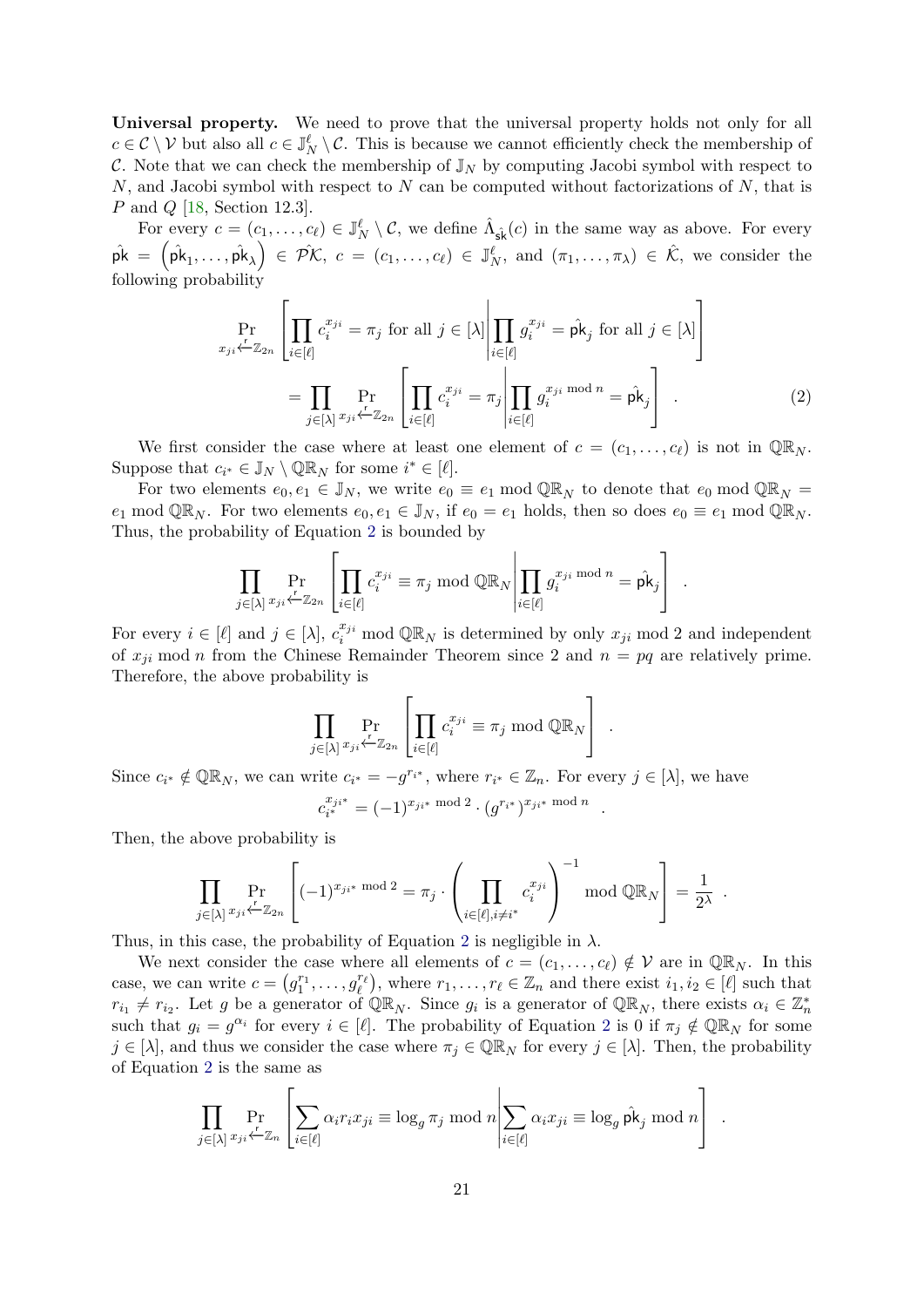Since  $r_{i_1} \not\equiv r_{i_2} \mod n$ , either  $r_{i_1} \not\equiv r_{i_2} \mod p$  or  $r_{i_1} \not\equiv r_{i_2} \mod q$  holds. Without loss of generality, we assume that  $r_{i_1} \not\equiv r_{i_2} \mod p$ . Since *p* and *q* are primes, the above probability is bounded by

$$
\prod_{j \in [\lambda]} \Pr_{x_{ji} \stackrel{\mathbf{r}}{\longleftarrow} \mathbb{Z}_n} \left[ \sum_{i \in [\ell]} \alpha_i r_i x_{ji} \equiv \log_g \pi_j \bmod p \middle| \sum_{i \in [\ell]} \alpha_i x_{ji} \equiv \log_g \hat{\mathsf{pk}}_j \bmod p \right].
$$

Since  $r_{i_1} \not\equiv r_{i_2} \mod p$ , two equations

$$
\sum_{i \in [\ell]} \alpha_i r_i x_{ji} \equiv \log_g \pi_j \text{ mod } p \text{ and } \sum_{i \in [\ell]} \alpha_i x_{ji} \equiv \log_g \hat{\mathsf{pk}}_j \text{ mod } p
$$

are linearly independent. Thus, the above probability is  $\frac{1}{p^{\lambda}}$ .

From the above, for every  $c \in \mathbb{J}_N^{\ell} \setminus \mathcal{V}$ , the probability of Equation 2 is negligible in  $\lambda$ .

#### **4.2.3 Associated Function Class**

<span id="page-22-0"></span>The message space of the QR based construction is  $\{0,1\}$ . We define  $\phi(m \in \{0,1\}) = (-1)^m$ . Let  $\mathcal{F}_{\text{qr}}$  be a family of functions described as

$$
f_e\left(\mathsf{sk}, \hat{\mathsf{sk}}, c^*, d^*\right) = \phi^{-1}\left(\Lambda_{\mathsf{sk}}\left((-1)^{e_1}, \dots, (-1)^{e_\ell}\right) + \phi\left(f\left(\hat{\mathsf{sk}}, c^*, d^*\right)\right)\right)
$$

$$
= \phi^{-1}\left((-1)^{\sum_{i \in [\ell]} e_i s_i + f\left(\hat{\mathsf{sk}}, c^*, d^*\right)}\right)
$$

$$
= \left(\sum_{i \in [\ell]} e_i s_i + f\left(\hat{\mathsf{sk}}, c^*, d^*\right)\right) \mod 2,
$$

where  $e_i \in \mathbb{Z}_2$  for every  $i \in [\ell]$  and f is a function of single-bit output. The QR based construction is  $\mathcal{F}_{\text{qr}}$ -KDM<sup>(1)</sup>-CCA secure. In the construction, we can maintain sk,  $c^*$ , and  $d^*$ as bit strings. In this case, the above function class includes affine functions and projection functions.

#### **4.3 Instantiation Based on the DCR Assumption**

<span id="page-22-1"></span>**Definition 10 (DCR assumption)** Let  $N = PQ$  be a Blum integer for  $\lambda$ -bit safe primes  $P, Q \equiv 3 \text{ mod } 4$  *such that*  $P = 2p + 1$  *and*  $Q = 2q + 1$  *for primes*  $p$  *and*  $q$ *. Let*  $n = pq$ *. We can decompose*  $\mathbb{Z}_{N^2}^*$  *as an internal direct product*  $G_N \otimes \langle -1 \rangle \otimes G_n \otimes G_2$ *, where*  $\langle -1 \rangle$  *is the subgroup* of  $\mathbb{Z}_{N^2}^*$  generated by  $-1$  mod  $N^2$ , and  $G_N$ ,  $G_n$ , and  $G_2$  are cyclic groups of order N, n, and 2, *respectively.* Let  $T = 1 + N \in \mathbb{Z}_{N^2}^*$ . *T* has order *N*, and thus it generates  $G_N$ .

<span id="page-22-2"></span>*We say that the DCR assumption holds if for any PPT algorithm A, we have*

$$
|\Pr[\mathcal{A}(N, y) = 1] - \Pr[\mathcal{A}(N, y') = 1]| = \mathsf{negl}(\lambda) ,
$$

*where*  $y \stackrel{r}{\leftarrow} G_N \otimes \langle -1 \rangle \otimes G_n$  *and*  $y' \stackrel{r}{\leftarrow} \langle -1 \rangle \otimes G_n$ *.* 

We define *N*,  $G_N$ ,  $G_n$ ,  $\langle -1 \rangle$ , and *T* as in Definition 10. Let  $g_1, \ldots, g_\ell$  be random generators of  $G_n$ , where  $\ell$  is determined later. We can generate a random generator  $g$  of  $G_n$  by generating  $\mu \leftarrow \mathbb{Z}_{N^2}^*$  and setting  $g = \mu^{2N} \text{ mod } N^2$ . Then, *g* is a generator of  $G_n$  with high probability.

We define *C* and *V* as

$$
C = \left\{ \left( T^{d_1} \cdot (-1)^{\gamma_1} \cdot g_1^r, \dots, T^{d_\ell} \cdot (-1)^{\gamma_\ell} \cdot g_\ell^r \right) \right\}
$$

$$
|d_1, \dots, d_\ell \in \mathbb{Z}_N, \gamma_1, \dots, \gamma_\ell \in \mathbb{Z}_2, r \in \mathbb{Z}_n \right\} \text{ and }
$$

$$
\mathcal{V} = \left\{ ((-1)^{\gamma_1} \cdot g_1^r, \dots, (-1)^{\gamma_\ell} \cdot g_\ell^r) \, | \gamma_1, \dots, \gamma_\ell \in \mathbb{Z}_2, r \in \mathbb{Z}_n \right\} \text{ .}
$$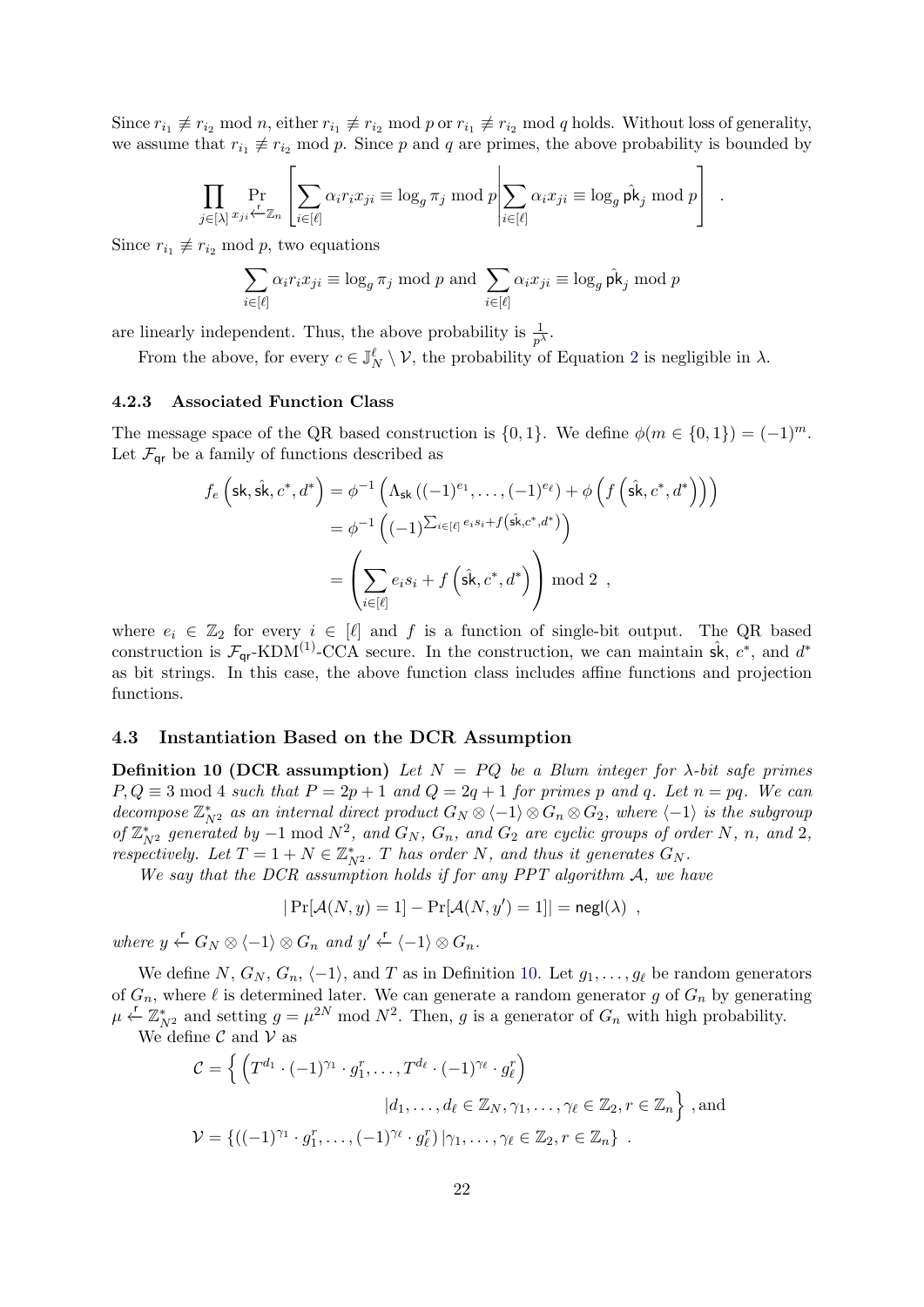$V$  is a subgroup of  $C$  and subset membership problem of  $(C, V)$  is hard under the DCR assumption. As shown by previous works [5, 19], two distributions  $\{T^{d_i} \cdot (-g_i)^r\}_{i \in [\ell]}$  and  $\{(-g_i)^r\}_{i \in [\ell]}$ are computationally indistinguishable under the DCR assumption, where  $d_i \stackrel{r}{\leftarrow} \mathbb{Z}_N$  for every *i* ∈ [ $\ell$ ] and  $r \stackrel{\mathsf{r}}{\leftarrow} \mathbb{Z}_{2n}$ . We see that uniform distributions over  $\mathcal C$  and  $\mathcal V$  are also computationally indistinguishable under the DCR a[ss](#page-35-7)[ump](#page-35-9)tion.

Let *g* be another generator of  $G_n$ . Then, there exists  $\alpha_i \in \mathbb{Z}_n^*$  such that  $g^{\alpha_i} = g_i$  for every  $i \in [\ell]$ . The trapdoor for checking the membership of *V* is  $P$ ,  $Q$ , and  $\{\alpha_i\}_{i \in [\ell]}$ .

When sampling a random element  $c = (c_1, \ldots, c_\ell)$  from  $\mathcal{V}$ , we randomly choose  $r \leftarrow \mathbb{Z}_{\frac{N-1}{4}}$ and  $\gamma_i \stackrel{\mathsf{r}}{\leftarrow} \mathbb{Z}_2$  for every  $i \in [\ell]$ , and set  $c_i \leftarrow (-1)^{\gamma_i} \cdot g_i^r$  for every  $i \in [\ell]$ . The distribution of c is statistically close to the uniform distribution over *V*. Moreover, *r* is a witness of  $c \in V$ . We can sample a random element from *C* in a similar fashion.

For  $(C, V)$  defined above, we construct two projective hash functions  $\mathcal{H} = (C, V, K, \mathcal{SK}, \mathcal{PK}, \Lambda, \mu)$ and  $\hat{\mathcal{H}} = \left(\mathcal{C}, \mathcal{V}, \hat{\mathcal{K}}, \mathcal{S} \mathcal{K}, \hat{\mathcal{P}} \mathcal{K}, \hat{\Lambda}, \hat{\mu}\right)$ . The construction of  $\mathcal{H}$  is a slightly modified version of projective hash function based on the DCR assumption proposed by Wee [19] thus is a generalization of the KDM-CPA secure PKE scheme proposed by Brakerski and Goldwasser [5]. For the reason we need a modification, see Remark 4 after the constructions.

#### **4.3.1 Construction of** *H*

<span id="page-23-0"></span>We define  $\mathbb{QR}_{N^s} = G_{N^{s-1}} \otimes G_n$  $\mathbb{QR}_{N^s} = G_{N^{s-1}} \otimes G_n$  $\mathbb{QR}_{N^s} = G_{N^{s-1}} \otimes G_n$  and  $\mathbb{J}_{N^s} = G_{N^{s-1}} \otimes \langle -1 \rangle \otimes G_n = \langle -1 \rangle \otimes \mathbb{QR}_{N^s}$ . We define  $\mathcal{SK} =$  $\{0,1\}^{\ell}, \mathcal{PK} = G_n$ , and  $\mathcal{K} = \mathbb{Q}\mathbb{R}_{N^s}$ . For every  $\mathsf{sk} = s_1 \cdots s_{\ell} \in \{0,1\}^{\ell}$  and  $c = (c_1, \ldots, c_{\ell}) \in \mathcal{C}$ , we also define  $\mu$  and  $\Lambda$  as

$$
\mu(\mathsf{sk}) = \prod_{i \in [\ell]} g_i^{2s_i} \quad \text{and} \quad \Lambda_{\mathsf{sk}}(c) = \prod_{i \in [\ell]} c_i^{2s_i}
$$

 $\textbf{Projective property.}\quad \text{Let } \mathsf{sk} = s_1 \cdots s_\ell \in \{0,1\}^\ell\text{, } \mathsf{pk} = \prod_{i \in [\ell]} g_i^{2s_i}\text{, and } c = ((-1)^{\gamma_1} \cdot g_1^r, \ldots, (-1)^{\gamma_\ell} \cdot g_\ell^r),$ where  $r \in \mathbb{Z}_n$  and  $\gamma_i \in \mathbb{Z}_2$  for every  $i \in [\ell]$ . We define the public evaluation algorithm Pub as

*.*

$$
Pub(pk, c, r) = pkr.
$$

We see that

$$
\mathsf{pk}^r = \left(\prod_{i \in [\ell]} g_i^{2s_i}\right)^r = \prod_{i \in [\ell]} (g_i^r)^{2s_i} = \prod_{i \in [\ell]} ((-1)^{\gamma_i} \cdot g_i^r)^{2s_i} = \Lambda_{\mathsf{sk}}(c)
$$

and thus *H* satisfies projective property.

**Homomorphism.** For every  $\mathsf{sk} = s_1 \cdots s_\ell \in \{0,1\}^\ell$ ,  $c = (c_1, \ldots, c_\ell) \in \mathcal{C}$ , and  $c' = (c'_1, \ldots, c'_\ell) \in \mathcal{C}$ *C*, we have

$$
\Lambda_{\mathsf{sk}}(c) \cdot \Lambda_{\mathsf{sk}}(c') = \prod_{i \in [\ell]} c_i^{2s_i} \cdot \prod_{i \in [\ell]} (c'_i)^{2s_i} = \prod_{i \in [\ell]} (c_i \cdot c'_i)^{2s_i} = \Lambda_{\mathsf{sk}}(c \cdot c')
$$

and thus  $H$  is homomorphic.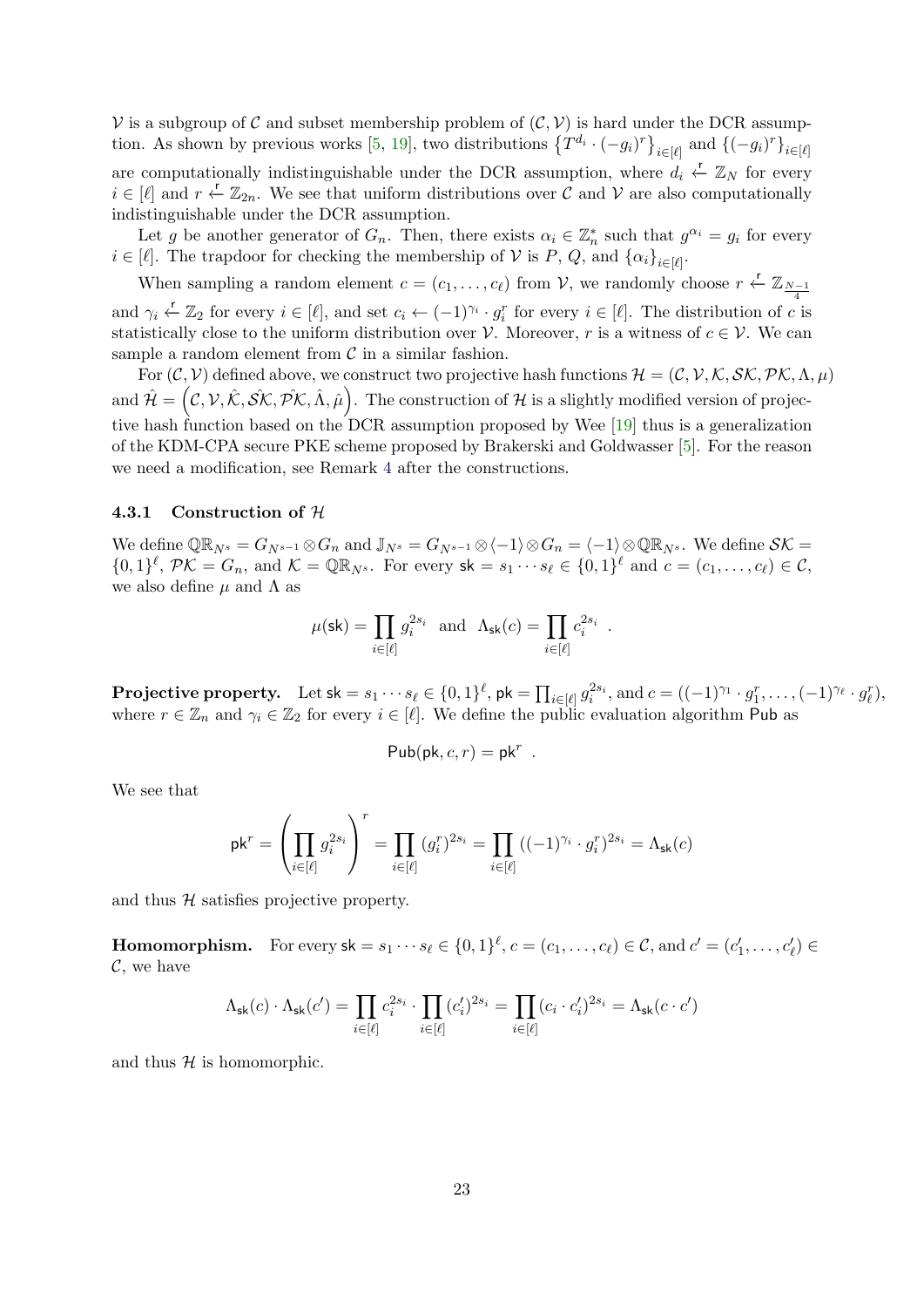**Average-case smoothness.** Similarly to Wee [19], we prove a weaker property that is sufficient for our construction.

For an element  $e = T^d \cdot g^r \in \mathbb{QR}_{N^s}$ , we define  $e \mod G_n = T^d$ . Let  $c = (c_1, \ldots, c_\ell)$  $(T^{d_1} \cdot (-1)^{\gamma_1} \cdot g_1^r, \ldots, T^{d_\ell} \cdot (-1)^{\gamma_\ell} \cdot g_\ell^r),$  where  $d_1, \ldots, d_\ell \in \mathbb{Z}_N, \gamma_1, \ldots, \gamma_\ell \in \mathbb{Z}_2$ , and  $r \in \mathbb{Z}_n$ . We have

$$
\Lambda_{\mathsf{sk}}(c) \bmod G_n = \prod_{i \in [\ell]} \left( T^{d_i} \cdot g_i^r \right)^{2s_i} \bmod G_n = T^{2 \sum_{i \in [\ell]} d_i s_i \bmod N}.
$$

The leftover hash lemma implies that the following two distributions

$$
\left(c, \sum_{i \in [\ell]} d_i s_i \bmod N, \prod_{i \in [\ell]} g_i^{2s_i} \right) \text{ and } \left(c, \mathsf{K}, \prod_{i \in [\ell]} g_i^{2s_i} \right)
$$

are  $\sqrt{\frac{N \cdot n}{4 \cdot 2^{\ell}}}$  $\frac{N\cdot n}{4\cdot 2^{\ell}}$ -close, where  $\mathsf{sk} = s_1 \cdots s_{\ell} \stackrel{\mathsf{r}}{\leftarrow} \{0,1\}^{\ell}, c = (c_1, \ldots, c_{\ell}) \stackrel{\mathsf{r}}{\leftarrow} \mathcal{C}$ , and  $\mathsf{K} \stackrel{\mathsf{r}}{\leftarrow} \mathbb{Z}_N$ . Moreover, if K is uniformly at random over  $\mathbb{Z}_N$ , then so does 2K mod *N*. Therefore, by setting  $\ell = 3 \log N$ , the distribution of  $\Lambda_{\mathsf{sk}}(c)$  mod  $G_n$  is statistically close to uniform over  $G_N$ .

#### **4.3.2 Construction of** *H*ˆ

We define  $\hat{SK} = \mathbb{Z}_{Nn}^{\ell},^7 \hat{PK} = G_n$ , and  $\hat{K} = \mathbb{QR}_{N^s}$ . For every  $\hat{\mathsf{sk}} = (x_1, \ldots, x_{\ell}) \in \hat{SK}$  and  $c = (c_1, \ldots, c_\ell) \in \mathcal{C}$ , we also define  $\hat{\mu}$  and  $\hat{\Lambda}$  as

$$
\hat{\mu}\left(\hat{\mathsf{sk}}\right) = \prod_{i \in [\ell]} g_i^{2x_i} \text{ and } \hat{\Lambda}_{\hat{\mathsf{sk}}}(c) = \prod_{i \in [\ell]} c_i^{2x_i}
$$

*.*

**Projective property.** For every  $\hat{\mathsf{sk}} = (x_1, \ldots, x_\ell) \in \hat{\mathcal{SK}}, \ \hat{\mathsf{pk}} = \prod_{i \in [\ell]} g_i^{2x_i}, \ \text{and} \ c =$  $((-1)^{\gamma_1} \cdot g_1^r, \ldots, (-1)^{\gamma_\ell} \cdot g_\ell^r)$ , where  $r \in \mathbb{Z}_n$  and  $\gamma_i \in \mathbb{Z}_2$  for every  $i \in [\ell]$ , we define the public evaluation algorithm Pub as

$$
\hat{\mathsf{Pub}}\left(\hat{\mathsf{pk}}, c, r\right) = \hat{\mathsf{pk}}^r .
$$

Similarly to  $H$ , we see that  $\hat{H}$  satisfies projective property.

**Universal property.** We need to prove that the universal property holds not only for all  $c \in \mathcal{C} \setminus \mathcal{V}$  but also all  $c \in \mathbb{J}_{N^s}^{\ell} \setminus \mathcal{C}$ . This is because we cannot efficiently check the membership of C. Note that we can check the membership of  $\mathbb{J}_{N^s}$  by computing Jacobi symbol with respect to *N*, and Jacobi symbol with respect to *N* can be computed without factorizations of *N*, that is *P* and *Q* [18, Section 12.3].

For every  $c \in \mathbb{J}_{N^s}^{\ell} \setminus \mathcal{C}$ , we define  $\hat{\Lambda}_{\hat{\mathsf{s}\hat{\mathsf{k}}}}(c)$  in the same way as above. For every  $\hat{\mathsf{pk}} \in \hat{\mathcal{PK}}$ ,  $c = (c_1, \ldots, c_\ell) \in \mathbb{J}_{N^s}^{\ell},$  and  $\pi \in \hat{\mathcal{K}}$ , we consider the following probability

<span id="page-24-0"></span>
$$
\Pr_{x_i \leftarrow \mathbb{Z}_{Nn}} \left[ \prod_{i \in [\ell]} c_i^{2x_i} = \pi \middle| \prod_{i \in [\ell]} g_i^{2x_i} = \hat{\mathsf{pk}} \right]
$$
\n
$$
= \Pr_{x_i \leftarrow \mathbb{Z}_{Nn}} \left[ \prod_{i \in [\ell]} c_i^{2x_i} = \pi \middle| \prod_{i \in [\ell]} g_i^{2(x_i \mod n)} = \hat{\mathsf{pk}} \right]. \tag{3}
$$

<sup>7</sup> In the actual construction, we sample  $\hat{\mathbf{s}}$  from  $\mathbb{Z}_{N(N-1)}^{\lambda \times \ell}$  to sample  $\hat{\mathbf{s}}$  without knowing *n*. The uniform distributions over  $\mathbb{Z}_{Nn}^{\lambda \times \ell}$  and  $\mathbb{Z}_{\frac{N(N-1)}{4}}^{\lambda \times \ell}$  are statistically close.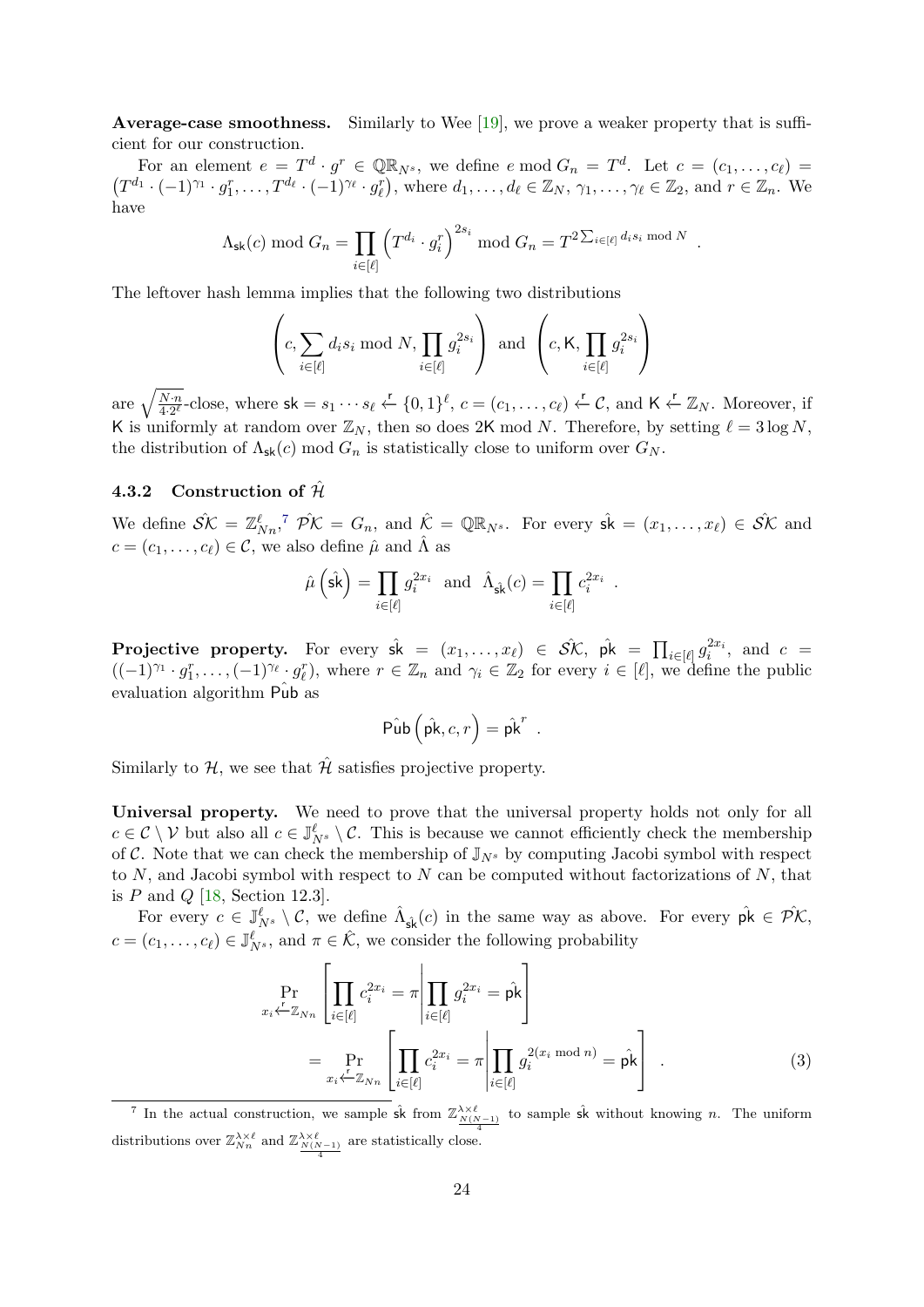We first consider the case where at least one element of  $c = (c_1, \ldots, c_\ell)$  is not in  $\langle -1 \rangle \otimes G_n$ . Suppose that  $c_{i^*} \in \mathbb{J}_{N^s} \setminus \langle -1 \rangle \otimes G_n$  for some  $i^* \in [\ell].$ 

For two elements  $e_0, e_1 \in \mathbb{QR}_{N^s}$ , we write  $e_0 \equiv e_1 \mod G_n$  to denote that  $e_0 \mod G_n =$  $e_1$  mod  $G_n$ . For two elements  $e_0, e_1 \in \mathbb{QR}_{N^s}$ , if  $e_0 = e_1$  holds, then so does  $e_0 \equiv e_1 \mod G_n$ . Thus, the probability of Equation 3 is bounded by

$$
\Pr_{x_i \leftarrow \mathbb{Z}_{Nn}} \left[ \prod_{i \in [\ell]} c_i^{2x_i} \equiv \pi \bmod G_n \middle| \prod_{i \in [\ell]} g_i^{2(x_i \bmod n)} = \hat{\mathsf{pk}} \right].
$$

For every  $i \in [\ell], c_i^{2x_i} \mod G_n$  is determined by only  $x_i \mod N$  and independent of  $x_i \mod n$  from the Chinese Remainder Theorem since  $N = PQ$  and  $n = pq$  are relatively prime. Therefore, the above probability is

$$
\Pr_{x_i \stackrel{\mathcal{F}}{\leftarrow} \mathbb{Z}_{N_n}} \left[ \prod_{i \in [\ell]} c_i^{2x_i} \equiv \pi \bmod G_n \right] .
$$

Since  $c_{i^*} \notin \langle -1 \rangle \otimes G_n$ , we can write  $c_{i^*} = T^{d_{i^*}} \cdot (-1)^{\gamma_{i^*}} \cdot g^{r_{i^*}}$ , where  $d_{i^*} \in \mathbb{Z}_N$  such that  $d_{i^*} \neq 0$ ,  $\gamma_{i^*} \in \mathbb{Z}_2$ , and  $r_{i^*} \in \mathbb{Z}_n$ . We have

$$
c_{i^*}^{2x_{i^*}} = T^{2d_{i^*}(x_{i^*} \bmod N)} \cdot g^{2r_{i^*}(x_{i^*} \bmod n)}.
$$

Then, the above probability is the same as

$$
\Pr_{x_i \leftarrow \mathbb{Z}_{N_n}} \left[ T^{2d_{i^*}(x_{i^*} \bmod N)} \equiv \pi \cdot \left( \prod_{i \in [\ell], i \neq i^*} c_i^{2x_i} \right)^{-1} \bmod G_n \right] .
$$

This probability is smaller than  $\frac{1}{p}$  or  $\frac{1}{Q}$ . Thus, in this case, the probability of Equation 3 is negligible in *λ*.

We next consider the case where all elements of  $c = (c_1, \ldots, c_\ell) \notin \mathcal{V}$  are in  $\langle -1 \rangle \otimes G_n$ . In this case, we can write  $c_i = (-1)^{\gamma_i} \cdot g_i^{r_i}$ , where  $\gamma_i \in \mathbb{Z}_2$  and  $r_i \in \mathbb{Z}_n$  for every  $i \in [\ell]$ . Since  $c \notin \mathcal{V}$ , there exist  $i_1, i_2 \in [\ell]$  such that  $r_{i_1} \neq r_{i_2}$ . Let *g* be a generat[or](#page-24-0) of  $G_n$ . Since  $g_i$  is a generator of *G*<sub>*n*</sub>, there exists  $\alpha_i \in \mathbb{Z}_n^*$  such that  $g_i = g^{\alpha_i}$  for every  $i \in [\ell]$ . The probability of Equation 3 is 0 if  $\pi \notin G_n$ , and thus we consider cases of  $\pi \in G_n$ . Then, the probability of Equation 3 is the same as

$$
\Pr_{x_i \stackrel{\mathbf{r}}{\leftarrow} \mathbb{Z}_n} \left[ 2 \sum_{i \in [\ell]} \alpha_i r_i x_i \equiv \log_g \pi \bmod n \middle| 2 \sum_{i \in [\ell]} \alpha_i x_i \equiv \log_g \hat{\mathsf{pk}} \bmod n \right] .
$$

Since  $r_1 \not\equiv r_2 \mod n$ , either  $r_{i_1} \not\equiv r_{i_2} \mod p$  or  $r_{i_1} \not\equiv r_{i_2} \mod q$  holds. Without loss of generality, we assume that  $r_{i_1} \neq r_{i_2} \mod p$ . Since *p* and *q* are primes, the above probability is bounded by

$$
\Pr_{x_i \leftarrow \mathbb{Z}_n} \left[ \sum_{i \in [\ell]} \alpha_i r_i x_i \equiv 2^{-1} \cdot \log_g \pi \bmod p \middle| \sum_{i \in [\ell]} \alpha_i x_i \equiv 2^{-1} \cdot \log_g \hat{\mathsf{pk}} \bmod p \right].
$$

Since  $r_{i_1} \not\equiv r_{i_2} \mod p$ , two equations

$$
\sum_{i \in [\ell]} \alpha_i r_i x_i \equiv 2^{-1} \cdot \log_g \pi \mod p \text{ , and } \sum_{i \in [\ell]} \alpha_i x_i \equiv 2^{-1} \cdot \log_g \hat{\mathsf{pk}} \mod p
$$

are linearly independent. Therefore, the above probability is  $\frac{1}{p}$ .

<span id="page-25-0"></span>Thus, for every  $c \in \mathbb{J}_{N^s}^{\ell} \setminus \mathcal{V}$ , the probability of Equation 3 is negligible in  $\lambda$ .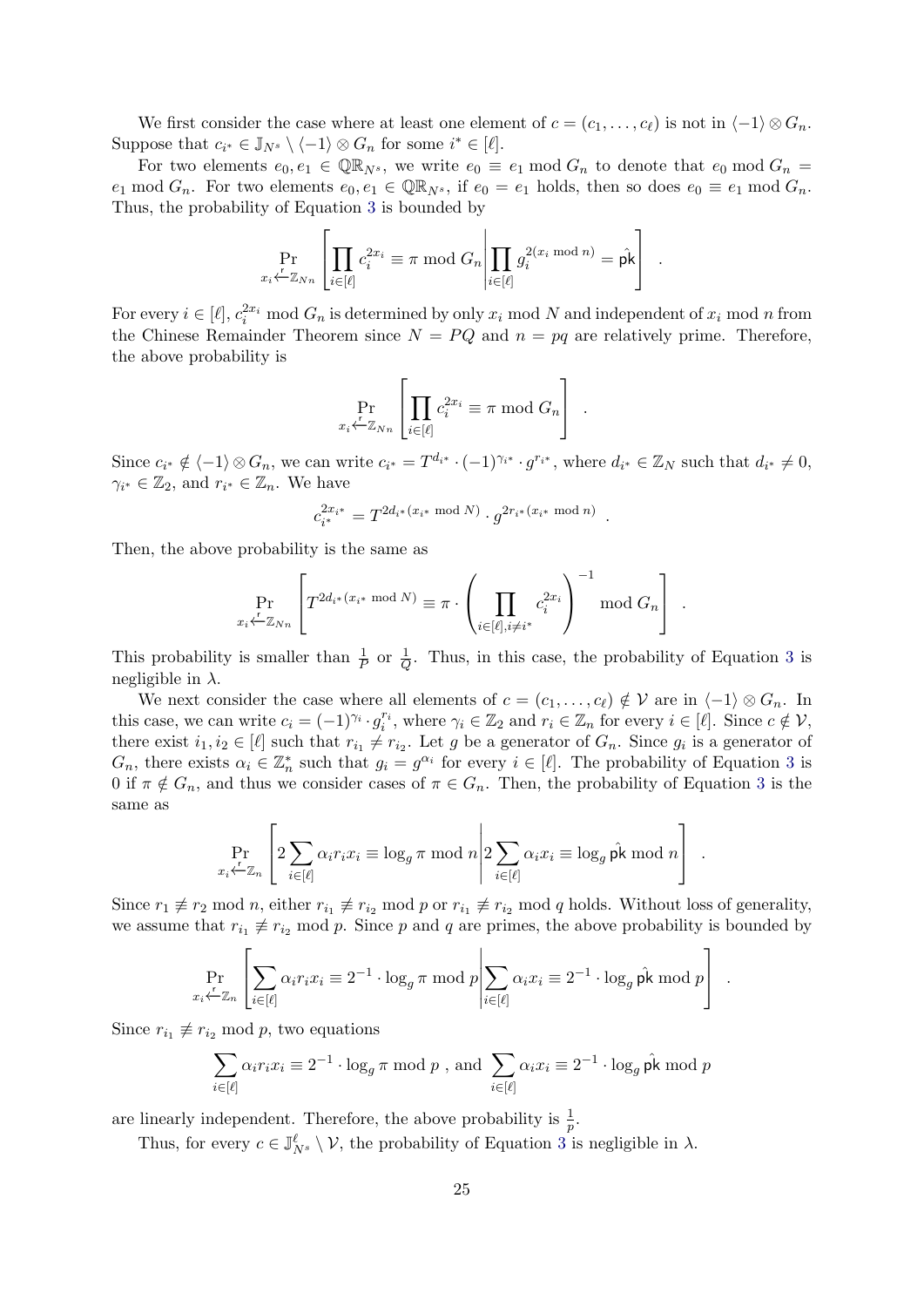**Remark 4 (Difference with previous works [5, 19])** The difference between our construction and previous works is that when we compute a hash value of *c*, we first square each element of *c*. By this operation, the ranges of  $\mathcal{H}$  and  $\mathcal{H}$  are  $\mathbb{QR}_{N^s} = G_N \cdot G_n$ .

If we do not perform squaring, the ranges will be  $J_N = G_N \cdot \langle -1 \rangle \cdot G_n$  and hash values of some elements can be predicted with high pro[bab](#page-35-7)[ility](#page-35-9) since the order of *⟨−*1*⟩* is 2. In fact, we can correctly guess the hash value of  $(-1, \ldots, -1) \in \langle -1 \rangle^{\ell}$  with probability at least  $\frac{1}{2}$ . In this case, to achieve universal property of  $\mathcal{H}$ , we need parallelization similarly to the QR based construction.

One might think we have another option where C and V are defined as subgroups of  $\mathbb{QR}_{N^s}$ and  $G_n$ , respectively. This option is not working. The reason is that we cannot efficiently check the membership of  $\mathbb{QR}_{N^s}$ . Therefore, if we use such C and V, we still need to take elements of  $\mathbb{J}_{N^s}$  into account, and thus we need squaring.

#### **4.3.3 Associated Function Class**

The message space of the DCR based construction is  $\mathbb{Z}_N$ . We define  $\phi(m \in \mathbb{Z}_N) = T^m$ . Let  $\mathcal{F}_{\text{der}}$  be a family of functions described as

$$
f_e\left(\mathsf{sk}, \hat{\mathsf{sk}}, c^*, d^*\right) = \phi^{-1}\left(\Lambda_{\mathsf{sk}}\left(T^{e_1/2}, \dots, T^{e_\ell/2}\right) + \phi\left(f\left(\hat{\mathsf{sk}}, c^*, d^*\right)\right)\right)
$$

$$
= \phi^{-1}\left(T^{\sum_{i \in [\ell]} e_i s_i + f\left(\hat{\mathsf{sk}}, c^*, d^*\right)}\right)
$$

$$
= \left(\sum_{i \in [\ell]} e_i s_i + f\left(\hat{\mathsf{sk}}, c^*, d^*\right)\right) \mod N,
$$

where  $\frac{1}{2}$  denotes the inverse of 2 modulo *N*,  $e_i \in \mathbb{Z}_N$  for every  $i \in [\ell]$ , and f is a function whose range is  $\mathbb{Z}_N$ . The DCR based construction is  $\mathcal{F}_{\text{der}}$ -KDM<sup>(1)</sup>-CCA secure. In the construction, we can maintain  $\hat{\mathsf{sk}}, c^*$ , and  $d^*$  as bit strings. In this case, the above function class includes affine functions and projection functions.

## **5 KDM-CCA Security of the DDH Based Scheme**

Although our framework shown in Section 3 captures only  $KDM^{(1)}$ -CCA security, we can prove the KDM-CCA security of concrete instantiations. In this section, we prove that our concrete instantiation based on the DDH assumption is KDM-CCA secure. We also briefly explain how to prove the multi user security of our QR and DCR based schemes in Remark 5 at the end of this section.

Let G be a cyclic group of prime order p and g a random generator of G. Let  $\Pi_{\text{cca}} =$ (KG<sub>cca</sub>, Enc<sub>cca</sub>, Dec<sub>cca</sub>) be a PKE scheme. We assume that the secret-key space of Π<sub>cca</sub> is G for simplicity. We construct the following PKE scheme  $\Pi_{ddh} = (KG_{ddh}, Enc_{ddh}, Dec_{ddh})$  $\Pi_{ddh} = (KG_{ddh}, Enc_{ddh}, Dec_{ddh})$  $\Pi_{ddh} = (KG_{ddh}, Enc_{ddh}, Dec_{ddh})$ . The message space of  $\Pi_{\text{ddh}}$  is  $\{0, 1\}$ .

 $\mathsf{KG}_{\mathsf{ddh}}(1^\lambda)$  :

- *•* Generate  $g_1, \ldots, g_\ell \stackrel{r}{\leftarrow} \mathbb{G}$ .
- *•* Generate  $s = s_1 \cdots s_\ell \stackrel{\cdot}{\leftarrow} \{0,1\}^\ell$  and  $x_1, \ldots, x_\ell \stackrel{\cdot}{\leftarrow} \mathbb{Z}_p$ .
- Compute  $g_0 \leftarrow \prod_{i \in [\ell]} g_i^{s_i}$  and  $\hat{g}_0 \leftarrow \prod_{i \in [\ell]} g_i^{x_i}$ .
- Generate  $(\mathsf{cpk}, \mathsf{csk}) \leftarrow \mathsf{KG_{cca}}(1^{\lambda}).$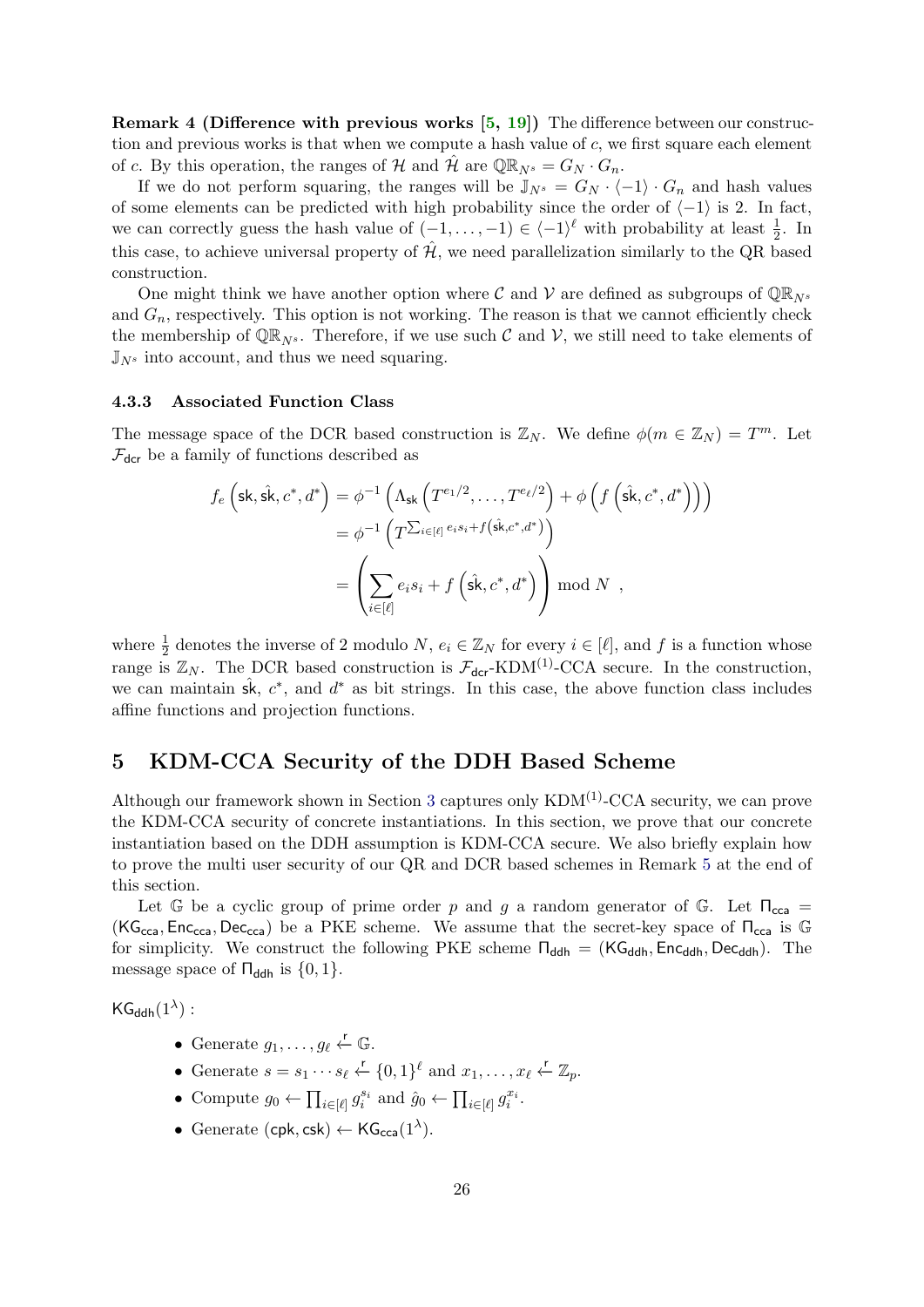- *•* Generate  $w_i \overset{\mathsf{r}}{\leftarrow} \mathbb{Z}_p$  and set  $e_i \leftarrow g_i^{w_i}$  for every  $i \in [\ell].$
- Compute  $e_0 \leftarrow \prod_{i \in [\ell]} e_i^{s_i}$  and  $u \leftarrow e_0 \cdot \text{csk}$ .
- *•* Set  $v := \{x_i\}_{i \in [\ell]} \|\{e_i\}_{i \in [\ell]} \|u.$
- *•* Return PK :=  $($ { $g_i$ }<sub>*i*∈[ $l$ </sup>]</sub> *, g*<sub>0</sub>*,*  $\hat{g}_0$ *,* cpk) and SK :=  $(s, v)$ .

 $Enc_{ddh}(PK, m)$ :

- Parse  $(\{g_i\}_{i \in [\ell]}, g_0, \hat{g}_0, \text{cpk})$  ← PK.
- *•* Generate  $r \stackrel{r}{\leftarrow} \mathbb{Z}_p$  and compute  $c_i \leftarrow g_i^r$  for every  $i \in [\ell]$ .
- Compute  $d \leftarrow g^m \cdot g_0^r$  and  $\pi \leftarrow \hat{g}_0^r$ .
- *•* Return CT ← Enc<sub>cca</sub>  $($ cpk,  $($ {*c<sub>i</sub>*}<sub>*i*∈[*ℓ*]</sub>, *d*,  $π)$   $).$

Dec<sub>ddh</sub>(SK, CT):

- Parse  $(s, \{x_i\}_{i \in [\ell]} || \{e_i\}_{i \in [\ell]} || u) \leftarrow \mathsf{SK}.$
- Compute  $\mathsf{csk} \leftarrow u \cdot \left( \prod_{i \in [\ell]} e_i^{s_i} \right)^{-1}$ .
- Compute  $( {c_i}_{i \in [\ell]}, d, π) \leftarrow \text{Dec}_{\text{cca}}(\text{csk}, \text{CT})$ . If the decryption result is not in  $\mathbb{G}^{\ell+2}$ , returns *⊥*. Otherwise, compute as follows.
- Return  $\perp$  if  $\pi \neq \prod_{i \in [\ell]} c_i^{x_i}$  and  $m \leftarrow \log_g \left( d \cdot \left( \prod_{i \in [\ell]} c_i^{s_i} \right)^{-1} \right)$  otherwise.

**Correctness.** In the decryption algorithm, we need to compute discrete logarithm on G. We can efficiently perform this operation since we restrict the message space to *{*0*,* 1*}*. The decryption algorithm returns  $\perp$  if  $d \cdot (\prod_{i \in [\ell]} c_i^{s_i})^{-1} \notin \{1, g\}$ . Then, the correctness of  $\Pi_{\mathsf{ddh}}$ follows from that of  $\Pi_{\text{cca}}$ .

Let *n* be the number of key pairs in the security game. We define  $\mathcal{F}_{\text{ddh}}$  as a function family consisting of functions described as

$$
f'\left(\{s_k, v_k\}_{k\in[n]}\right) = \sum_{k\in[n]} \langle a_k, s_k \rangle + f\left(\{v_k\}_{k\in[n]}\right) ,
$$

where  $\langle \cdot, \cdot \rangle$  denotes inner product over  $\mathbb{Z}, a_k \in \{0,1\}^{\ell}$ , and f is a function such that  $\sum_{k \in [n]} \langle a_k, s_k \rangle +$  $f\left(\{v_k\}_{k\in[n]}\right) \in \{0,1\}$  for every  $\{s_k\}_{k\in[n]}$  and  $\{v_k\}_{k\in[n]}$ . By maintaining  $\{v_k\}_{k\in[n]}$  as bit strings,  $\mathcal{F}_{\text{ddh}}$  includes projection functions of single-bit output.  $\Pi_{\text{kdm}}$  is KDM-CCA secure with respect to  $\mathcal{F}_{\text{ddh}}$ . Formally, we prove the following theorem.

**Theorem 4** *Let*  $\Pi_{\text{cca}}$  *be IND-CCA secure. Assuming the DDH problem is hard on*  $\mathbb{G}$ *,*  $\Pi_{\text{ddh}}$  *is F*ddh*-KDM-CCA secure.*

<span id="page-27-0"></span>As noted in Section 4.1.3, we can construct a PKE scheme that is KDM-CCA secure with respect to affine functions defined by Boneh et al. [4] by some simple modifications.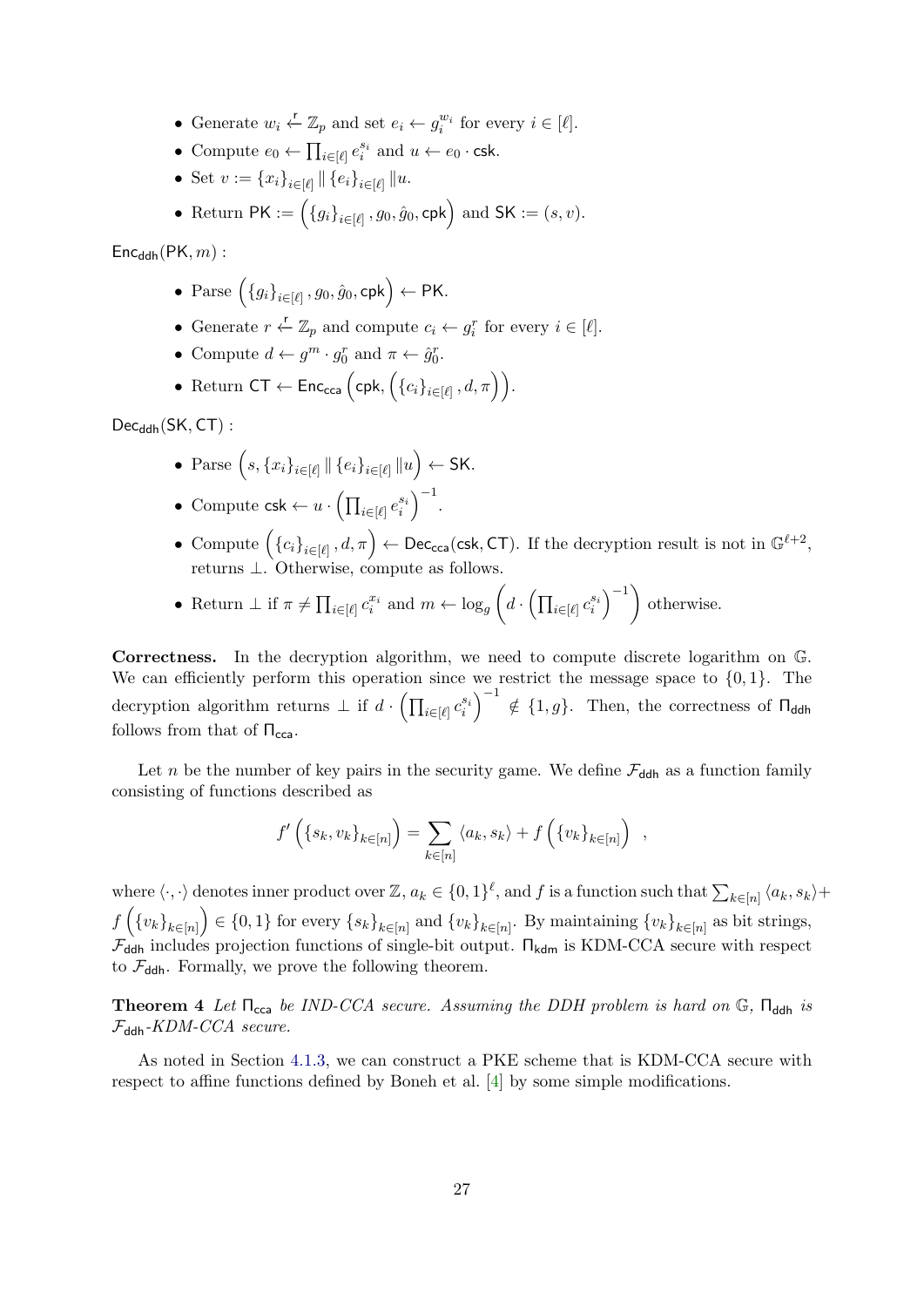**Proof of Theorem 4.** Let *n* be the number of keys. Let *A* be an adversary that attacks the  $\mathcal{F}_{\text{ddh}}$ -KDM-CCA security of  $\Pi_{\text{ddh}}$ . We proceed the proof via a sequence of games. For every  $t \in \{0, \ldots, 11\}$ , let  $SUC_t$  be the event that *A* succeeds in guessing the challenge bit *b* in Game *t*.

**Game** 0: This is the [or](#page-27-0)iginal  $\mathcal{F}_{\text{ddh}}$ -KDM<sup>(*n*)</sup>-CCA game regarding  $\Pi_{\text{ddh}}$ . We have  $\text{Adv}_{\Pi_{\text{ddh}},\mathcal{F}_{\text{ddh}},\mathcal{A},n}(\lambda)$  =  $\left|\Pr[\texttt{SUC}_0] - \frac{1}{2}\right|$  $\frac{1}{2}$ . The detailed description is as follows.

- 1. The challenger chooses  $b \leftarrow \{0,1\}$  and generates (PK<sub>k</sub>, SK<sub>k</sub>) for every  $k \in [n]$  as follows.
	- (a) Generate  $g_{k1}, \ldots, g_{k\ell} \stackrel{r}{\leftarrow} \mathbb{G}$ .
	- (b) Generate  $s_k = s_{k1} \cdots s_{k\ell} \leftarrow \{0,1\}^{\ell}$  and  $x_{k1}, \ldots, x_{k\ell} \leftarrow \mathbb{Z}_p$ .
	- (c) Compute  $g_{k0} \leftarrow \prod_{i \in [\ell]} (g_{ki})^{s_{ki}}$  and  $\hat{g}_{k0} \leftarrow \prod_{i \in [\ell]} (g_{ki})^{x_{ki}}$ .
	- (d) Generate  $(\mathsf{cpk}_k, \mathsf{csk}_k) \leftarrow \mathsf{KG_{cca}}(1^{\lambda}).$
	- (e) Generate  $w_{ki} \leftarrow \mathbb{Z}_p$  and set  $e_{ki} \leftarrow (g_{ki})^{w_{ki}}$  for every  $i \in [\ell]$ .
	- (f) Compute  $e_{k0} \leftarrow \prod_{i \in [\ell]} (e_{ki})^{s_{ki}}$  and  $u_k \leftarrow e_{k0} \cdot \text{csk}_k$ .
	- $(g)$  Set  $v_k := \{x_{ki}\}_{i \in [\ell]} \parallel \{e_{ki}\}_{i \in [\ell]} \parallel u_k.$
	- (h) Set  $PK_k := (\mathsf{cpk}_k, \{g_{ki}\}_{i \in [\ell]}, g_{k0}, \hat{g}_{k0})$  and  $SK_k := (s_k, v_k)$ .

The challenger sends  $\{PK_k\}_{k\in[n]}$  to *A* and prepares a list  $L_{\text{kdm}}$ .

- 2. The challenger responds to queries made by *A*. For a KDM query  $\left(j, \left(\left\{a_k^0\right\}_{k \in [n]}, f^0\right), \left(\left\{a_k^1\right\}_{k \in [n]}, f^1\right)\right)$  made by *A*, the challenger responds as follows.
	- (a) Set  $m := \sum_{k \in [n]} \langle a_k^b, s_k \rangle + f^b \left( \{ v_k \}_{k \in [n]} \right)$ .
	- (b) Generate  $r \stackrel{\mathsf{r}}{\leftarrow} \mathbb{Z}_p$  and compute  $c_i \leftarrow (g_{ji})^r$  for every  $i \in [\ell]$ .
	- (c) Compute  $d \leftarrow g^m \cdot (g_{j0})^r$  and  $\pi \leftarrow (\hat{g}_{j0})^r$ .
	- (d) Return  $CT \leftarrow \text{Enc}_{cca} \left( \text{cpk}_j, \left( \{c_i\}_{i \in [\ell]}, d, \pi \right) \right)$  and add  $(j, CT)$  to  $L_{\text{kdm}}$ .

For a decryption query (*j*, CT) made by *A*, the challenger returns  $\perp$  to *A* if (*j*, CT)  $\in$ *L*kdm, and otherwise responds as follows.

- (a) Compute  $(\{c_i\}_{i\in[\ell]}, d, \pi) \leftarrow \mathsf{Dec}_{\mathsf{cca}}(\mathsf{csk}_j, \mathsf{CT})$ . If the decryption result is not in G*ℓ*+2, return *⊥* and otherwise respond as follows.
- (b) Return  $\perp$  if  $\pi \neq \prod_{i \in [\ell]} c_i^{x_{ji}}$  $\int_i^{x_{ji}}$  and  $m \leftarrow \log_g \left( d \cdot \left( \prod_{i \in [\ell]} c_i^{s_{ji}} \right) \right)$  $\binom{s_{ji}}{i}^{-1}$  otherwise.
- 3. *A* outputs  $b' \in \{0, 1\}$ .
- **Game** 1**:** Same as Game 0 except how the challenger computes *{eki}i∈*[*ℓ*]*,k∈*[*n*] . The challenger generates  $w_i \stackrel{\mathsf{r}}{\leftarrow} \mathbb{Z}_p$  for every  $i \in [\ell]$  and computes  $e_{ki} \leftarrow (g_{ki})^{w_i}$  for every  $i \in [\ell]$  and  $k \in [n]$ .

We have  $|\Pr[\texttt{SUC}_0] - \Pr[\texttt{SUC}_1]| = \mathsf{negl}(\lambda)\text{ since } ((g_{1i})^{w_{1i}}, \ldots, (g_{ni})^{w_{ni}}) \text{ and } ((g_{1i})^{w_i}, \ldots, (g_{ni})^{w_i})$ are computationally indistinguishable by the DDH assumption for every  $i \in [\ell]$ .

**Game** 2: Same as Game 1 except how the challenger generates  $\{s_k\}_{k\in[n]}$  and  $\{g_{ki}\}_{i\in[\ell],k\in[n]}$ . The challenger first generates  $s = s_1 \cdots s_\ell \stackrel{r}{\leftarrow} \{0,1\}^\ell$  and  $g_1, \ldots g_\ell \stackrel{r}{\leftarrow} \mathbb{G}$ . Then, for every *k* ∈ [*n*], the challenger generates  $\Delta_k \stackrel{r}{\leftarrow} \{0,1\}^{\ell}$  and computes  $s_k \leftarrow s \oplus \Delta_k$ . In addition, for every  $i \in [\ell]$  and  $k \in [n]$ , the challenger generates  $\gamma_{ki} \leftarrow \mathbb{Z}_p$  and computes  $g_{ki} \leftarrow g_i^{\gamma_{ki}}$ .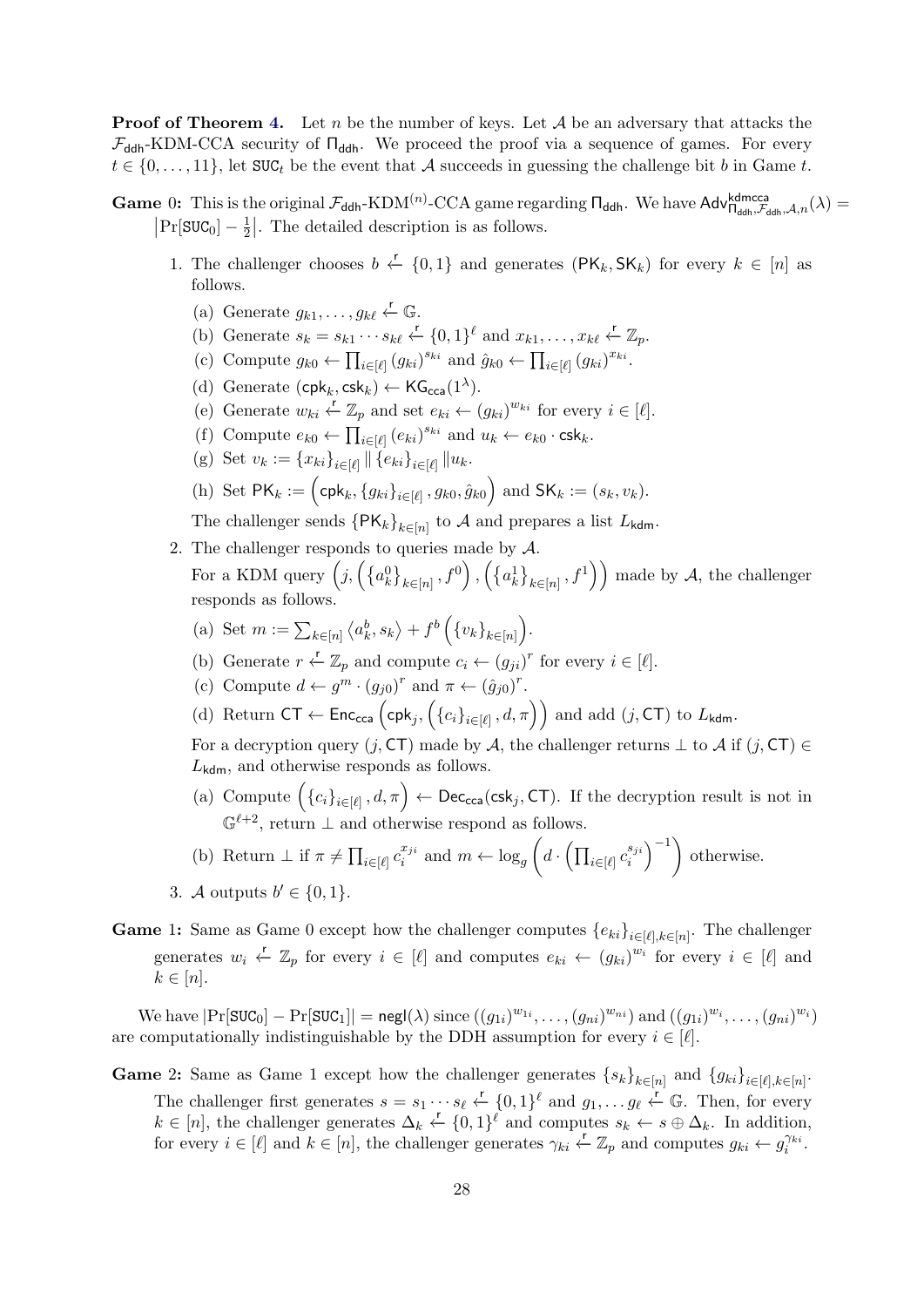*|*Pr[SUC1] *−* Pr[SUC2]*|* = 0 holds since the difference between Game 1 and 2 is only conceptual. From Game 3 to 7, we change the game so that we do not need *s* to respond to KDM queries made by *A*.

In Game 2, we have

$$
g_{k0} = \prod_{i \in [\ell]} (g_{ki})^{s_{ki}} = \prod_{i \in [\ell]} (g_i^{\gamma_{ki}})^{s_i \oplus \Delta_{ki}},
$$

where  $\Delta_{ki}$  is the *i*-th bit of  $\Delta_k$  for every  $i \in [\ell]$ . For every  $i \in [\ell]$  and  $k \in [n]$ , we have

$$
s_i \oplus \Delta_{ki} = \begin{cases} s_i & (\Delta_{ki} = 0) \\ 1 - s_i & (\Delta_{ki} = 1) \end{cases}
$$

Thus, by defining

$$
\delta_{ki} = \begin{cases} 1 & (\Delta_{ki} = 0) \\ -1 & (\Delta_{ki} = 1) \end{cases} , \qquad (4)
$$

*.*

for every  $i \in [\ell]$  and  $k \in [n]$ , we have

$$
g_{k0} = \prod_{i \in \Delta_k} g_i^{\gamma_{ki}} \cdot \prod_{i \in [\ell]} g_i^{\delta_{ki}\gamma_{ki}s_i} = \prod_{i \in \Delta_k} g_{ki} \cdot \prod_{i \in [\ell]} g_i^{\delta_{ki}\gamma_{ki}s_i}
$$

for every  $k \in [n]$ , where  $\prod_{i \in \Delta_k} X_i$  denotes  $\prod_{i \in [\ell]} X_i^{\Delta_{ki}}$ .<sup>8</sup>

**Game** 3: Same as Game 2 except that the challenger uses  $\delta_{ki}\gamma_{ki}$  instead of  $\gamma_{ki}$  for every  $i \in [\ell]$ and  $k \in [n]$ . More precisely, the challenger com[pu](#page-29-0)tes  $g_{ki} \leftarrow g_i^{\delta_{ki}\gamma_{ki}}$  for every  $i \in [\ell]$  and  $k \in [n]$ , and  $g_{k0} \leftarrow \prod_{i \in \Delta_k} g_{ki} \cdot \prod_{i \in [\ell]} g_i^{\gamma_{ki}s_i}$  for every  $k \in [n]$ . Note that  $\delta_{ki} \cdot \delta_{ki} = 1$  for every  $i \in [\ell]$  and  $k \in [n]$ .

If  $\gamma_{ki}$  distributes uniformly at random, then so does  $\delta_{ki}\gamma_{ki}$  for every  $i \in [\ell]$  and  $k \in [n]$ . Therefore, we have  $|Pr[\text{SUC}_2] - Pr[\text{SUC}_3]| = 0.$ 

**Game** 4: Same as Game 3 except how the challenger computes  $g_{k0}, g_{k1}, \ldots, g_{k\ell}$  for every  $k \in [n]$ . The challenger generates  $\gamma_k$  for every  $k \in [n]$  and computes  $g_{ki} \leftarrow g_i^{\gamma_k \delta_{ki}}$  for every  $i \in [\ell]$ and  $k \in [n]$ . Moreover, the challenger computes  $g_{k0} \leftarrow \prod_{i \in \Delta_k} g_{ki} \cdot \prod_{i \in [\ell]} g_i^{\gamma_k s_i}$  for every  $k \in [n]$ .

 $|\Pr[\texttt{SUC}_3] - \Pr[\texttt{SUC}_4]| = \mathsf{negl}(\lambda) \text{ holds since } (g_1^{\gamma_{k1}}, \dots, g_\ell^{\gamma_{k\ell}}) \text{ and } (g_1^{\gamma_k}, \dots, g_\ell^{\gamma_k}) \text{ are computa$ tionally indistinguishable by the DDH assumption for every  $k \in [n]$ .

Below, we let  $g_0 = \prod_{i \in [\ell]} g_i^{s_i}$ . In Game 4, for every  $k \in [n]$ , we have

$$
g_{ki} = g_i^{\gamma_k \delta_{ki}} \ (i \in [\ell]) \ , \text{ and}
$$

$$
g_{k0} = \prod_{i \in \Delta_k} g_{ki} \cdot \prod_{i \in [\ell]} g_i^{\gamma_k s_i} = \left(\prod_{i \in \Delta_k} g_{ki}\right) \cdot g_0^{\gamma_k} .
$$

<span id="page-29-0"></span><sup>&</sup>lt;sup>8</sup> That is,  $\prod_{i \in \Delta_k} X_i$  denotes the summation of  $X_i$  over positions *i* such that  $\Delta_{ki} = 1$ .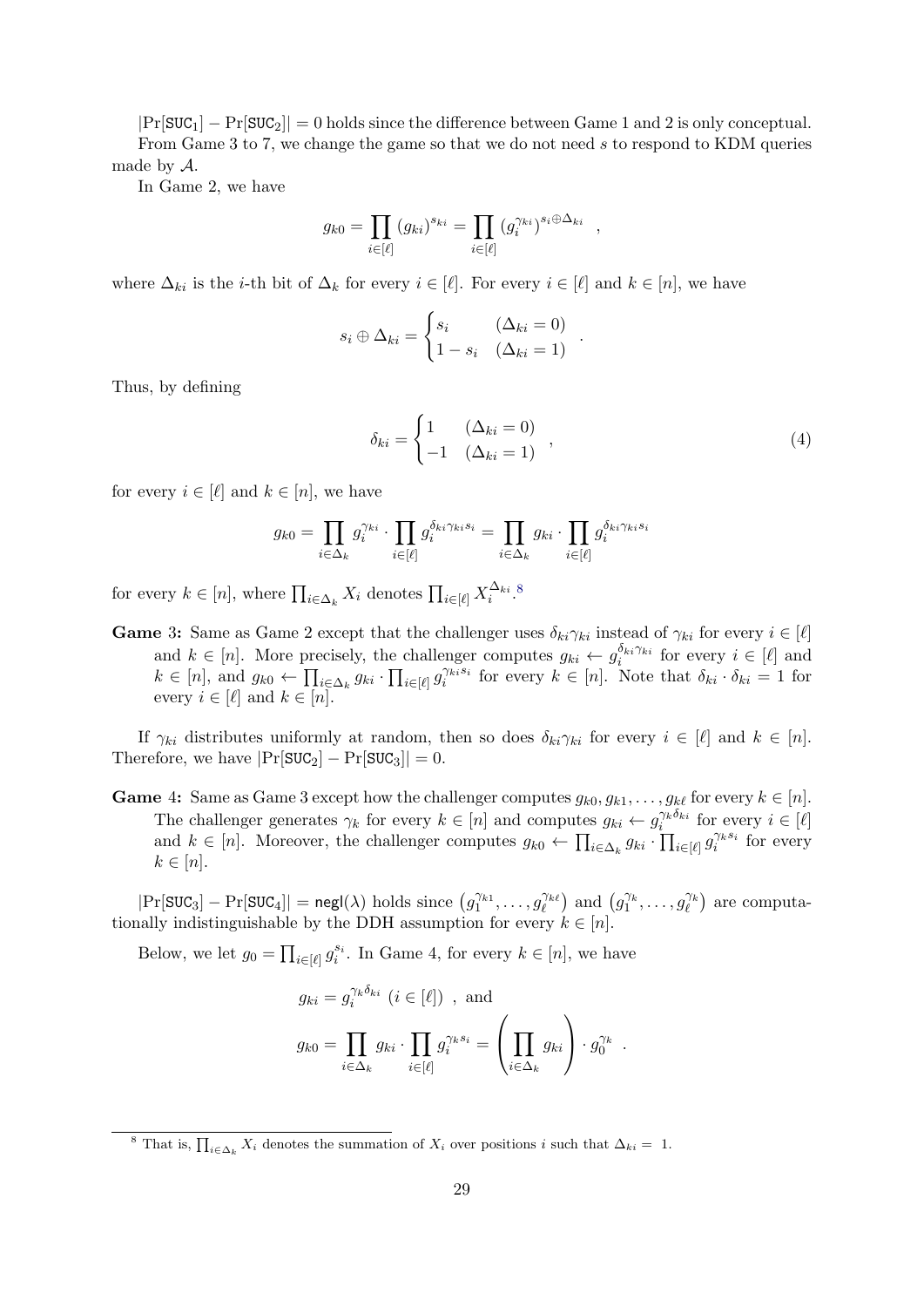Then, the answer to a KDM query  $(i, (\{a_k^0\}_{k \in [n]}, f^0), (\{a_k^1\}_{k \in [n]}, f^1))$  in Game 4 is  $\mathsf{Enc_{cca}}\left(\mathsf{cpk}_j, \left(\left\{c_i\right\}_{i \in [\ell]}, d, \pi\right)\right), \text{ where }$ 

$$
c_i = (g_{ji})^r = (g_i^r)^{\gamma_j \delta_{ji}} \quad (i \in [\ell]) , d = g^{\sum_{k \in [k]} \langle a_k^b, s_k \rangle + f^b(\{v_k\}_{k \in [n]})} \cdot (g_{j0})^r ,
$$
  

$$
\pi = (\hat{g}_{j0})^r = \prod_{i \in [\ell]} c_i^{x_{ji}} , \text{ and } r \stackrel{r}{\leftarrow} \mathbb{Z}_p .
$$

We also have

$$
\sum_{k\in[n]} \left\langle a_k^b, s_k \right\rangle = \sum_{k\in[n]} \left\langle a_k^b, s \oplus \Delta_k \right\rangle = \sum_{k\in[n]} \sum_{i\in\Delta_k} a_{ki}^b + \sum_{k\in[n]} \sum_{i\in[\ell]} a_{ki}^b \delta_{ki} s_i ,
$$

where summation is done over  $\mathbb{Z}$  and  $a_{ki}^b$  is the *i*-th bit of  $a_k^b$  for every  $i \in [\ell]$ . Thus, by defining

$$
Y^{b} = \sum_{k \in [n]} \sum_{i \in \Delta_k} a_{ki}^{b} + f^{b} \left( \{ v_k \}_{k \in [n]} \right) \text{ and } \mu_i^{b} = \sum_{k \in [n]} a_{ki}^{b} \delta_{ki} \ (i \in [\ell]) \tag{5}
$$

we have

<span id="page-30-0"></span>
$$
d = g^{Y^b + \sum_{i \in [\ell]} \mu_i^b s_i} \cdot \left(\prod_{i \in \Delta_j} g_{ji}\right)^r \cdot \left(\prod_{i \in [\ell]} g_i^{s_i}\right)^{\gamma_j r}
$$
  
=  $g^{Y^b} \cdot \prod_{i \in \Delta_j} c_i \cdot \prod_{i \in [\ell]} \left(g^{\mu_i^b} \cdot (g_i^r)^{\gamma_j}\right)^{s_i}$ .

Note that  $Y^b$  and  $\{\mu_i^b\}_{i \in [\ell]}$  are computed from  $(\{a_k^b\}_{k \in [n]}, f^b)$  and  $\{\delta_{ki}\}_{i \in [\ell], k \in [n]}.$ 

Hereafter, we show the difference from the previous game by colored parts.

#### **Game** 5**:** Same as Game 4 except how the challenger responds to KDM queries.

For a KDM query  $(j, (\{a_k^0\}_{k \in [n]}, f^0), (\{a_k^1\}_{k \in [n]}, f^1))$  made by *A*, the challenger responds as follows.

- 1. Compute  $Y^b$  and  $\{\mu_i^b\}_{i \in [\ell]}$  as Equation 5.
- 2. Generate  $r_1, \ldots, r_\ell \stackrel{r}{\leftarrow} \mathbb{Z}_p$ .
- 3. Compute  $c_i \leftarrow (g_i^{r_i})^{\gamma_j \delta_{ji}}$  for every  $i \in [\ell]$ .
- 4. Compute  $d \leftarrow g^{Y^b} \cdot \prod_{i \in \Delta_j} c_i \cdot \prod_{i \in [\ell]} \left( g^{\mu_i^b} \cdot (g_i^{r_i})^{\gamma_j} \right)^{s_i}.$
- 5. Compute  $\pi \leftarrow \prod_{i \in [\ell]} c_i^{x_{ji}}$  $\frac{x_{ji}}{i}$ .
- 6. Return  $CT \leftarrow$  Enc<sub>cca</sub>  $\left(\mathsf{cpk}_j, \left( \{c_i\}_{i \in [\ell]}, d, \pi \right) \right)$  and add  $(j, \mathsf{CT})$  to  $L_{\mathsf{kdm}}$ .

By the DDH assumption,  $(g_1^r, \ldots, g_\ell^r)$  and  $(g_1^{r_1}, \ldots, g_\ell^{r_\ell})$  are computationally indistinguishable. Thus, we have  $|Pr[\text{SUC}_4] - Pr[\text{SUC}_5]| = \text{negl}(\lambda)$ .

**Game** 6**:** Same as Game 5 except how the challenger responds to KDM queries.

For a KDM query  $(j, (\{a_k^0\}_{k \in [n]}, f^0), (\{a_k^1\}_{k \in [n]}, f^1))$  made by *A*, the challenger responds as follows.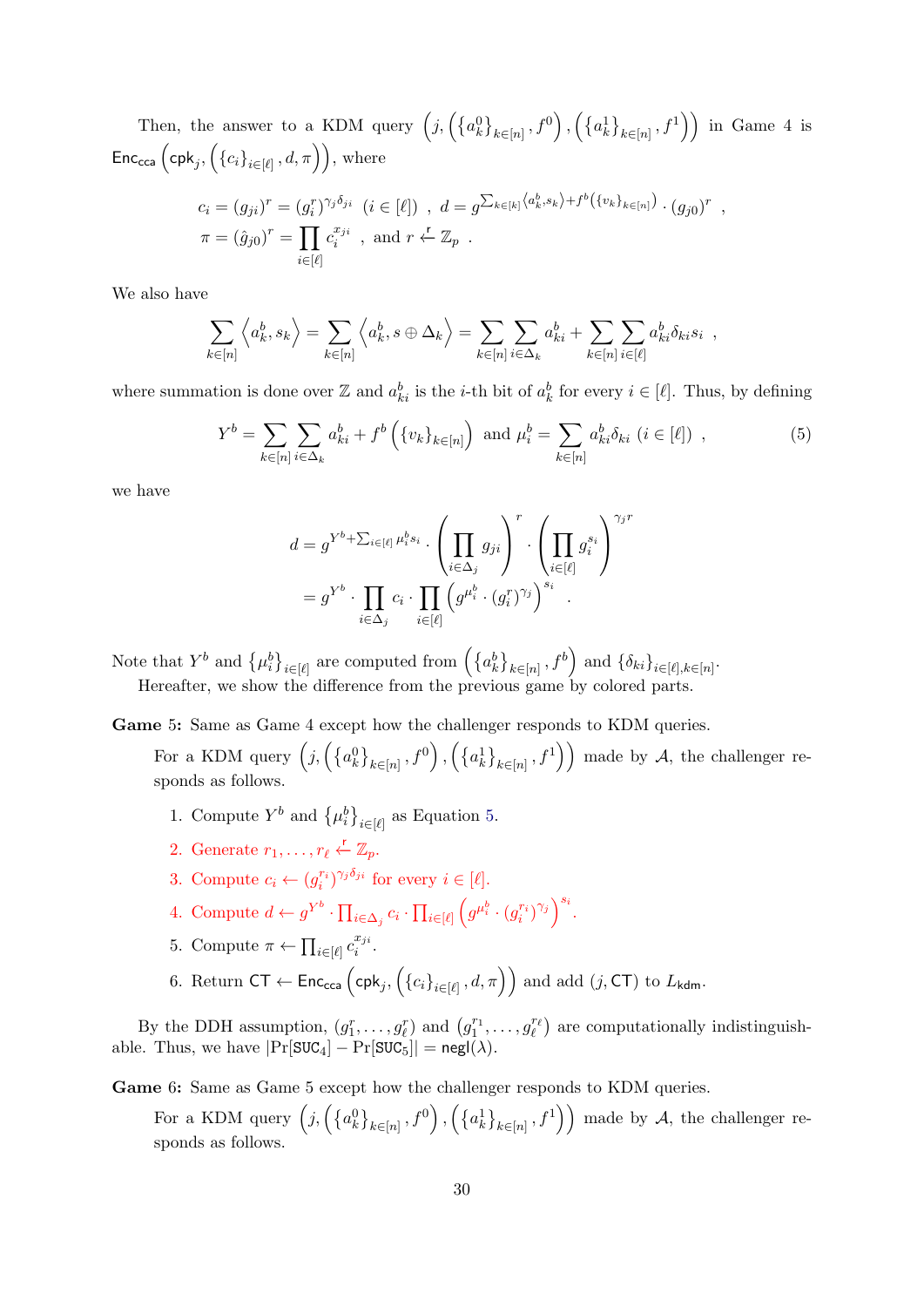- 1. Compute  $Y^b$  and  $\{\mu_i^b\}_{i \in [\ell]}$  as Equation 5.
- 2. Generate  $r_1, \ldots, r_\ell \stackrel{\mathsf{r}}{\leftarrow} \mathbb{Z}_p$ .
- 3. Compute  $c_i \leftarrow (g^{-\mu_i^b} \cdot g_i^{r_i})^{\delta_{ji}}$  $c_i \leftarrow (g^{-\mu_i^b} \cdot g_i^{r_i})^{\delta_{ji}}$  $c_i \leftarrow (g^{-\mu_i^b} \cdot g_i^{r_i})^{\delta_{ji}}$  for every  $i \in [\ell].$
- 4. Compute  $d \leftarrow g^{Y^b} \cdot \prod_{i \in \Delta_j} c_i \cdot \prod_{i \in [\ell]} g_i^{r_i s_i}$ .
- 5. Compute  $\pi \leftarrow \prod_{i \in [\ell]} c_i^{x_{ji}}$  $\frac{x_{ji}}{i}$ .
- 6. Return  $CT \leftarrow \mathsf{Enc}_{\mathsf{cca}}\left(\mathsf{cpk}_j, \left( \{c_i\}_{i \in [\ell]}, d, \pi \right) \right)$  and add  $(j, \mathsf{CT})$  to  $L_{\mathsf{kdm}}$ .

We can make this change in two steps. We first replace  $g_i^{r_i \gamma_j}$  with  $g_i^{r_i}$ . We then replace  $g_i^{r_i}$ with  $g^{-\mu_i^b} \cdot g_i^{r_i}$ . Since  $r_i$  is uniformly at random for every  $i \in [\ell]$ , the answer to a KDM query made by *A* identically distributes between Game 5 and 6. Thus, we have  $|Pr[SUC_5] - Pr[SUC_6]| = 0$ .

**Game** 7**:** Same as Game 6 except how the challenger responds to KDM queries.

For a KDM query  $(j, (\{a_k^0\}_{k \in [n]}, f^0), (\{a_k^1\}_{k \in [n]}, f^1))$  made by *A*, the challenger responds as follows.

- 1. Compute  $Y^b$  and  $\{\mu_i^b\}_{i \in [\ell]}$  as Equation 5.
- 2. Generate  $r \stackrel{r}{\leftarrow} \mathbb{Z}_p$ .
- 3. Compute  $c_i \leftarrow \left(g^{-\mu_i^b} \cdot g_i^r\right)^{\delta_{ji}}$  for every  $i \in [\ell].$
- 4. Compute  $d \leftarrow g^{Y^b} \cdot \prod_{i \in \Delta_j} c_i \cdot \prod_{i \in [\ell]} g_i^{rs_i}$ .
- 5. Compute  $\pi \leftarrow \prod_{i \in [\ell]} c_i^{x_{ji}}$  $\frac{x_{ji}}{i}$ .
- 6. Return  $CT \leftarrow$  Enc<sub>cca</sub>  $\left(\mathsf{cpk}_j, \left( \{c_i\}_{i \in [\ell]}, d, \pi \right) \right)$  and add  $(j, \mathsf{CT})$  to  $L_{\mathsf{kdm}}$ .

By the DDH assumption,  $(g_1^r, \ldots, g_\ell^r)$  and  $(g_1^{r_1}, \ldots, g_\ell^{r_\ell})$  are computationally indistinguishable. Thus,  $|\Pr[\text{SUC}_6] - \Pr[\text{SUC}_7]| = \text{negl}(\lambda)$  holds.

In Game 7, *d* generated to respond to a KDM query is of the form

$$
d = g^{Y^b} \cdot \prod_{i \in \Delta_j} c_i \cdot \prod_{i \in [\ell]} g_i^{rs_i} = g^{Y^b} \cdot \left( \prod_{i \in \Delta_j} c_i \right) \cdot g_0^r.
$$

Thus, we can reply to a KDM query made by  $A$  using  $q_0$  instead of *s* in Game 7.

Next, we eliminate secret keys of  $\Pi_{cca}$  from the view of *A*. For this aim, we make  $e_{k0}$  that is used to mask  $\operatorname{csk}_k$  uniformly at random for every  $k \in [n]$ . We first change how the challenger responds to decryption queries made by *A*.

**Game** 8**:** Same as Game 7 except how the challenger responds to decryption queries.

For a decryption query  $(j, \text{CT})$  made by A, the challenger returns  $\perp$  to A if  $(j, \text{CT}) \in L_{\text{kdm}}$ , and otherwise responds as follows.

1. Compute  $(\{c_i\}_{i \in [\ell]}, d, \pi) \leftarrow \mathsf{Dec_{cca}}(\mathsf{csk}_j, \mathsf{CT})$ . If the decryption result is not in  $\mathbb{G}^{\ell+2}$ , return *⊥*. Otherwise, compute as follows.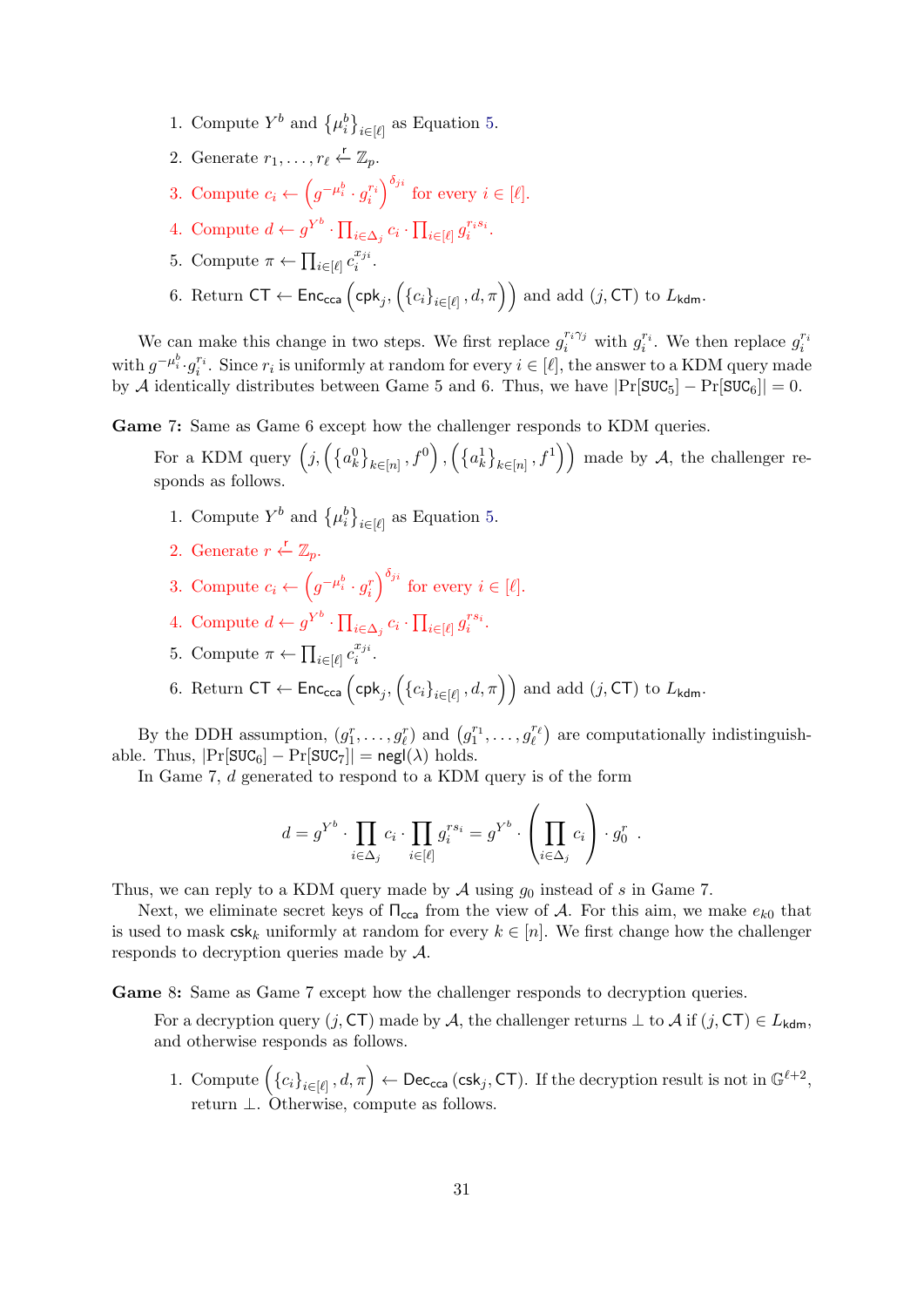- 2. Let  $c_i = (g_{ji})^{r_i}$  for every  $i \in [\ell]^9$  If there exists  $i' \in \{2, ..., \ell\}$  such that  $r_1 \neq r_{i'}$ , return *⊥*. Otherwise, respond as follows.
- 3. Return  $\perp$  if  $\pi \neq \prod_{i \in [\ell]} c_i^{x_{ji}}$  $a_i^{x_{ji}}$  and otherwise  $m \leftarrow \log_g \left( d \cdot \left( \prod_{i \in [\ell]} c_i^{s_{ji}} \right) \right)$  $\binom{s_{ji}}{i}^{-1}$ .

We define the following event in Game  $i$   $(i = 7, \ldots, 11)$ .

$$
BDQ_i: \mathcal{A} \text{ makes a decryption query } (j, CT) \notin L_{\text{kdm}} \text{ which satisfies the following conditions, where}
$$

$$
(\{c_i\}_{i \in [\ell]}, d, \pi) \leftarrow \text{Dec}_{\text{cca}}(\text{csk}_j, CT).
$$

- $\bullet \left(\{c_i\}_{i\in [\ell]}, d, \pi\right) \in \mathbb{G}^{\ell+2}$ . Then, let  $c_i = g_{ji}^{r_i}$ , where  $r_i \in \mathbb{Z}_p$  for every  $i \in [\ell]$ .
- There exists  $i' \in \{2, \ldots, \ell\}$  such that  $r_1 \neq r_{i'}$ .
- $\pi = \prod_{i \in [\ell]} c_i^{x_{ji}}$  $\frac{x_{ji}}{i}$ .

We call such a decryption query a "**bad decryption query**".

Games 7 and 8 are identical games unless *A* make a bad decryption query in each game. Therefore, we have  $|\Pr[\text{SUC}_7] - \Pr[\text{SUC}_8]| \leq \Pr[\text{BDQ}_8].$ 

For every  $k \in [n]$ , we have

$$
e_{ki} = (g_{ki})^{w_i} = (g_i^{w_i})^{\gamma_k \delta_{ki}} \quad (i \in [\ell])
$$

$$
e_{k0} = \prod_{i \in [\ell]} (e_{ki})^{s_{ki}} = \left(\prod_{i \in \Delta_k} e_{ki}\right) \prod_{i \in [\ell]} (e_{ki})^{\delta_{ki}s_i} = \left(\prod_{i \in \Delta_k} e_{ki}\right) \left(\prod_{i \in [\ell]} g_i^{w_i s_i}\right)^{\gamma_k}
$$

*.*

Note that  $\delta_{ki} \cdot \delta_{ki} = 1$  for every  $i \in [\ell]$  and  $k \in [n]$ .

**Game** 9: Same as Game 8 except that  $e_0 \leftarrow \mathbb{G}$  is used instead of  $\prod_{i \in [\ell]} g_i^{w_i s_i}$ .

The view of A in Games 8 and 9 can be perfectly simulated by

$$
\left(g_1,\ldots,g_\ell,g_1^{w_1},\ldots,g_\ell^{w_\ell},\prod_{i\in[\ell]}g_i^{w_is_i},g_0\right) \text{ and } (g_1,\ldots,g_\ell,g_1^{w_1},\ldots,g_\ell^{w_\ell},e_0,g_0) ,
$$

respectively, where  $g_i \stackrel{\mathsf{r}}{\leftarrow} \mathbb{G}$  and  $w_i \stackrel{\mathsf{r}}{\leftarrow} \mathbb{Z}_p$  for every  $i \in [\ell], s = s_1 \cdots s_\ell \stackrel{\mathsf{r}}{\leftarrow} \{0,1\}^\ell, e_0 \stackrel{\mathsf{r}}{\leftarrow} \mathbb{G}$ , and  $g_0 = \prod_{i \in [\ell]} g_i^{s_i}$ . By the leftover hash lemma, the view of *A* in Game 8 is  $2^{-\frac{\ell-2\lambda}{2}}$ -close to that in Game 9. Thus, by setting  $\ell = 3\lambda$ ,  $|\Pr[\text{SUC}_8] - \Pr[\text{SUC}_9]| = \text{negl}(\lambda)$  and  $|\Pr[\text{BDQ}_8] - \Pr[\text{BDQ}_9]| =$  $negl(\lambda)$  hold.

There exists  $\alpha_i \in \mathbb{Z}_p$  such that  $g^{\alpha_i} = g_i$  for every  $i \in [\ell]$ . Then, for every  $k \in [n]$ , we have

$$
g_{ki} = g^{\alpha_i \gamma_k \delta_{ki}} = (g^{\gamma_k})^{\alpha_i \delta_{ki}} \quad (i \in [\ell]) , \ g_{k0} = \prod_{i \in [\ell]} (g_{ki})^{s_{ki}}
$$

$$
e_{ki} = (g_{ki})^{w_i} \quad (i \in [\ell]) , \text{ and } e_{k0} = \left(\prod_{i \in \Delta_k} e_{ki}\right) e_0^{\gamma_k} .
$$

<sup>&</sup>lt;sup>9</sup> Note that such  $r_i$  exists unless  $g_{ji}$  is the identity element since  $c_i \in \mathbb{G}$  for every  $i \in [\ell]$ . The probability that  $g_{ji}$  is the identity element is negligible. Thus, we ignore this issue for simplicity.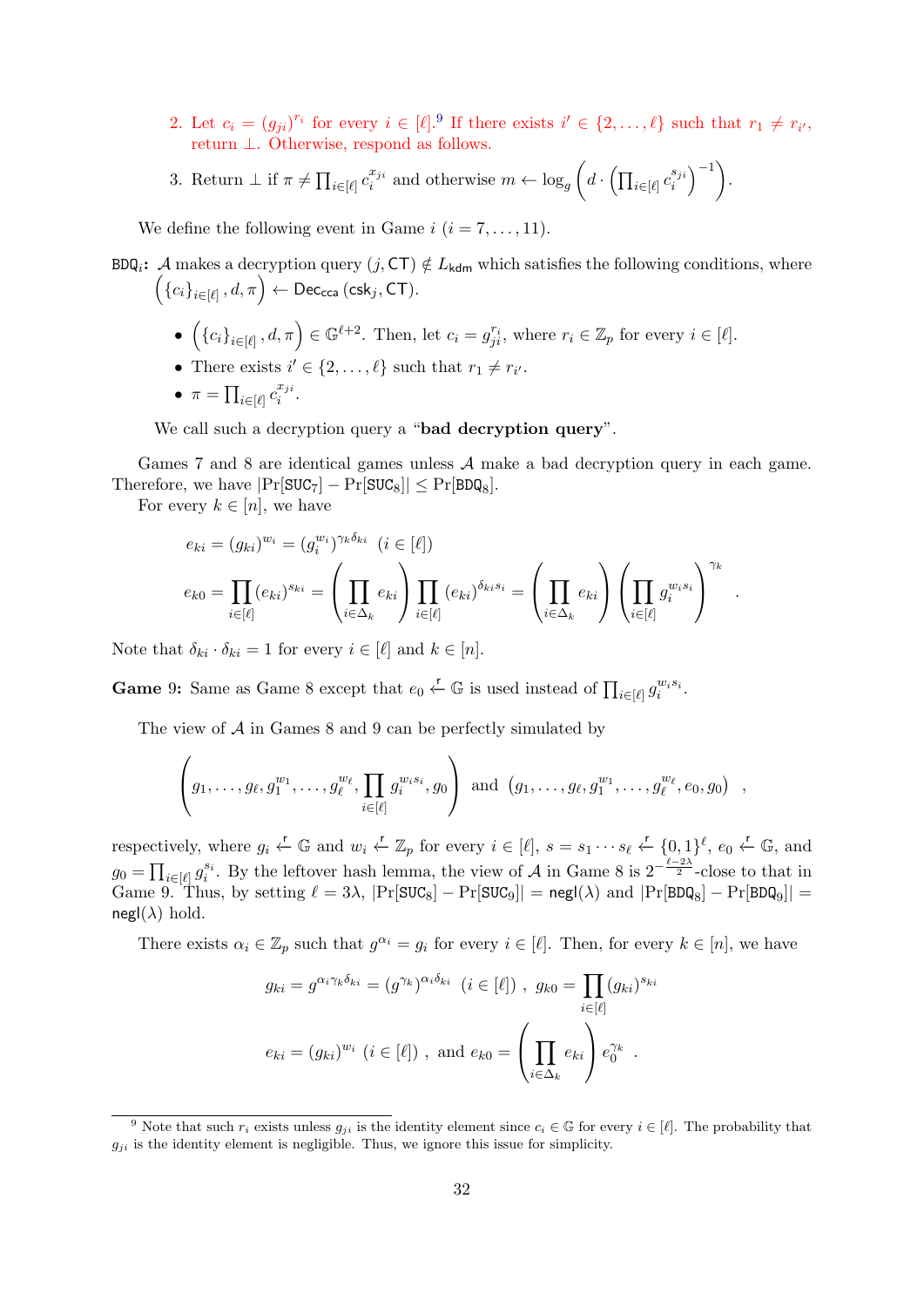**Game** 10: Same as Game 9 except that for every  $k \in [n]$ , the challenger generates  $e_{k0} \leftarrow$  $\left(\prod_{i\in\Delta_k}e_{ki}\right)e_0^{z_k}$ , where  $z_k\stackrel{\mathsf{r}}{\leftarrow}\mathbb{Z}_p$ .

 $|\Pr[\texttt{SUC}_9] - \Pr[\texttt{SUC}_{10}]| = \textsf{negl}(\lambda)$  holds since  $(g, e_0, g^{\gamma_k}, e_0^{\gamma_k})$  and  $(g, e_0, g^{\gamma_k}, e_0^{z_k})$  are computationally indistinguishable by the DDH assumption for every  $k \in [n]$ .

Moreover, we can efficiently check whether  $A$  makes a bad decryption query or not by using  $\{\textsf{csk}_k\}_{k\in[n]}, \{\alpha_i\}_{i\in[\ell]},$  and  $\{x_{ki}\}_{i\in[\ell],k\in[n]}.$  Therefore, we also have  $|\text{Pr}[\texttt{BDQ}_9] - \text{Pr}[\texttt{BDQ}_{10}]|$  $negl(\lambda)$  by the DDH assumption.

In Game 10,  $e_{k0}$  distributes uniformly at random for every  $k \in [n]$ . Therefore, *A* cannot obtain any information of  $csk_k$  from  $u_k = e_{k0} \cdot csk_k$  for every  $k \in [n]$ , and thus we can use IND-CCA security of  $\Pi_{\text{cca}}$ .

**Game** 11**:** Same as Game 10 except that the challenger responds to KDM queries made by *A*  $\text{with } \mathsf{CT} \leftarrow \mathsf{Enc_{cca}}\left(\mathsf{cpk}_j, 0^{(\ell+2)\cdot|g|}\right).$ 

By the IND-CCA security of  $Π<sub>cca</sub>$ , we obtain  $|Pr[SUC<sub>10</sub>] - Pr[SUC<sub>11</sub>]$  = negl(λ).

Moreover, we can efficiently check whether *A* makes a bad decryption query or not by using decryption queries for  $\Pi_{\mathsf{cca}}, \{\alpha_i\}_{i \in [\ell]},$  and  $\{x_{ki}\}_{i \in [\ell], k \in [n]}$ . Thus,  $|\Pr[\mathtt{BDQ}_{10}] - \Pr[\mathtt{BDQ}_{11}]| = \mathsf{negl}(\lambda)$ also holds by the IND-CCA security of  $\Pi_{\text{cca}}$ .

The value of *b* is information theoretically hidden from the view of *A* in Game 11. Thus, we have  $\left| \Pr[\texttt{SUC}_{11}] - \frac{1}{2} \right|$  $\frac{1}{2}|=0.$ 

In Game 11,  $x_{k1}, \ldots, x_{k\ell}$  are hidden from the view of *A* except  $\hat{g}_{k0} = \prod_{i \in [\ell]} (g_{ki})^{x_{ki}}$  for every  $k \in [n]$ . Note that *A* cannot obtain information of  $x_{k1}, \ldots, x_{k\ell}$  other than  $\hat{g}_{k0}$  through decryption queries for every  $k \in [n]$ . The reason is as follows. If a decryption query  $(j, \mathsf{CT})$ made by *A* is not a bad decryption query, there exists  $r_1 \in \mathbb{Z}_p$  such that  $c_i = (g_{ji})^{r_1}$  for every  $i \in [\ell],$  where  $(\{c_i\}_{i \in [\ell]}, d, \pi) \leftarrow \mathsf{Dec_{cca}}(\mathsf{csk}_j, \mathsf{CT}).$  Then, we have

$$
\prod_{i \in [\ell]} c_i^{x_{ji}} = \prod_{i \in [\ell]} (g_{ji})^{r_1 x_{ji}} = \left( \prod_{i \in [\ell]} (g_{ji})^{x_{ji}} \right)^{r_1} = (\hat{g}_{j0})^{r_1} .
$$

In addition, bad decryption queries made by *A* are replied with *⊥* in Game 11. This means that for every  $k \in [n]$ , *A* cannot obtain information of  $x_{k1}, \ldots, x_{k\ell}$  other than  $\hat{g}_{k0}$  through decryption queries.

We estimate  $\Pr[\texttt{BDQ}_{11}]$ . Let  $(j, \textsf{CT})$  be a decryption query made by  $\mathcal A$  and let  $\left(\{c_i\}_{i\in[\ell]}, d, \pi\right) \leftarrow$ Dec<sub>cca</sub> (csk<sub>j</sub>, CT). Suppose that  $(\{c_i\}_{i\in[\ell]}, d, \pi) \in \mathbb{G}^{\ell+2}, c_i = (g_{ji})^{r_i}$  for every  $i \in [\ell],$  and there exists  $i' \in \{2, ..., \ell\}$  such that  $r_1 \neq r_{i'}$ . The probability that this query is a bad decryption query is

$$
\Pr_{x_{ji}\leftarrow x_p} \left[ \prod_{i \in [\ell]} c_i^{x_{ji}} = \pi \middle| \prod_{i \in [\ell]} (g_{ji})^{x_{ji}} = \hat{g}_{j0} \right] \tag{6}
$$

This probability is the same as

$$
\Pr_{x_{ji} \stackrel{\mathbf{r}}{\leftarrow} \mathbb{Z}_p} \left[ \sum_{i \in [\ell]} \alpha_i \gamma_j \delta_{ji} r_i x_{ji} = \log_g \pi \bmod p \middle| \sum_{i \in [\ell]} \alpha_i \gamma_j \delta_{ji} x_{ji} = \log_g \hat{g}_{j0} \bmod p \right].
$$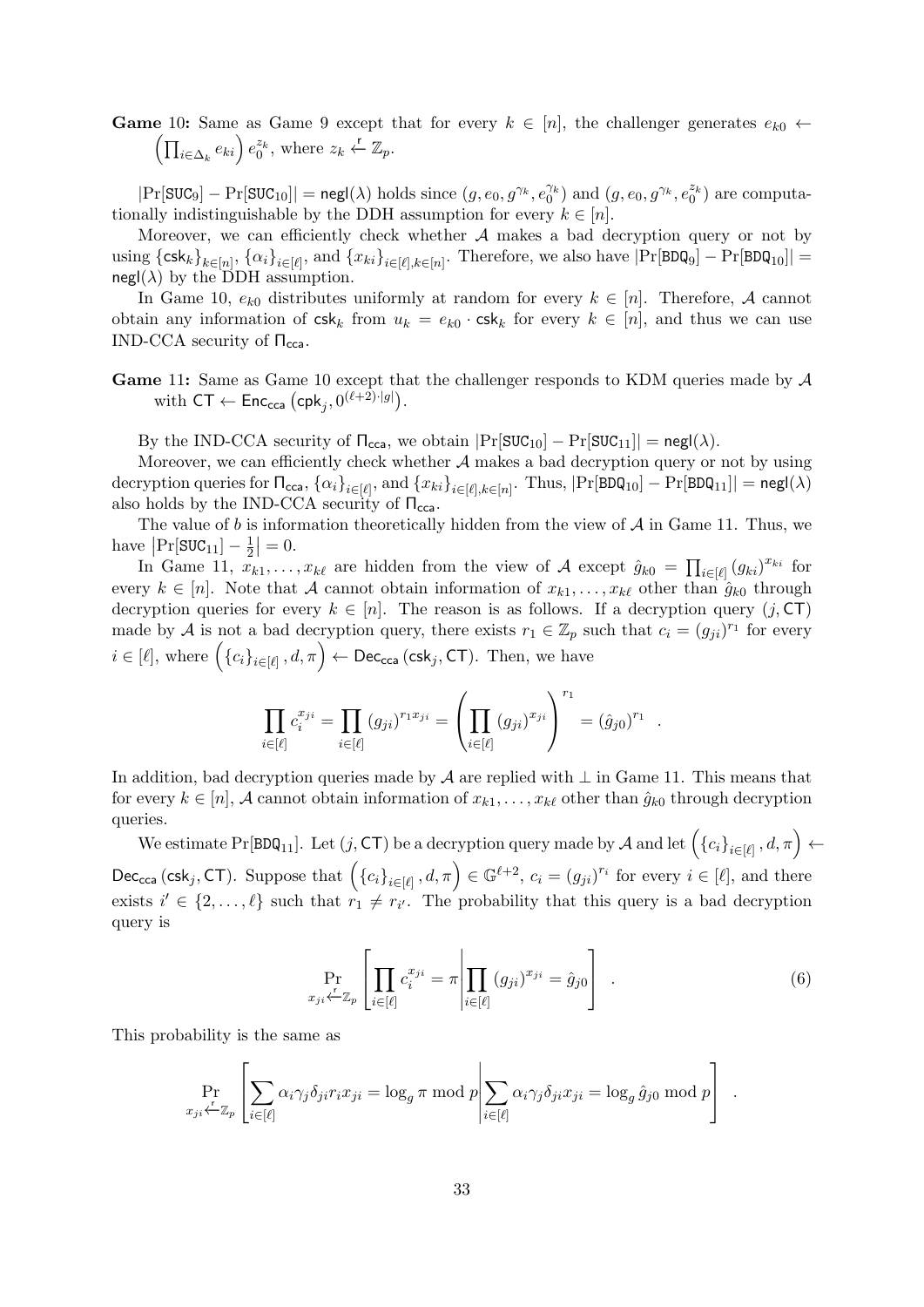$\alpha_i \neq 0$  and  $\gamma_j \neq 0$  holds for every  $i \in [\ell]$  and  $j \in [n]$  with high probability and thus we assume so. Then, two equations

$$
\sum_{i \in [\ell]} \alpha_i \gamma_j \delta_{ji} r_i x_{ji} = \log_g \pi \mod p \text{ and } \sum_{i \in [\ell]} \alpha_i \gamma_j \delta_{ji} x_{ji} = \log_g \hat{g}_{j0} \mod p
$$

are linearly independent, and thus the probability shown in Equation 6 is  $\frac{1}{p}$ . Therefore, we obtain  $Pr[BDQ_{11}] = negl(\lambda)$ .

From the above arguments, we have

$$
Adv_{\Pi_{ddh}, \mathcal{F}_{ddh}, \mathcal{A}, n}^{kddmcca}(\lambda) = \left| \Pr[\text{SUC}_0] - \frac{1}{2} \right|
$$
  
\n
$$
= \sum_{t=0}^{10} |\Pr[\text{SUC}_t] - \Pr[\text{SUC}_{t+1}]| + \left| \Pr[\text{SUC}_{11}] - \frac{1}{2} \right|
$$
  
\n
$$
= \sum_{t \in \{0, \dots, 10\}, t \neq 7} |\Pr[\text{SUC}_t] - \Pr[\text{SUC}_{t+1}]| + |\Pr[\text{SUC}_7] - \Pr[\text{SUC}_8]|
$$
  
\n
$$
= \sum_{t \in \{0, \dots, 10\}, t \neq 7} |\Pr[\text{SUC}_t] - \Pr[\text{SUC}_{t+1}]| + \sum_{t=8}^{10} |\Pr[\text{BDQ}_t] - \Pr[\text{BDQ}_{t+1}]| + \Pr[\text{BDQ}_{11}]
$$
  
\n
$$
= \text{negl}(\lambda) .
$$

Since the choice of *A* and *n* is arbitrary,  $\Pi_{\text{ddh}}$  is  $\mathcal{F}_{\text{ddh}}$ -KDM-CCA secure.  $\Box$  (**Theorem 4**)

**Remark 5 (The multi user security of the QR and DCR based schemes)** Our QR and DCR based constructions are based on those proposed by Brakerski and Goldwasser [5]. If we allow the length of secret keys to depend on the number of users *n*, we can prove that our [QR](#page-27-0) and DCR based constructions are  $KDM^{(n)}$ -CCA secure using a technique similar to Brakerski and Goldwasser.

<span id="page-34-3"></span>To prove KDM(*n*) -CCA security, we need to eliminate encrypted *n* secret keys of [th](#page-35-7)e outer IND-CCA secure PKE scheme contained in secret keys of the KDM-CCA secure scheme. In the above proof of DDH based scheme, by using the self reducibility of the DDH problem, we complete such a task by making a single group element  $\prod_{i \in [\ell]} g_i^{w_i s_i}$  random using the leftover hash lemma.

However, when proving the KDM<sup>(*n*)</sup>-CCA security of the QR and DCR based constructions, to complete such a task, we need to make *n* group elements random using the leftover hash lemma. Therefore, in that case, we need to set the length of secret keys depending on *n* similarly to the proof of KDM(*n*) -CPA security by Brakerski and Goldwasser.

## **References**

- [1] J. Alperin-Sheriff and C. Peikert. Circular and KDM security for identity-based encryption. *PKC 2012*, *LNCS* 7293, pp. 334–352. 2012.
- <span id="page-34-2"></span>[2] B. Applebaum. Key-dependent message security: Generic amplification and completeness. *EUROCRYPT 2011*, *LNCS* 6632, pp. 527–546. 2011.
- <span id="page-34-1"></span><span id="page-34-0"></span>[3] J. Black, P. Rogaway, and T. Shrimpton. Encryption-scheme security in the presence of key-dependent messages. *SAC 2002*, *LNCS* 2595, pp. 62–75. 2003.